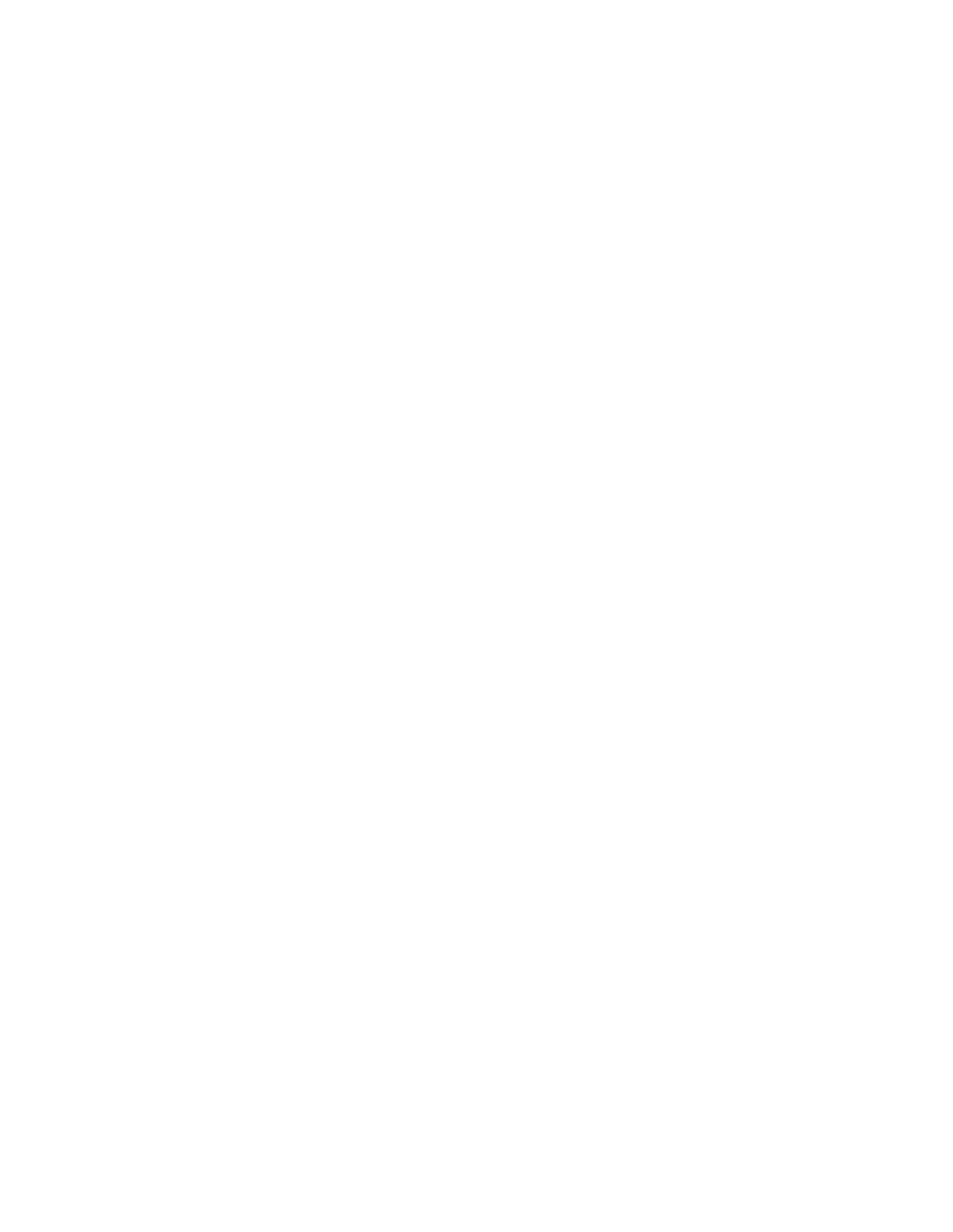#### **The Holy Scriptures**

The Law of the LORD is perfect, reviving the soul. The statutes of the LORD are trustworthy, making wise the simple. The precepts of the LORD are right, giving joy to the heart. The commands of the LORD are radiant, giving light to the eyes. **Psalm 19:7-8**

… you have known the Holy Scriptures, which are able to make you wise for salvation through faith in Christ Jesus. All Scripture is God-breathed and is useful for teaching, rebuking, correcting and training in righteousness, so that the servant of God may by thoroughly equipped for every good work. **2 Timothy 3:15-17**

For the Word of God is living and active. Sharper than any double-edged sword, it penetrates even to dividing soul and spirit, joints and marrow; it judges the thoughts and attitudes of the heart. **Hebrews 4:12**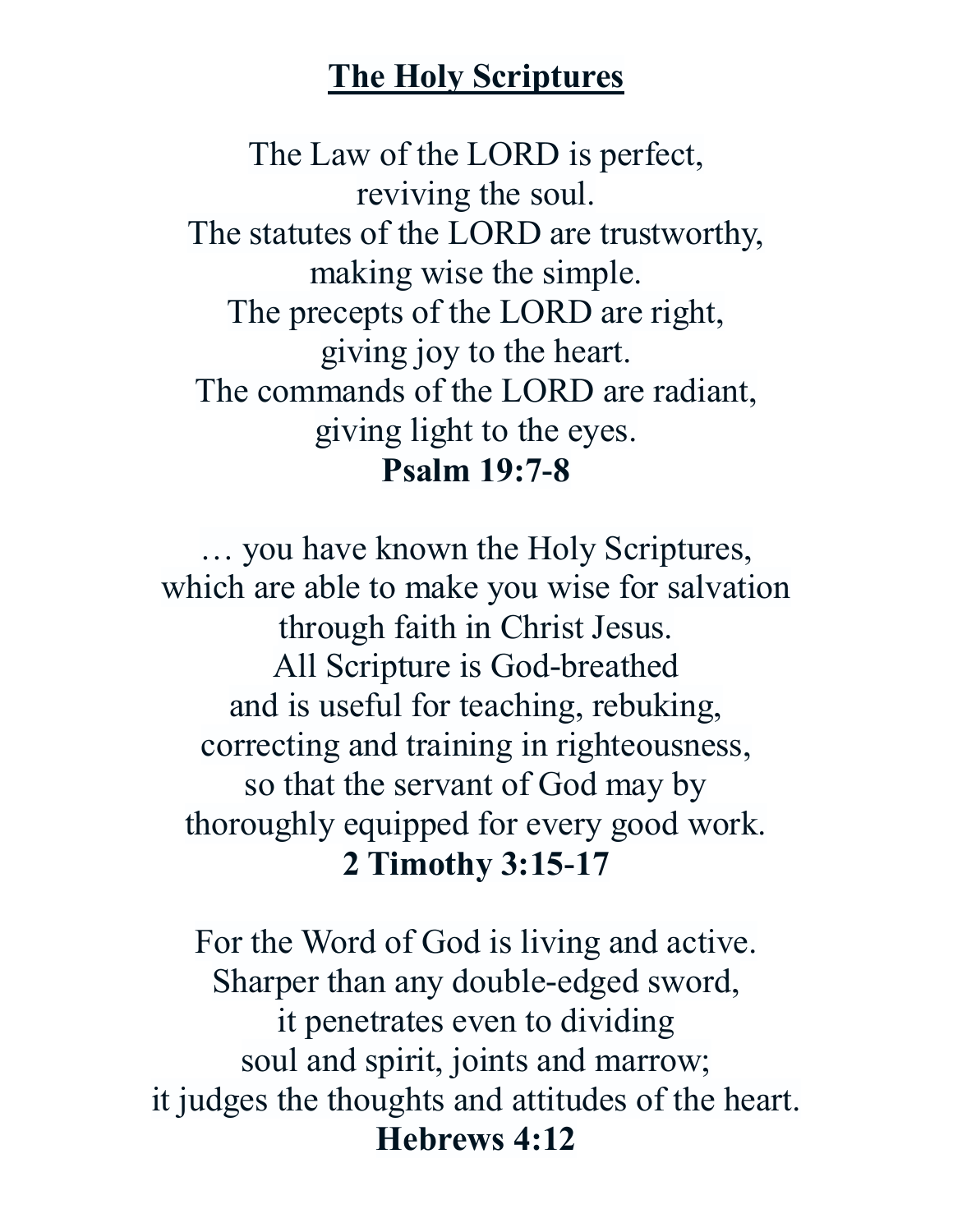## **Old Testament Passages**

| In the Beginning             | 5  |
|------------------------------|----|
| The Ten Commandments         | 6  |
| Be Holy, Because I Am Holy   | 7  |
| The Alien, Fatherless, Widow | 8  |
| The Everlasting Arms         | 9  |
| This Book of the Law         | 10 |
| We Will Serve the LORD       | 11 |
| If My People                 | 12 |
| My Redeemer Lives            | 13 |
| The LORD is My Rock          | 14 |
| The LORD is My Shepherd      | 15 |
| Whom Shall I Fear?           | 16 |
| Strength & Shield            | 17 |
| Rejoicing in the Morning     | 18 |
| Into Your Hands              | 19 |
| He Delivered Me              | 20 |
| Our Refuge and Strength      | 21 |
| Have Mercy on Me             | 22 |
| Hear My Cry, O God           | 23 |
| My Rock of Refuge            | 24 |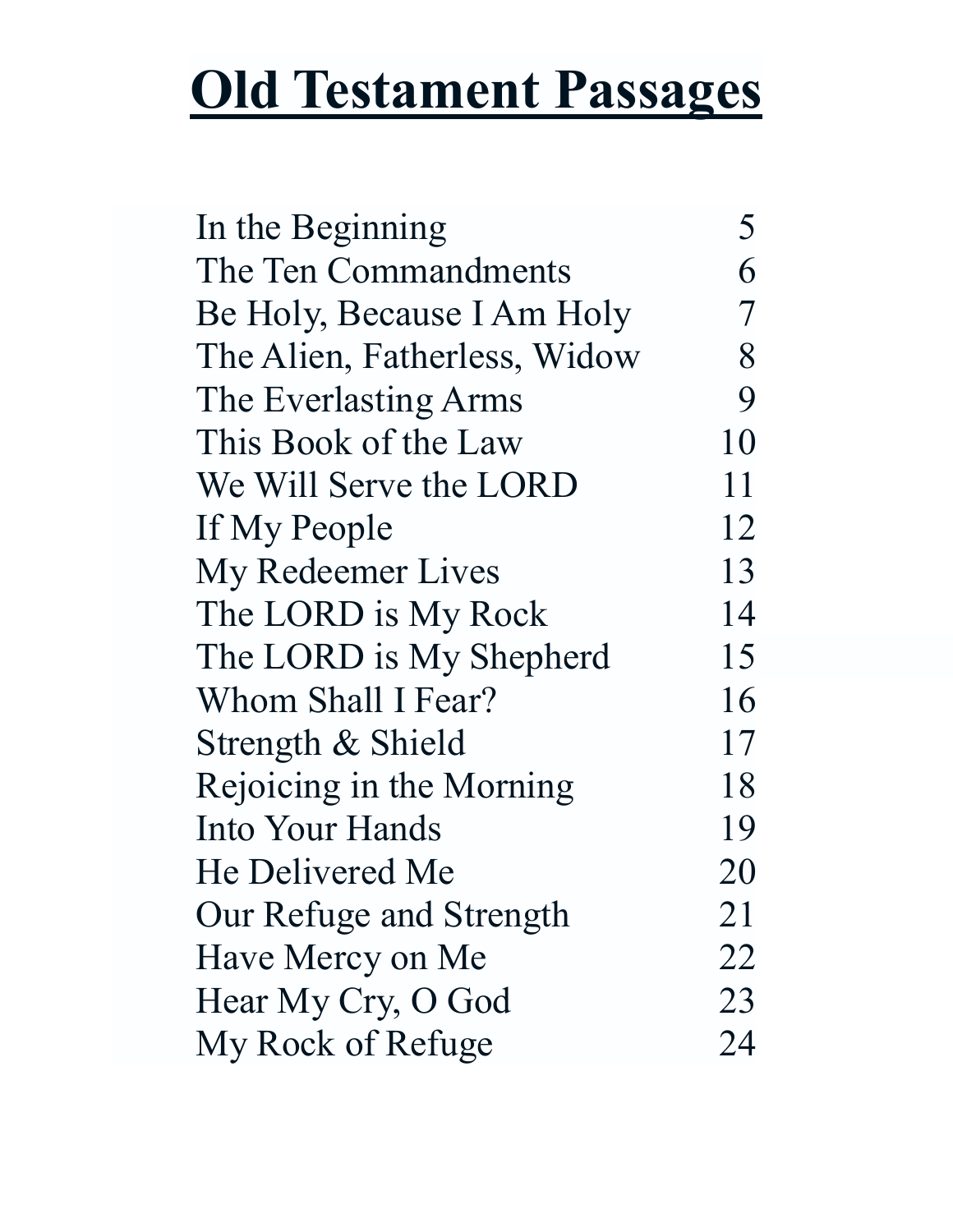| My Portion Forever           | 25 |
|------------------------------|----|
| Our Dwelling Place           | 26 |
| Shadow of the Almighty       | 27 |
| With Thanksgiving            | 28 |
| Praise the LORD, O My Soul   | 29 |
| From the Rising of the Sun   | 30 |
| He Saved Me                  | 31 |
| A Light For My Path          | 32 |
| I Lift Up My Eyes            | 33 |
| All the Days Ordained for Me | 34 |
| The LORD Reigns Forever      | 35 |
| Trust in the LORD            | 36 |
| A Time for Everything        | 37 |
| Seek the LORD                | 38 |
| Wait Upon the LORD           | 39 |
| Fear Not!                    | 40 |
| Even to Your Old Age         | 41 |
| A Son is Given               | 42 |
| A Man of Sorrows             | 43 |
| I Formed You in the Womb     | 44 |
| To Do Justice                | 45 |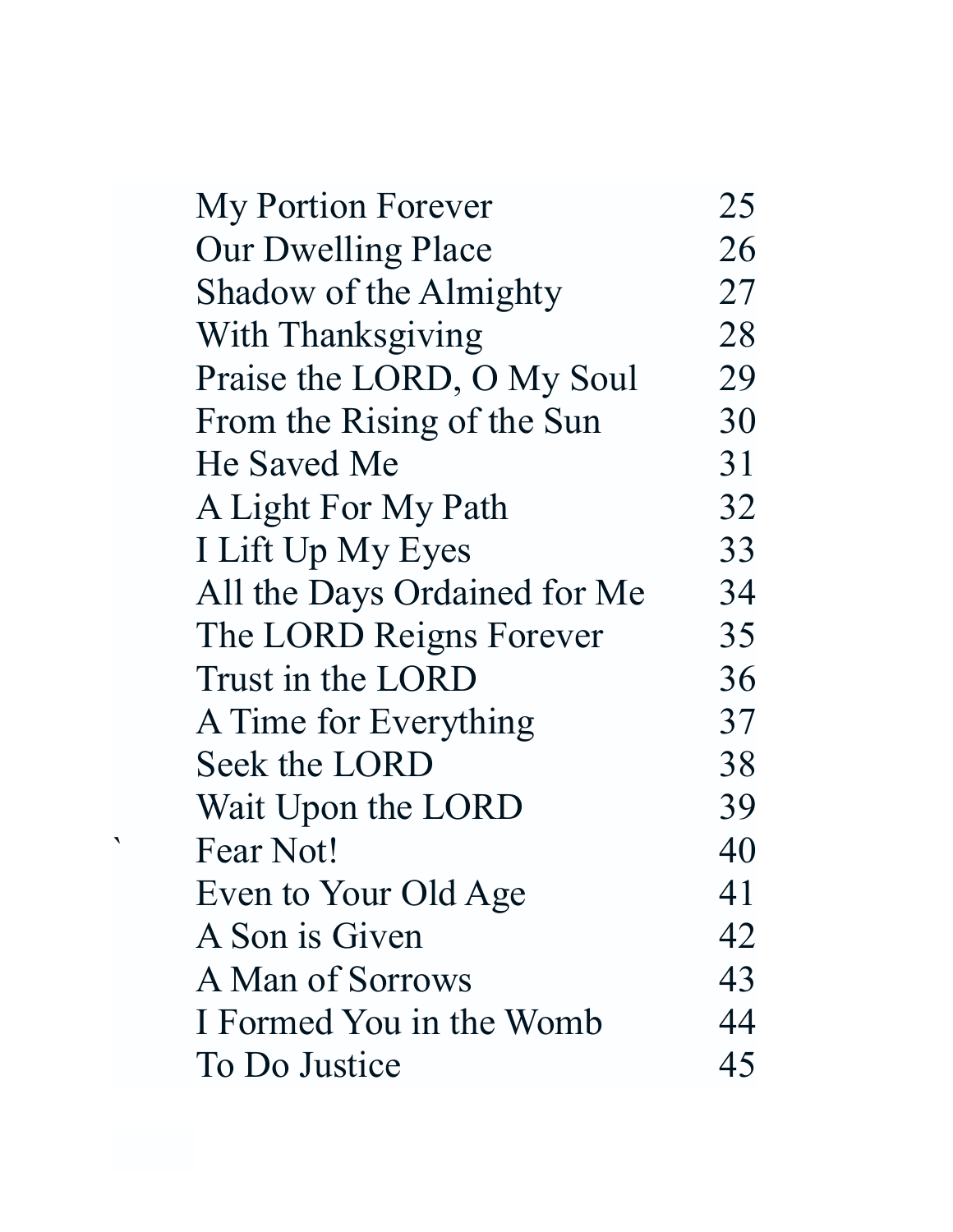### **New Testament Passages**

| The Birth of Jesus          | 46 |
|-----------------------------|----|
| The Word Became Flesh       | 47 |
| The Beatitudes              | 48 |
| The Seven "I Ams" of Jesus  | 49 |
| Rest for the Weary          | 50 |
| The Friend of Sinners       | 51 |
| The Kingdom of God          | 52 |
| You Must Be Born Again      | 53 |
| Parables of the Lost        | 54 |
| The Golden Rule             | 56 |
| The Great Commandment       | 57 |
| Miracles of Jesus           | 58 |
| The Rich Fool               | 60 |
| The Least of These          | 61 |
| Teaching on Prayer          | 62 |
| Teaching on Discipleship    | 63 |
| That You May Believe        | 64 |
| The Promise of Eternal Life | 65 |
| The Lord's Supper           | 66 |
| In My Father's House        | 67 |
| Remain in My Word           | 68 |
| Peace I Leave With You      | 69 |
| The Crucifixion             | 70 |
| The Resurrection            | 71 |
| The Great Commission        | 72 |
| The Ascension               | 73 |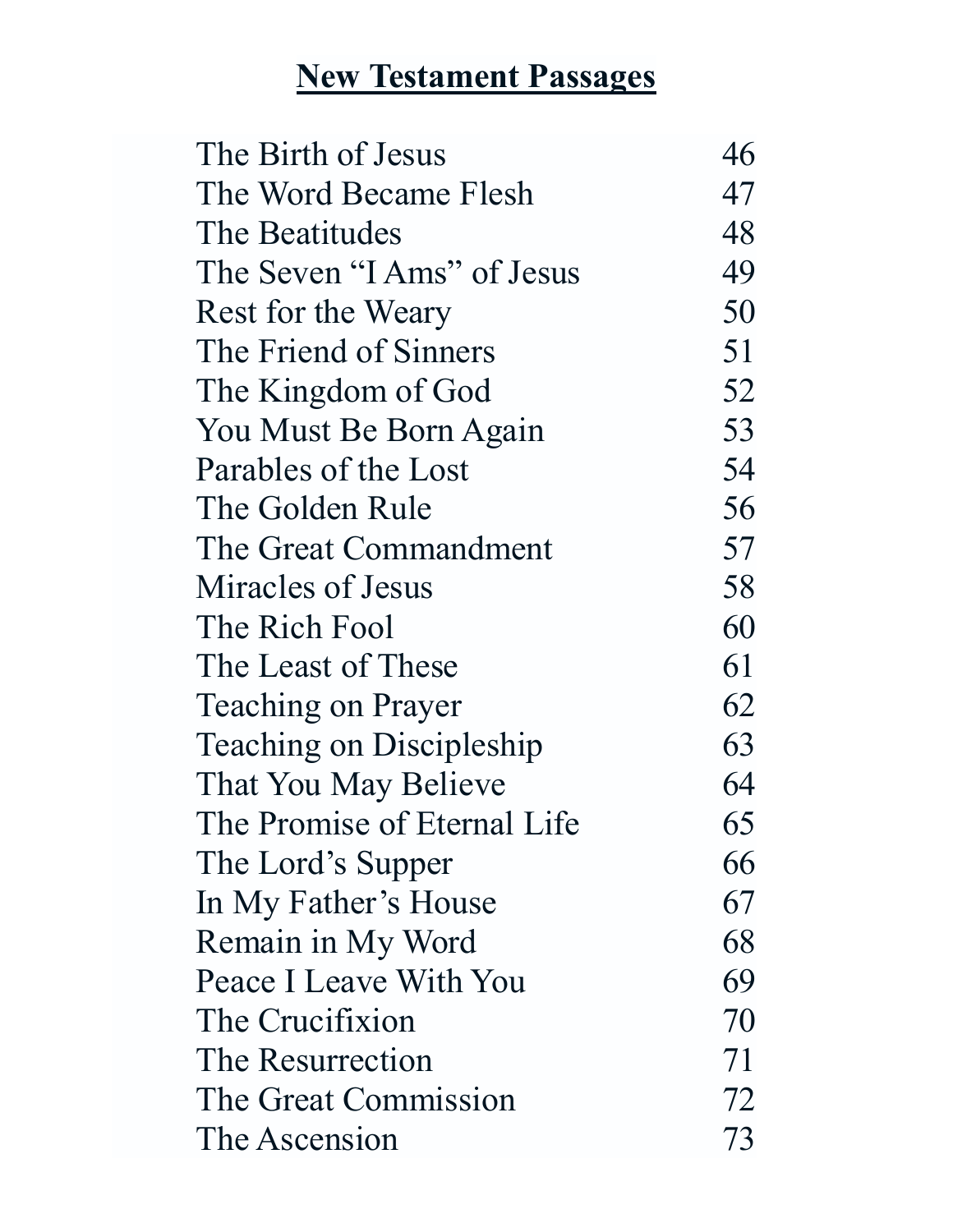| A Righteousness from God          | 74  |
|-----------------------------------|-----|
| Dead to Sin, Alive in Christ      | 75  |
| More Than Conquerors              | 76  |
| One God, One Lord                 | 77  |
| Love Never Fails                  | 78  |
| The Resurrection of Christ        | 79  |
| The God of All Comfort            | 80  |
| A New Creation                    | 81  |
| The Fruit of the Spirit           | 82  |
| The Love of Christ                | 83  |
| The Full Armor of God             | 84  |
| The Peace of God                  | 85  |
| Jesus Christ is Lord              | 86  |
| The Supremacy of Christ           | 87  |
| Sanctified & Raised               | 88  |
| The Crown of Righteousness        | 89  |
| Let Us Fix Our Eyes on Jesus      | 90  |
| Cast All Your Anxiety Upon Him    | 91  |
| Walking in the Light              | 92  |
| Children of God                   | 93  |
| Look, He is Coming!               | 94  |
| A Great Multitude                 | 95  |
| The New Jerusalem                 | 96  |
| The River of Life                 | 97  |
| Apostles' Creed & Lord's Prayer   | 98  |
| Glory, Power, Majesty & Authority | 100 |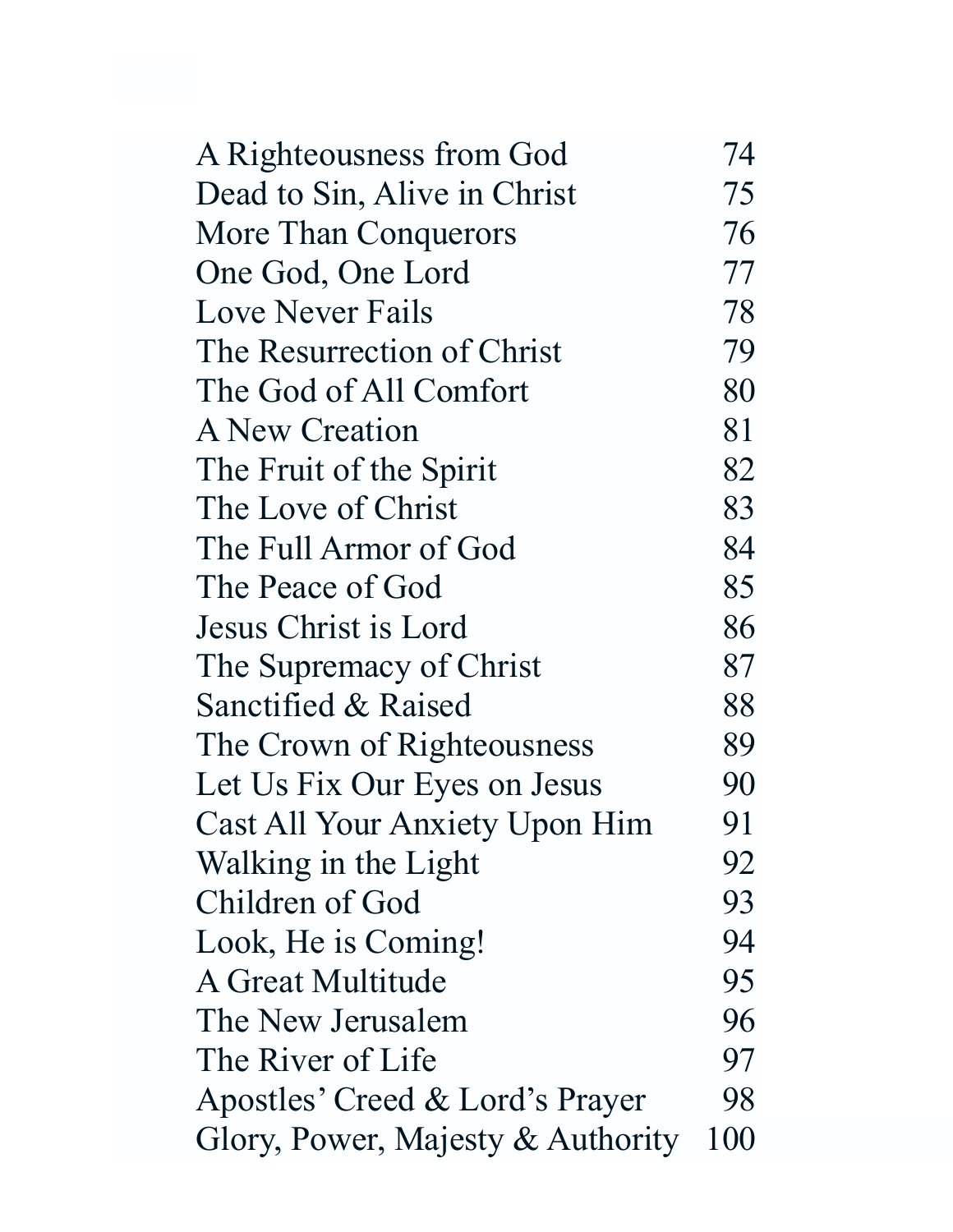### **In the Beginning Genesis 1:1, 26-28; 2:7, 18, 24**

In the beginning God created the heavens and the earth. … Then God said, "Let us make man in our image, in our likeness …" So God created man in his own image, in the image of God he created him; male and female he created them. God blessed them and said, "Be fruitful and increase in number …" The LORD God formed the man from the dust of the ground and breathed into his nostrils the breath of life, and the man became a living being. … The LORD God said, "It is not good for the man to be alone. I will make a helper suitable for him." … For this reason a man will leave his father and mother and be united to his wife, and they will become one flesh.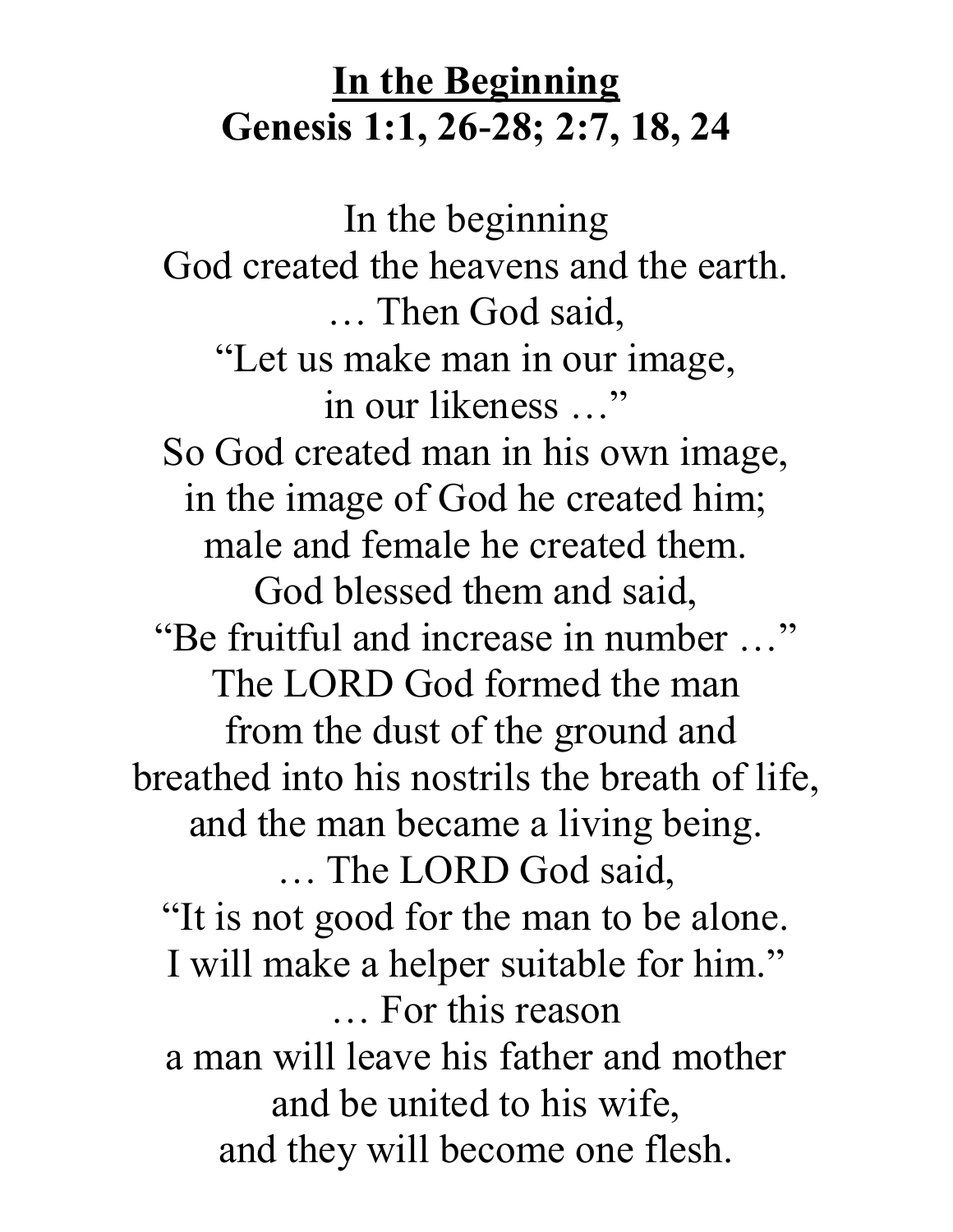### **The Ten Commandments Exodus 20:1-17**

**I**

You shall have no other gods before me **II**

You shall not make for yourself an idol **III**

> You shall not misuse the name of the LORD your God

#### **IV**

Remember the Sabbath day by keeping it holy

### **V**

Honor your father and your mother

### **VI**

You shall not murder

#### **VII**

You shall not commit adultery

#### **VIII**

You shall not steal

#### **IX**

You shall not give false testimony

#### **X**

You shall not covet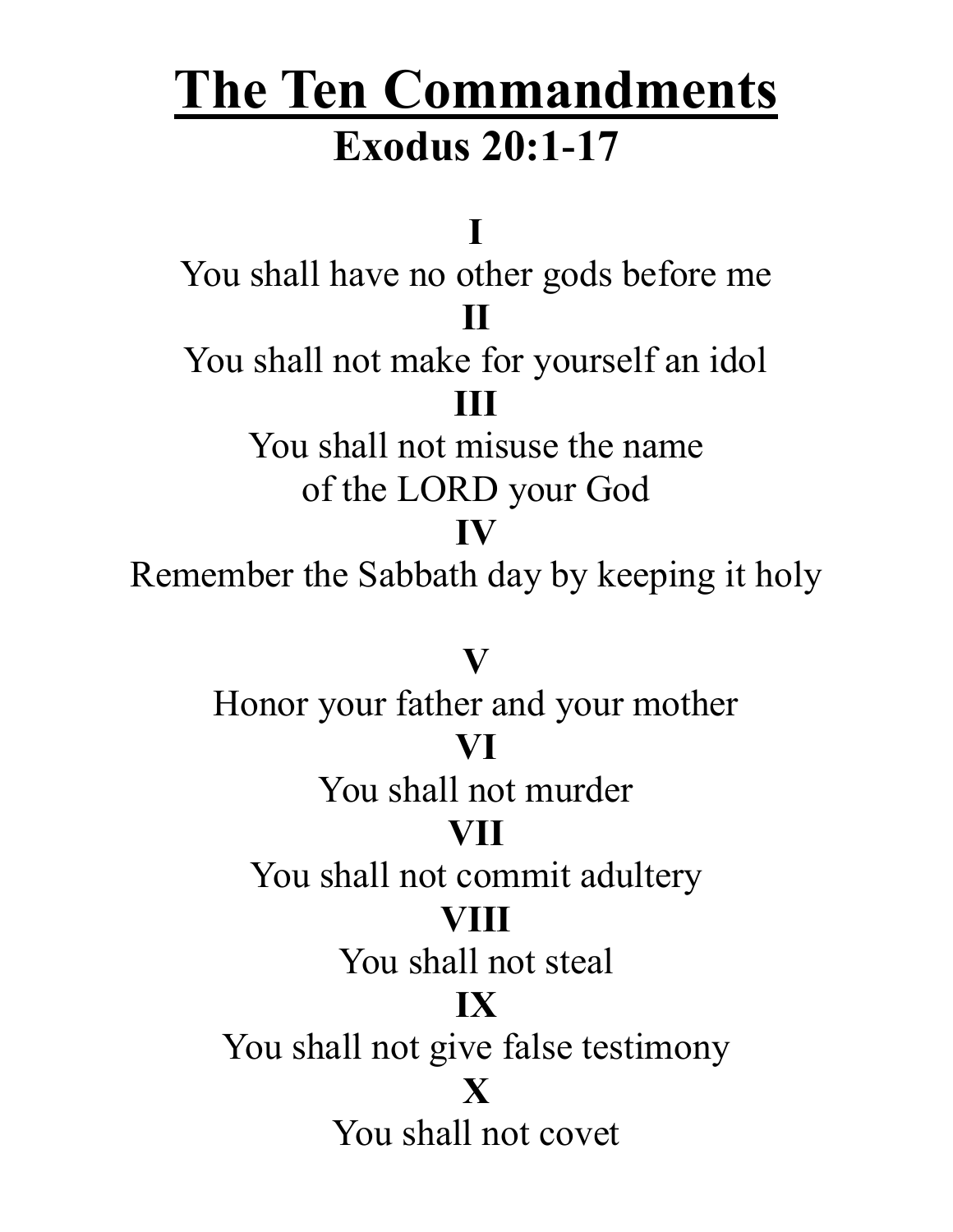## **Be Holy, Because I Am Holy**

**Deuteronomy 6:4-5 Leviticus 19:18, 11:44**

Hear, O Israel: the LORD our God, the LORD is one. Love the LORD your God with all your heart and with all your soul and with all your strength.

> Love your neighbor as yourself.

I am the LORD your God; consecrate yourselves and be holy, because I am holy.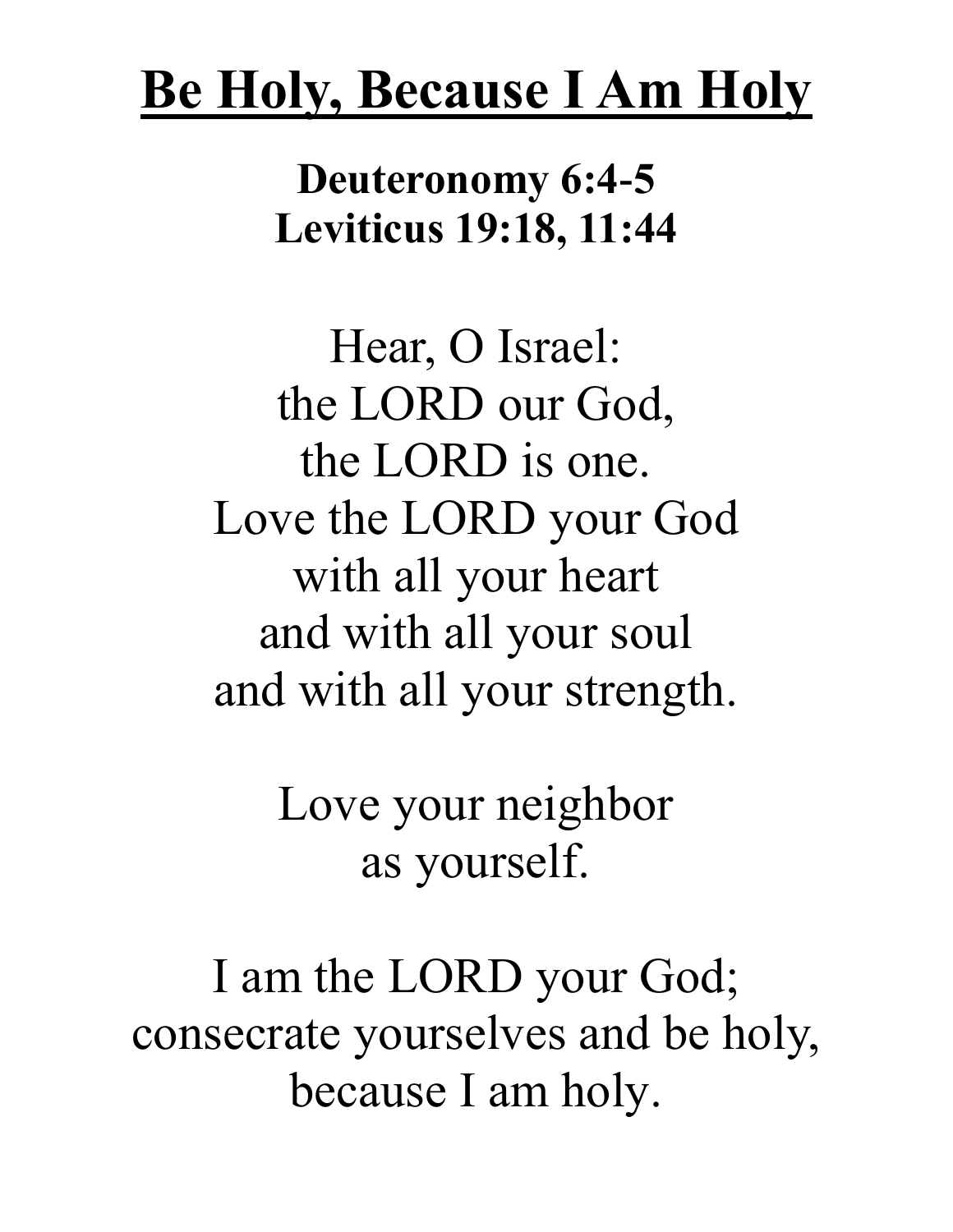### **The Alien, Fatherless, Widow Deuteronomy 24:17-22**

 Do not deprive the alien or the fatherless of justice, or take the cloak of the widow as a pledge. Remember that you were slaves in Egypt and I redeemed you from there. That is why I command you to do this.

 When you are harvesting in your field and you overlook a sheaf, do not go back to get it. Leave it for the alien, the fatherless and the widow, so that the LORD your God may bless you in all the work of your hands. When you beat the olives from your trees, do not go over the branches a second time. Leave what remains for the alien, the fatherless and the widow. When you harvest the grapes in your vineyard, do not go over the vines again. Leave what remains for the alien, the fatherless and the widow. Remember that you were slaves in Egypt. That is why I command you to do this.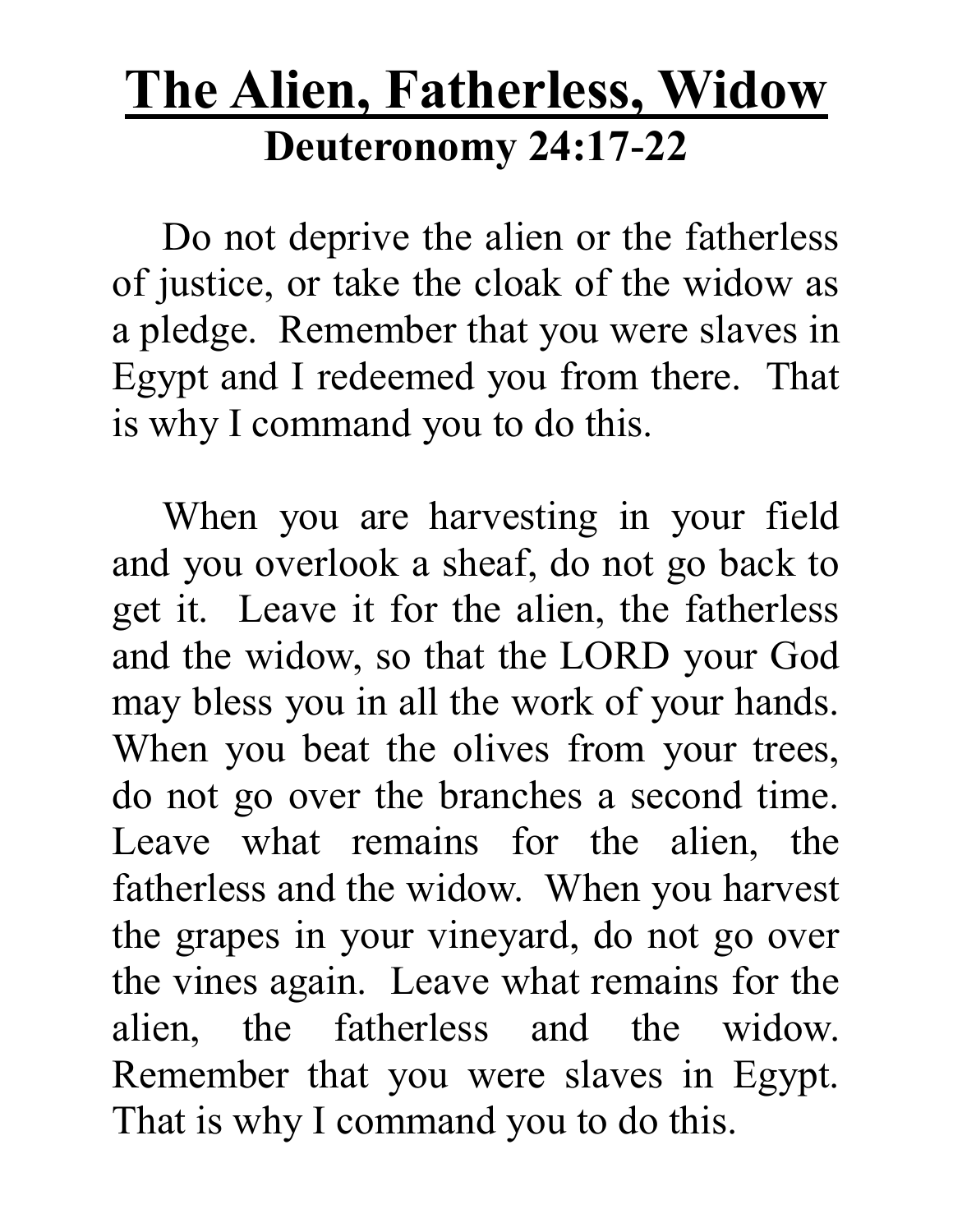## **The Everlasting Arms Deuteronomy 33:27**

The eternal God is your refuge, and underneath are the everlasting arms.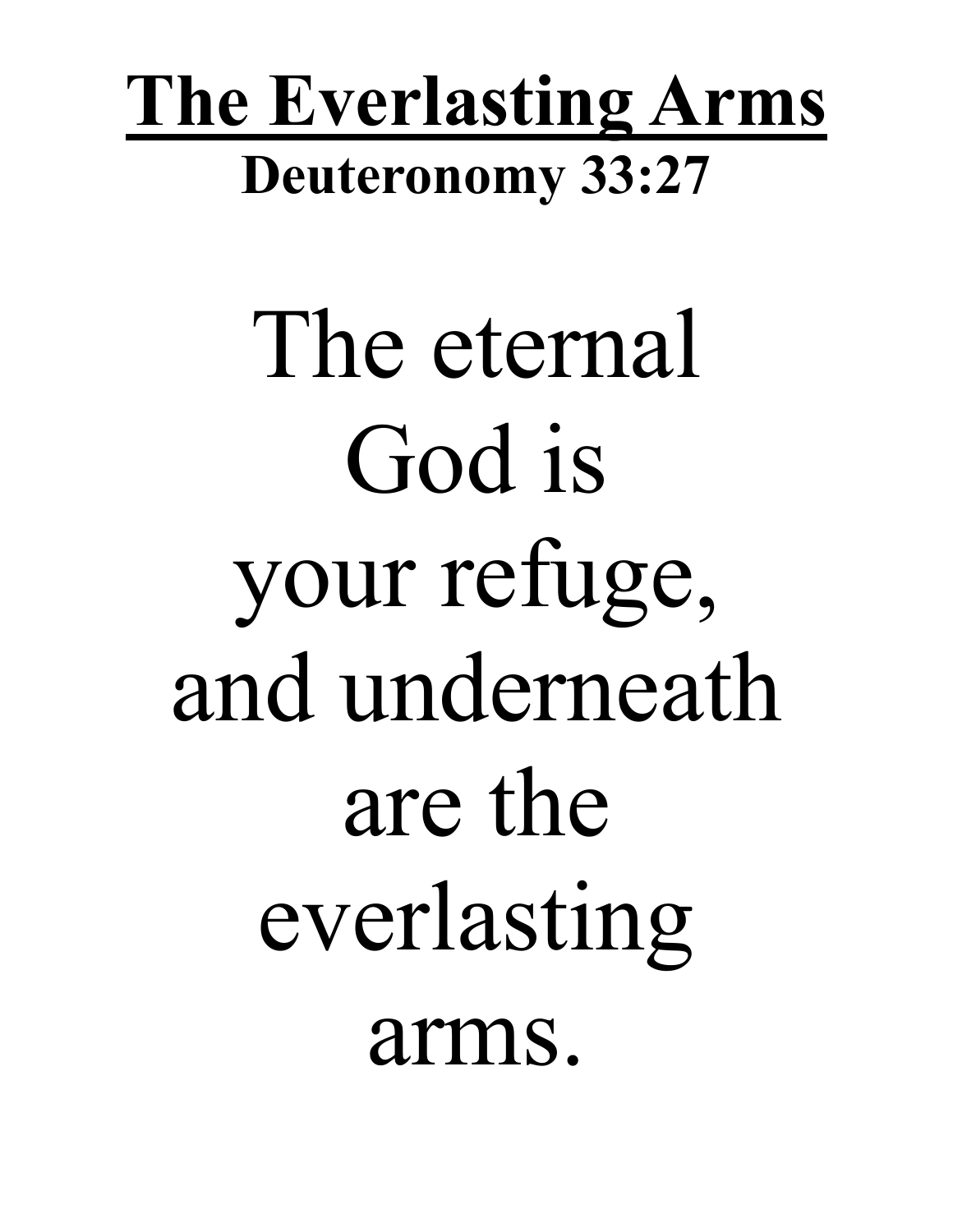### **This Book of the Law Joshua 1:8-9**

Do not let this Book of the Law depart from your mouth; meditate on it day and night, so that you may be careful to do everything written in it. Then you will be prosperous and successful.

Have I not commanded you? Be strong and courageous. Do not be terrified; do not be discouraged, for the LORD your God will be with you wherever you go.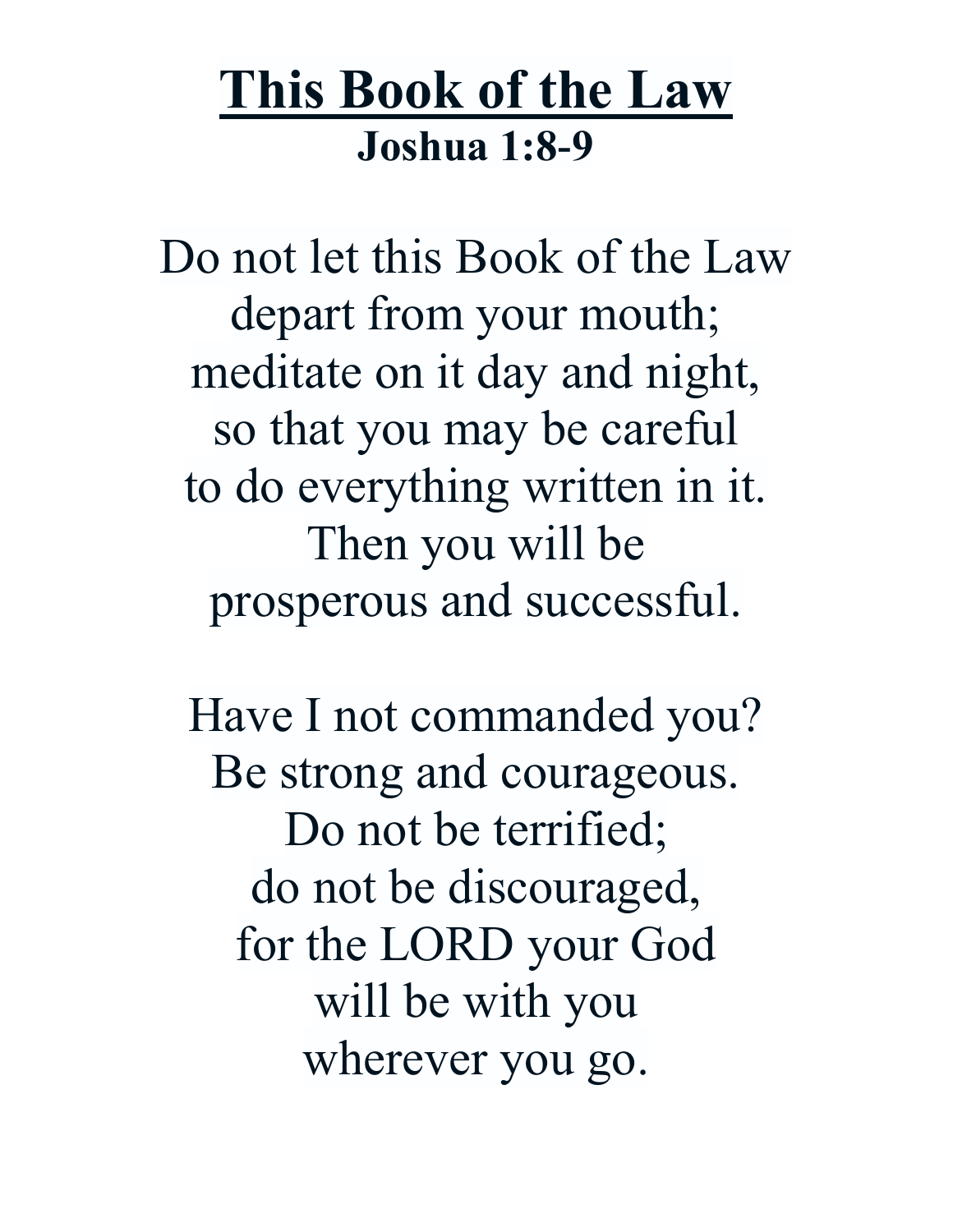## **We Will Serve the Lord Joshua 24:15**

Choose for yourselves this day whom you will serve.

But as for me and my household, we will serve the LORD.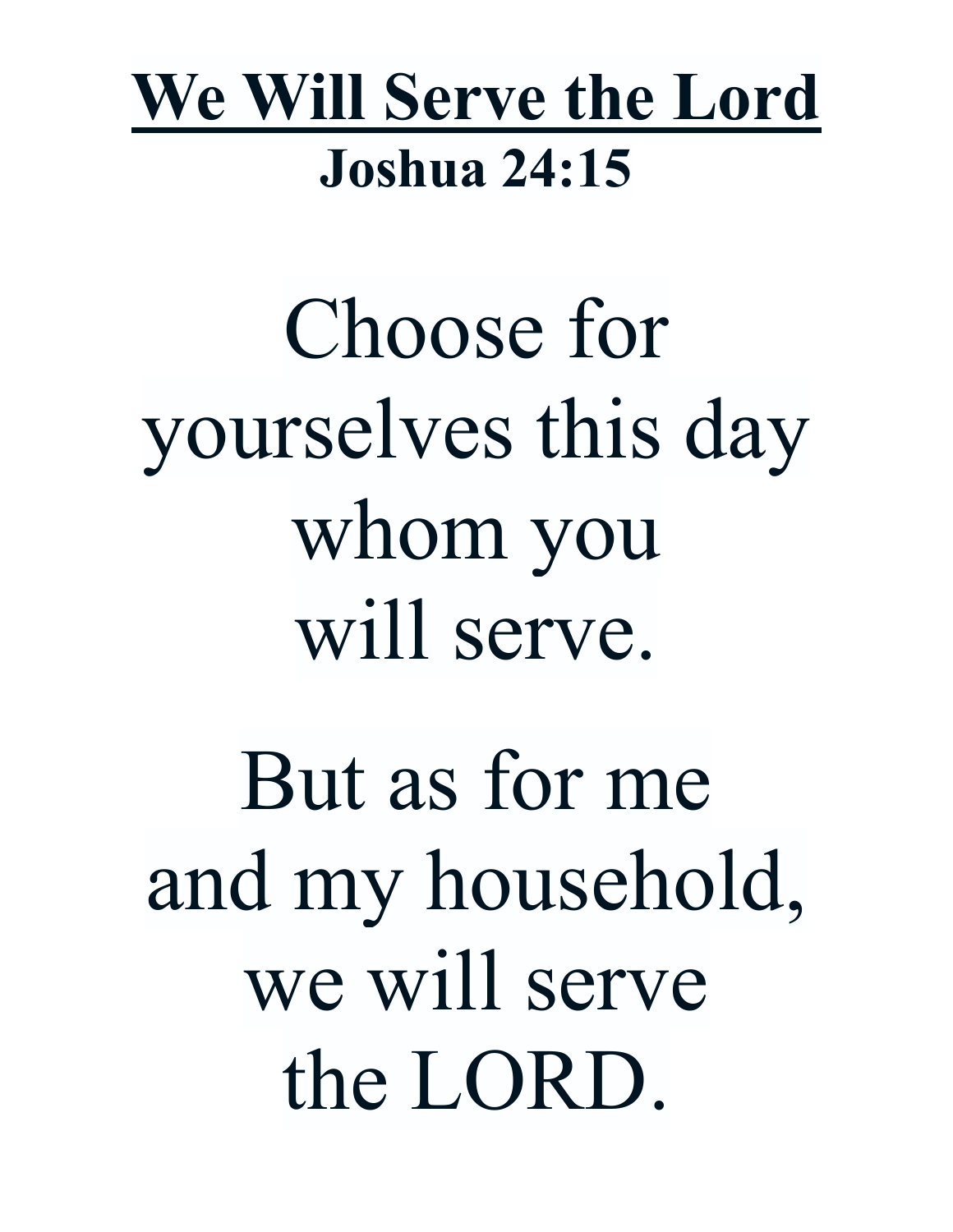## **If My People 2 Chronicles 7:14**

If my people, who are called by my name, will humble themselves and pray and seek my face and turn from their wicked ways, then will I hear from heaven and will forgive their sin and will heal their land.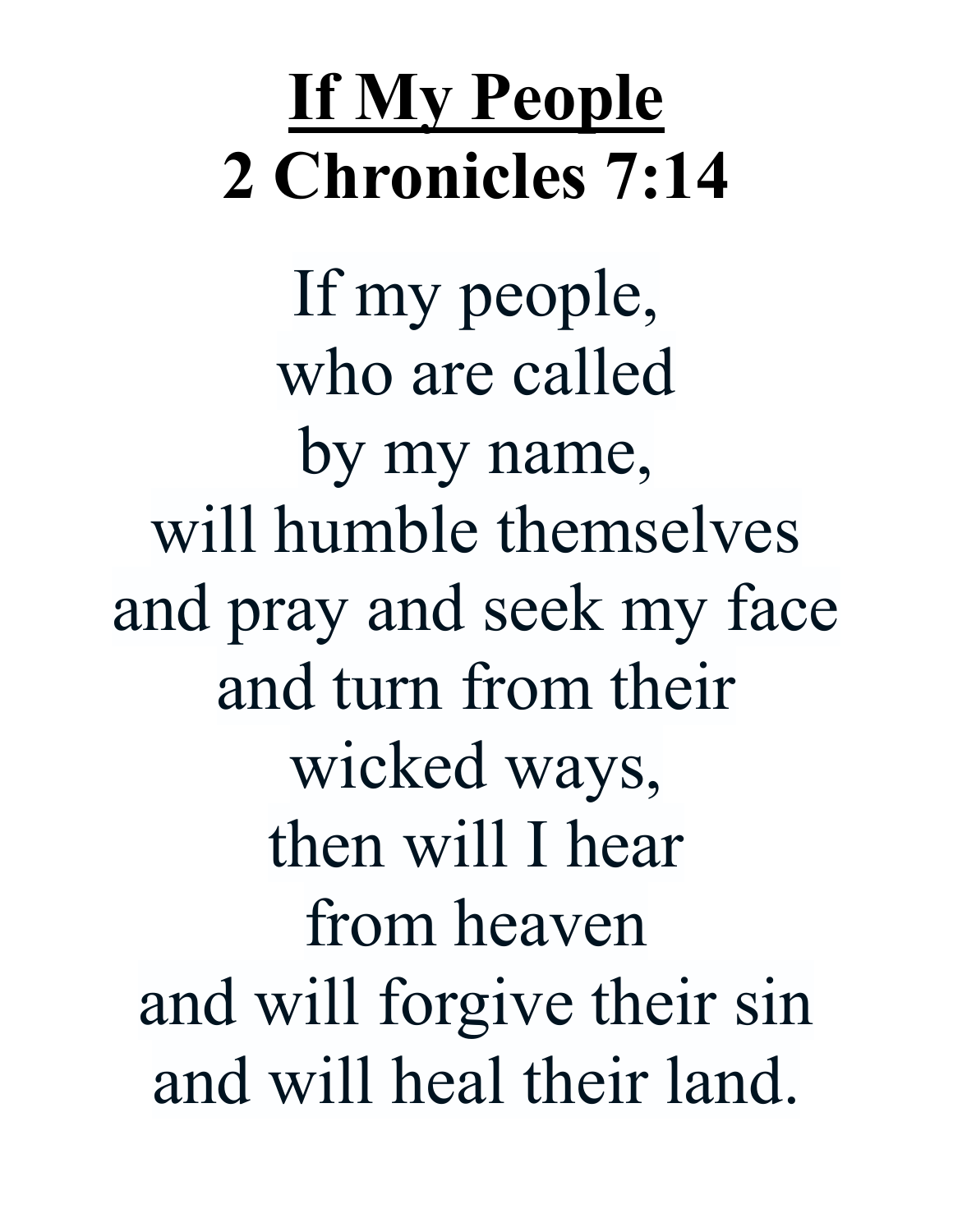### **My Redeemer Lives Job 14:14, 19:23-27**

If a person dies, will they live again? All the days of my hard service, I will wait for my renewal to come.

Oh, that my words were recorded, that they were written on a scroll, that they were inscribed with an iron tool on lead, or engraved in rock forever! I know that my Redeemer lives, and that in the end he will stand upon the earth. And after my skin has been destroyed, yet in my flesh I will see God; I myself will see him with my own eyes – I, and not another. How my heart yearns within me!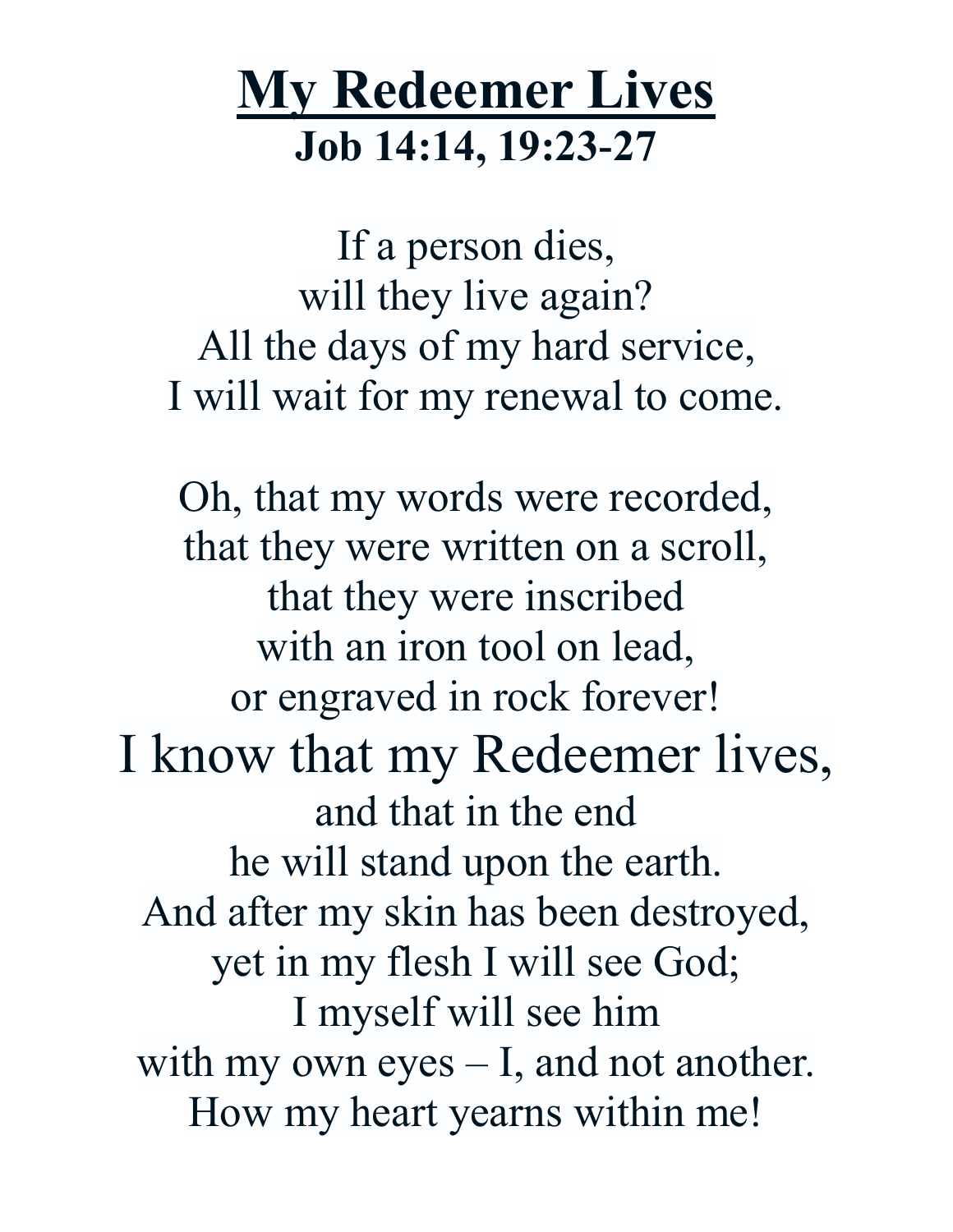## **The LORD is My Rock Psalm 16:8,11, 18:2**

I have set the LORD always before me. Because he is at my right hand, I will not be shaken. You have made known to me the path of life; you will fill me with joy in your presence, with eternal pleasures at your right hand.

The LORD is my rock, my fortress and my deliverer; my God is my rock, in whom I take refuge. He is my shield and the horn of my salvation, my stronghold.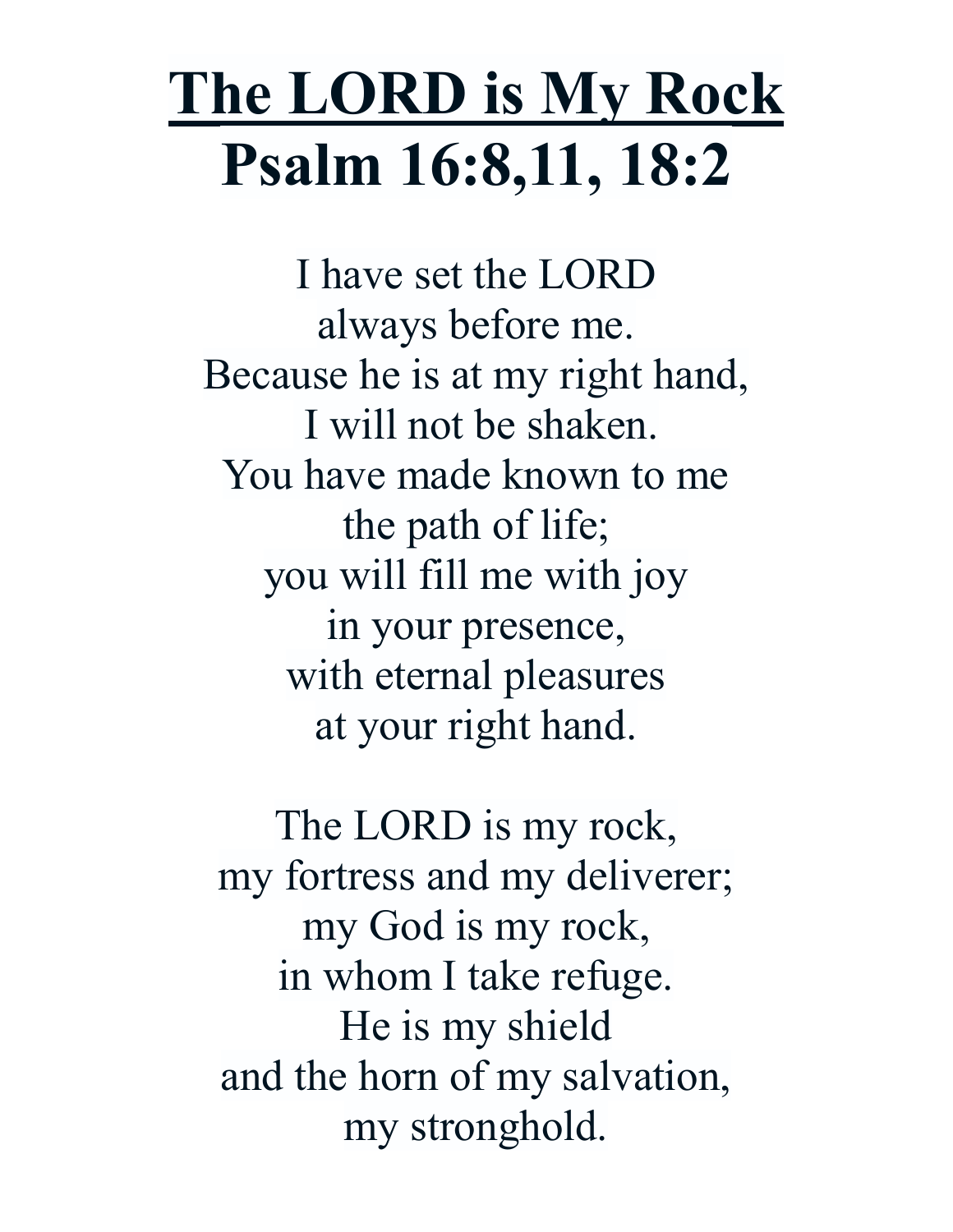### **The LORD is My Shepherd Psalm 23:1-6**

The LORD is my shepherd; I shall not want. He maketh me to lie down in green pastures, he leadeth me beside the still waters. He restoreth my soul; he leadeth me in paths of righteousness for his name's sake. Yea, though I walk through the valley of the shadow of death, I will fear no evil, for thou art with me; thy rod and thy staff, they comfort me. Thou preparest a table before me in the presence of mine enemies; thou anointest my head with oil; my cup runneth over. Surely goodness and mercy shall follow me all the days of my life, and I will dwell in the house of the LORD forever.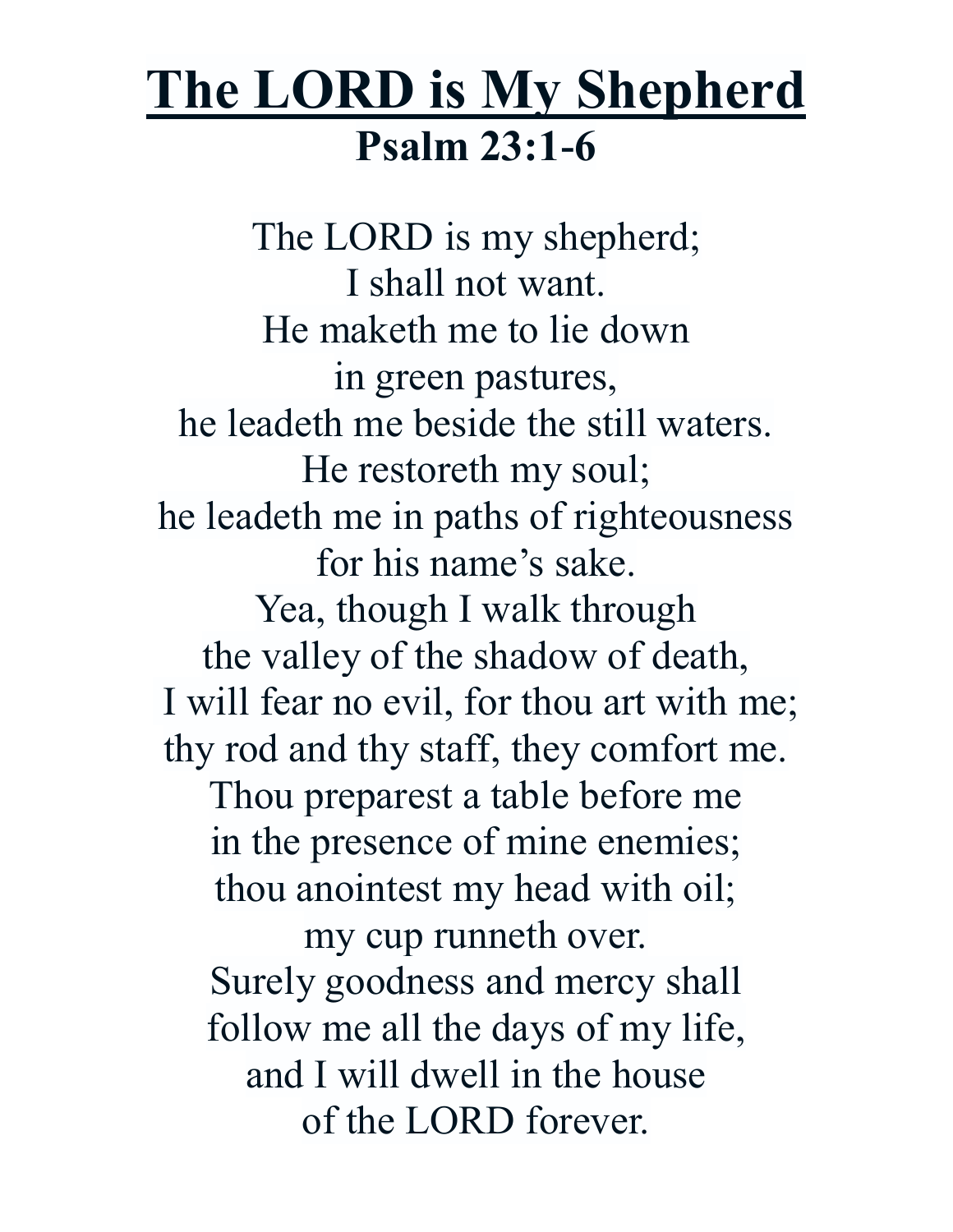## **Whom Shall I Fear? Psalm 27:1**

The LORD is my light and my salvation – whom shall I fear? The LORD is the stronghold of my life – of whom shall I be afraid?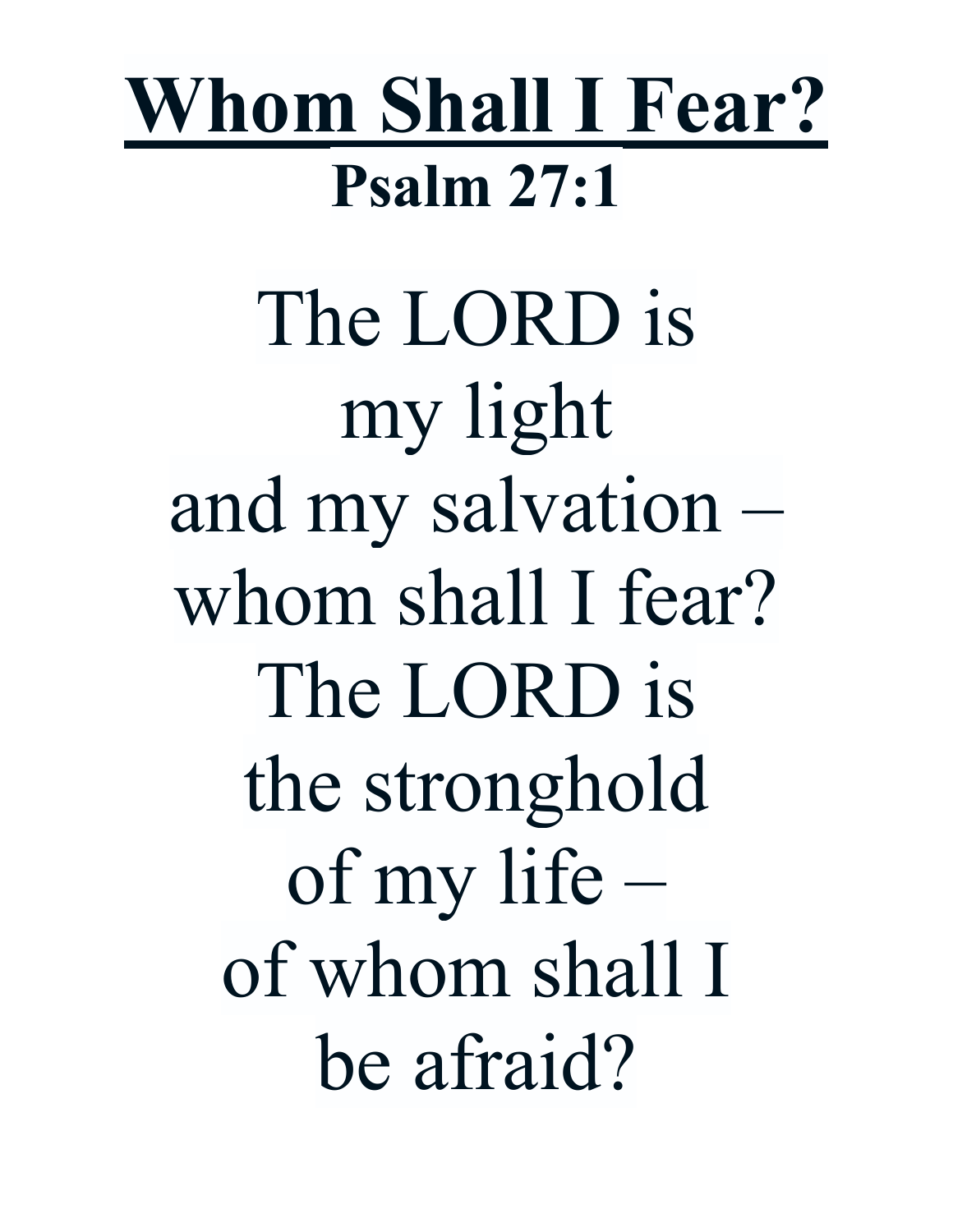# **Strength & Shield Psalm 28:7** The LORD is my strength and my shield; my heart trusts in him, and I am helped.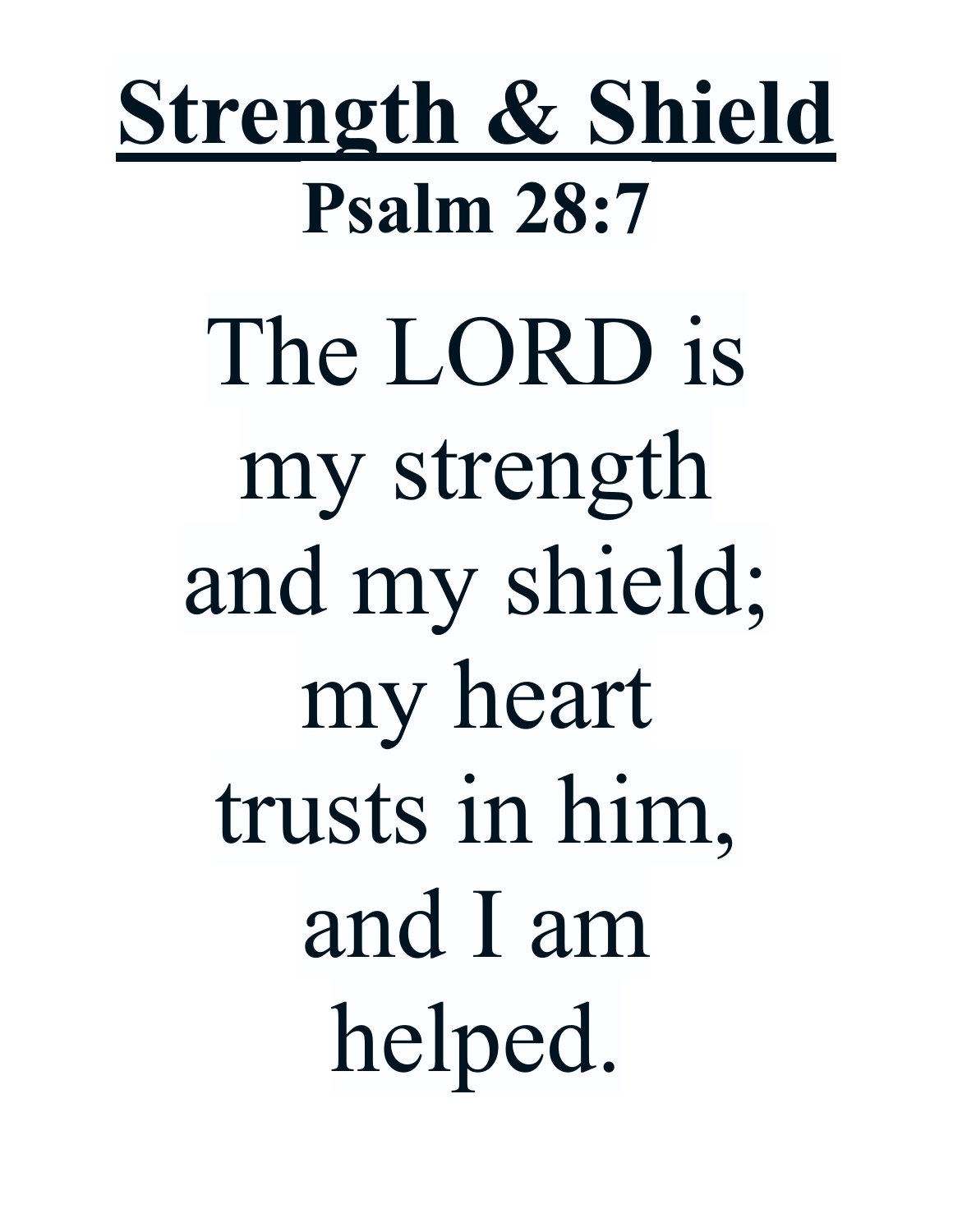### **Rejoicing in the Morning Psalm 30:1-5, 11-12**

I will exalt you, O LORD, for you lifted me out of the depths. O LORD my God, I called to you for help, and you healed me. O LORD, you brought me up from the grave; you spared me from going down into the pit. Sing to the LORD, you saints of his; praise his holy name. For his anger lasts only a moment, but his favor lasts a lifetime; weeping may remain for a night, but rejoicing comes in the morning. You turned my wailing into dancing; you removed my sackcloth and clothed me with joy, that my heart may sing to you and not be silent. O LORD my God, I will give you thanks forever.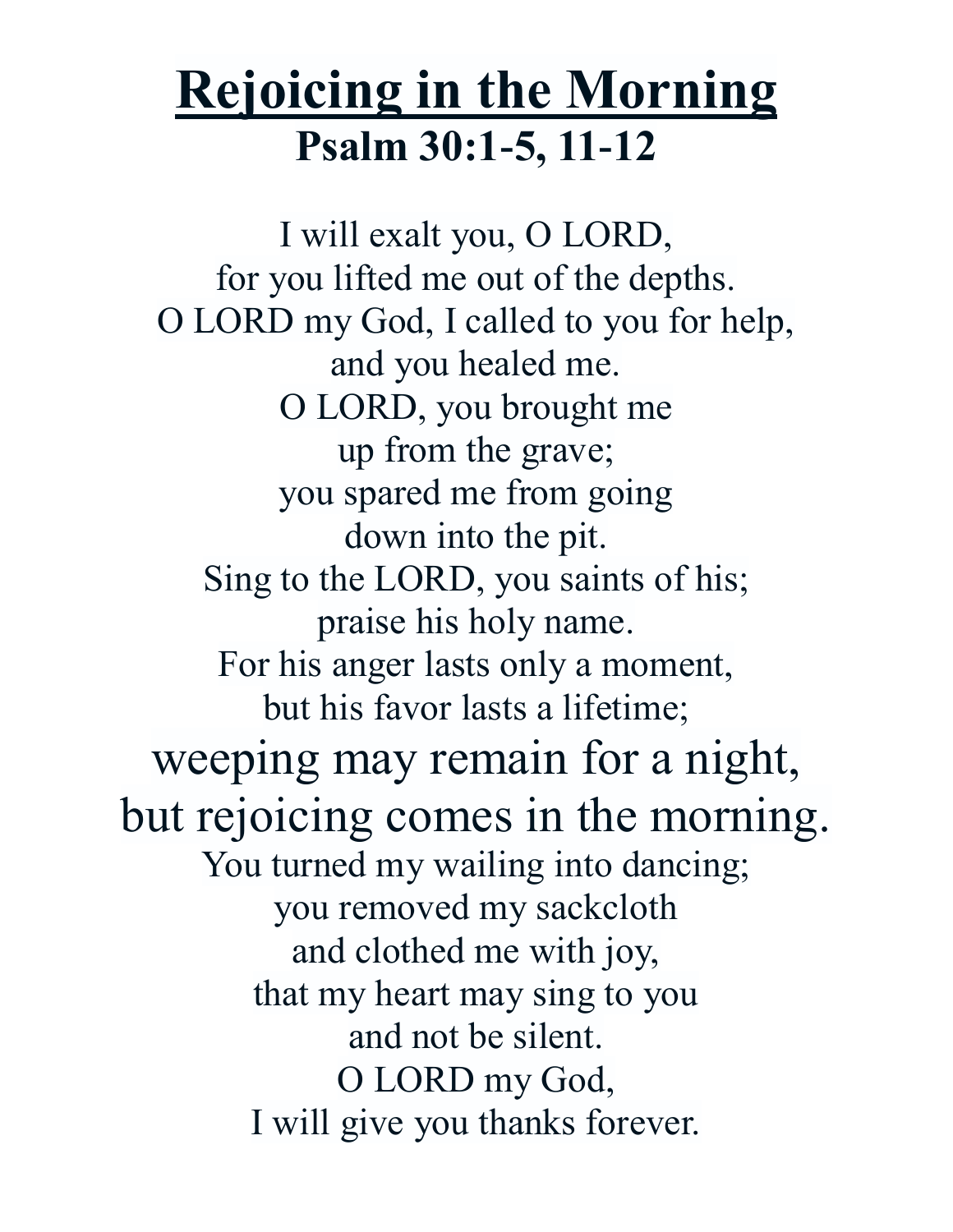## **Into Your Hands Psalm 31:1, 5, 9-10, 14-15**

In you, O LORD, I have taken refuge; let me never be put to shame; deliver me in your righteousness. **Into your hands I commit my spirit;** redeem me, O LORD, the God of truth Be merciful to me, O LORD, for I am in distress; my eyes grow weak with sorrow, my soul and my body with grief. My life is consumed by anguish and my years by groaning; my strength fails because of my affliction and my bones grow weak. But I trust in you, O LORD; I say, "You are my God. My times are in your hands."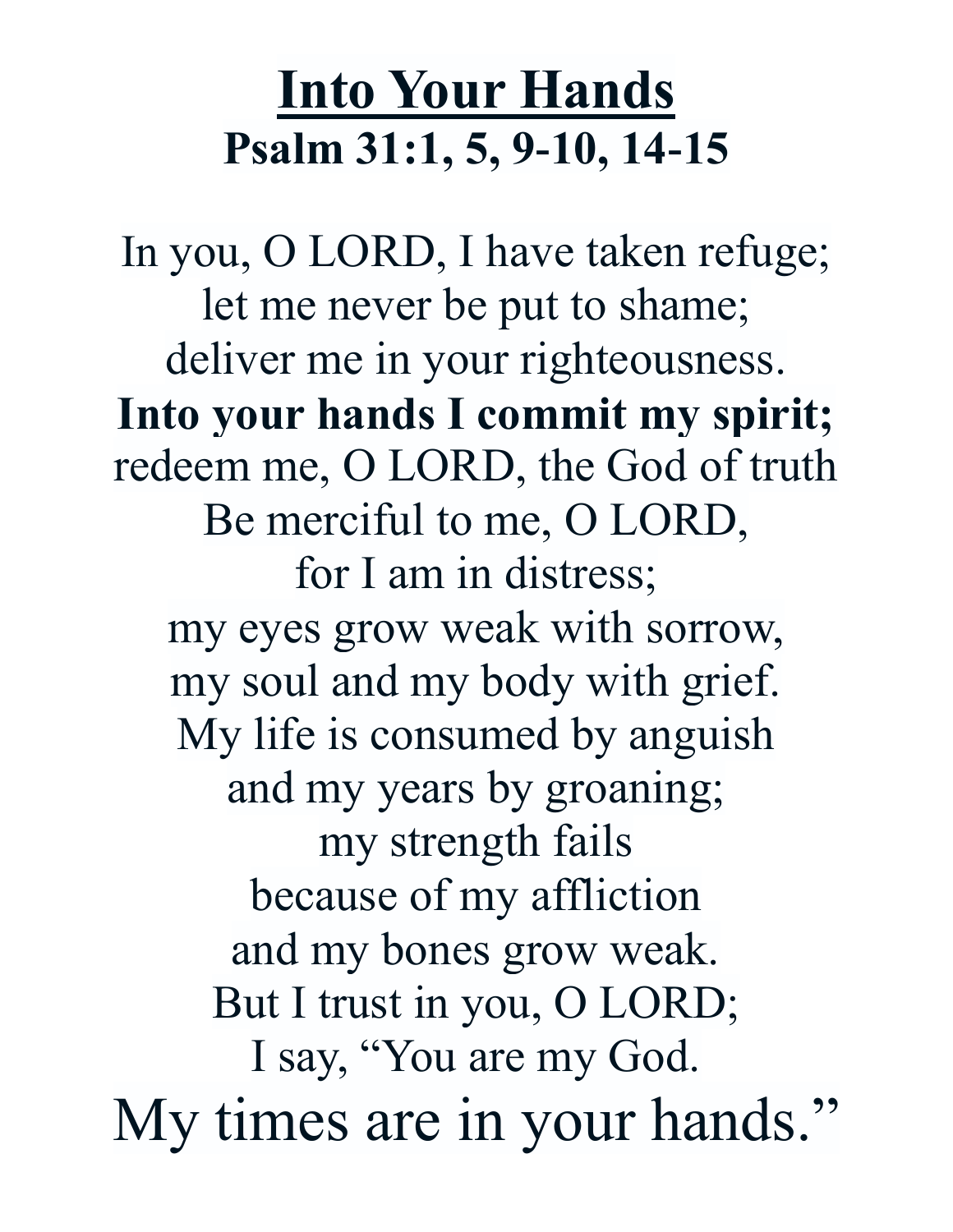### **He Delivered Me Psalm 34:1-4, 6-8, 17-18**

I will extol the LORD at all times; his praise will always be on my lips. My soul will boast in the LORD; let the afflicted hear and rejoice. Glorify the LORD with me; let us exalt his name together. I sought the LORD, and he answered me; he delivered me from all my fears. This poor man called, and the LORD heard him; he saved him out of all his troubles. The angel of the LORD encamps around those who fear him, and he delivers them. Taste and see that the LORD is good; blessed is the one who takes refuge in him. The righteous cry out, and the LORD hears them; he delivers them from all their troubles. The LORD is close to the brokenhearted, and saves those who are crushed in spirit.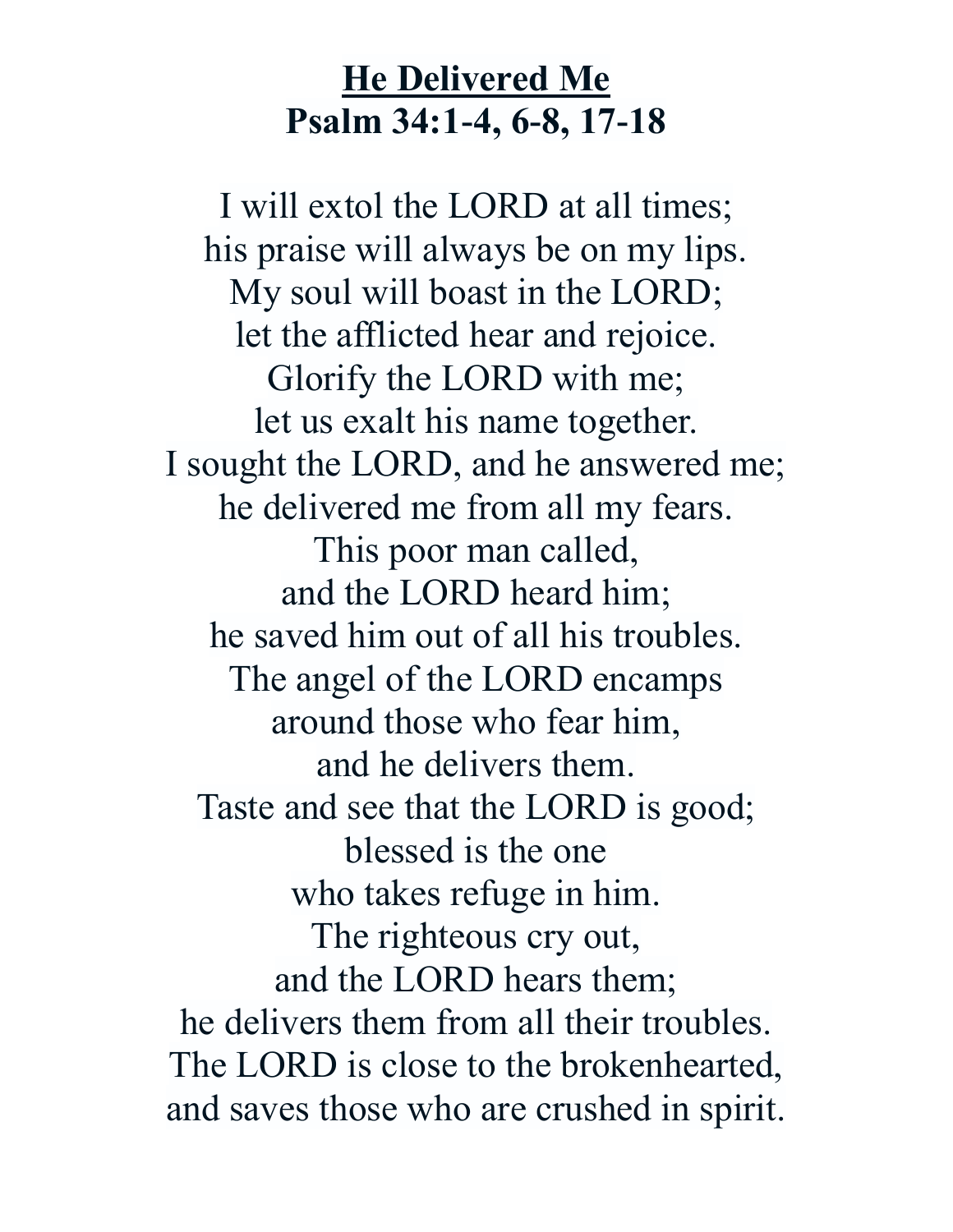### **Our Refuge and Strength Psalm 46:1-3, 6-7, 10**

God is our refuge and strength, an ever-present help in trouble. Therefore we will not fear, though the earth give way and the mountains fall into the heart of the sea, though its waters roar and foam and the mountains quake with their surging.

Nations are in uproar, kingdoms fall, he lifts his voice, the earth melts. The LORD Almighty is with us; the God of Jacob is our fortress.

"Be still, and know that I am God; I will be exalted among the nations, I will be exalted in the earth."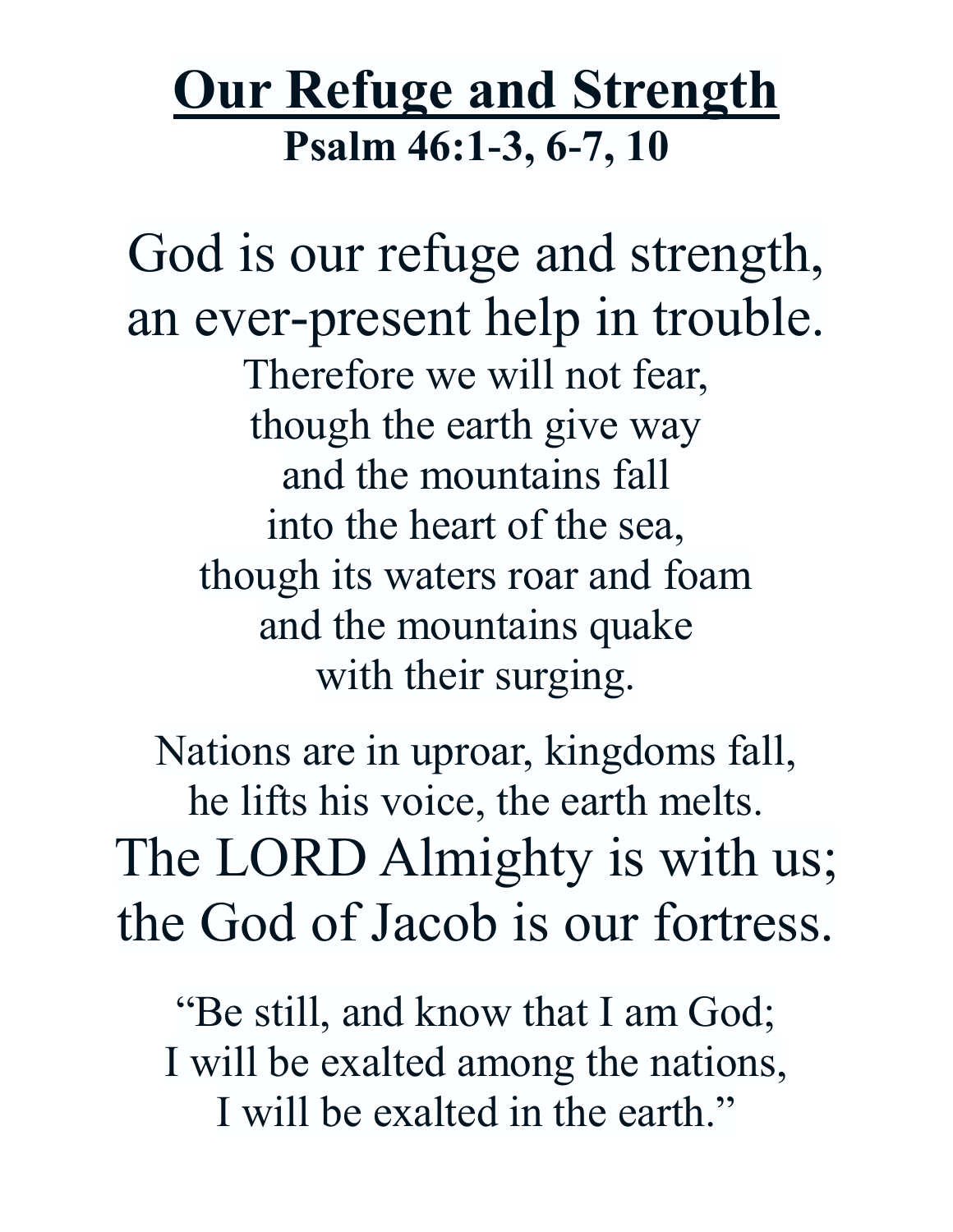### **Have Mercy On Me Psalm 51:1-4, 9-10, 12**

Have mercy on me, O God, according to your unfailing love; according to your great compassion blot out my transgressions. Wash away all my iniquity and cleanse me from my sin. For I know my transgressions, and my sin is always before me. Against you, you only, have I sinned and done what is evil in your sight.

Hide your face from my sins and blot out all my iniquity. Create in me a pure heart, O God, and renew a steadfast spirit within me.

Restore to me the joy of your salvation, and grant me a willing spirit, sustain me.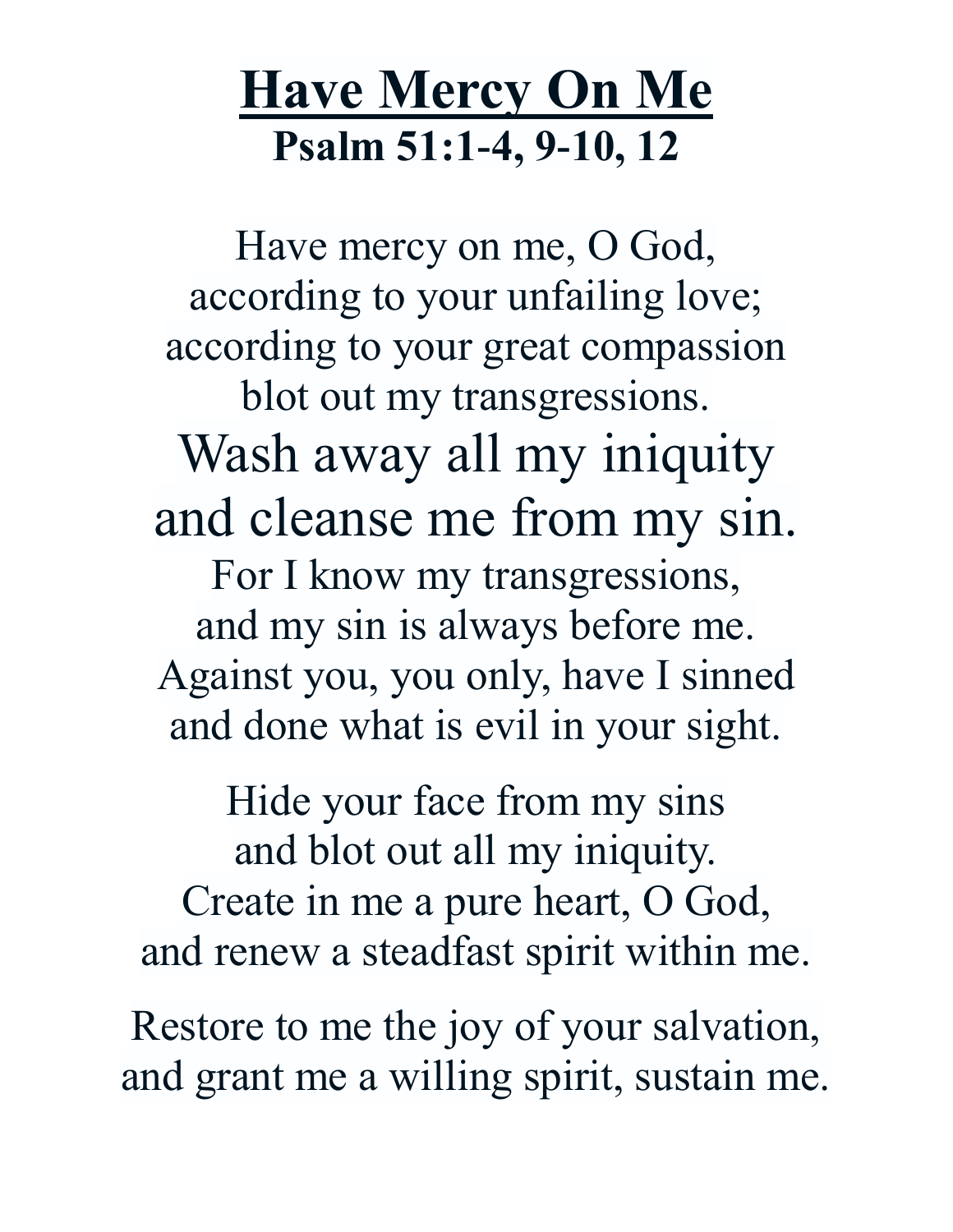### **Hear My Cry, O God Psalm 61:1-2, 62:1-2, 63:1**

Hear my cry, O God; listen to my prayer. From the ends of the earth I call to you, I call as my heart grows faint; lead me to the Rock that is higher than I.

My soul finds rest in God alone; my salvation comes from him. He alone is my Rock and my salvation; he is my fortress, I will never be shaken.

> O God, you are my God, earnestly I seek you; my soul thirsts for you, my body longs for you, in a dry and weary land where there is no water.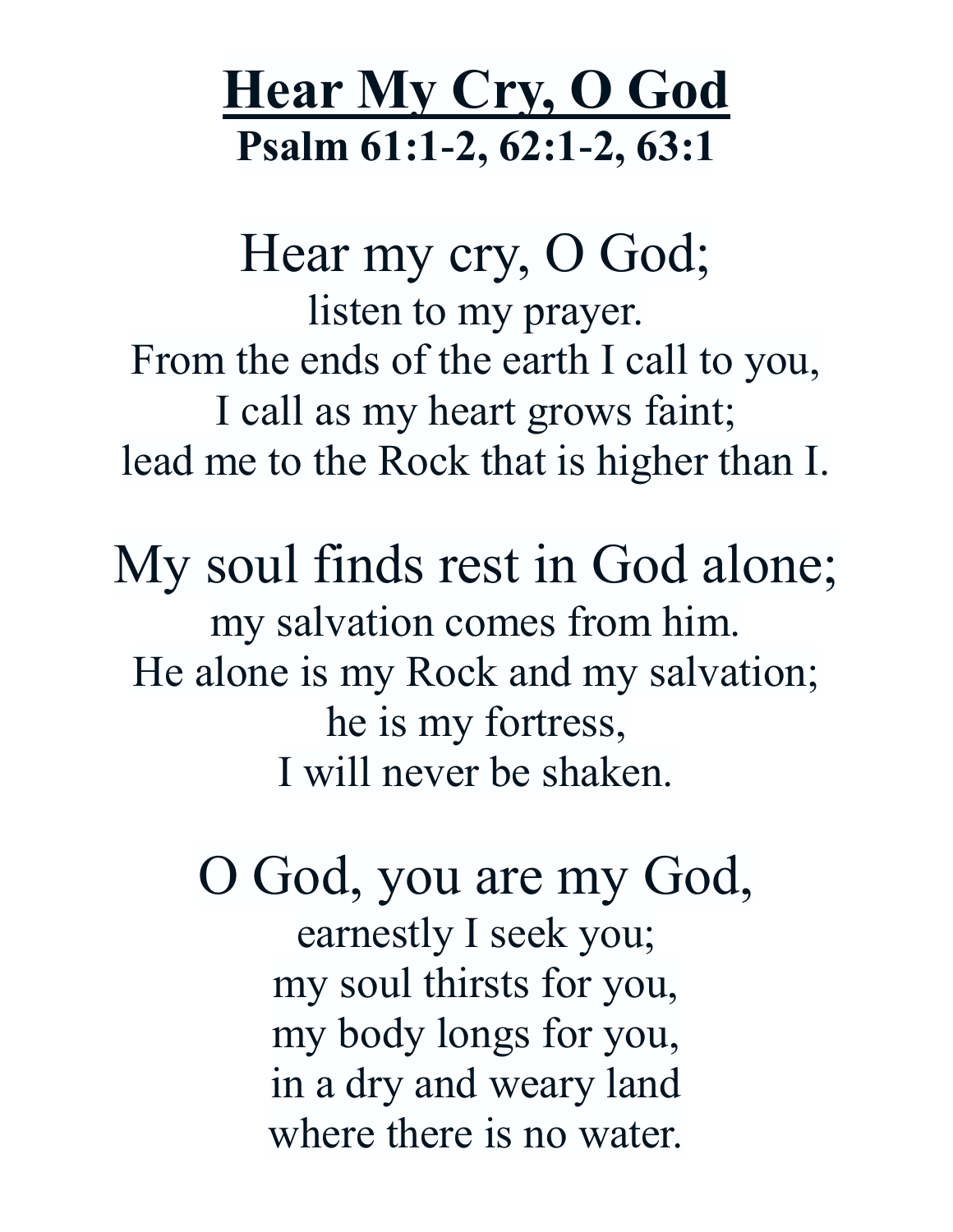### **My Rock of Refuge Psalm 71:1-3, 5-6, 9, 17, 20-21**

In you, O LORD, I have taken refuge; let me never be put to shame. Rescue me and deliver me in your righteousness; turn your ear to me and save me. Be my rock of refuge, to which I can always go; give the command to save me, for you are my rock and my fortress. For you have been my hope, O Sovereign LORD, my confidence since my youth. From birth I have relied on you; you brought me forth from my mother's womb. Do not cast me away when I am old; do not forsake me when my strength is gone. Since my youth, O God, you have taught me, and to this day I declare your marvelous deeds. Though you have made me see troubles, many and bitter, you will restore my life again; from the depths of the earth you will again bring me up. You will increase my honor and comfort me once again.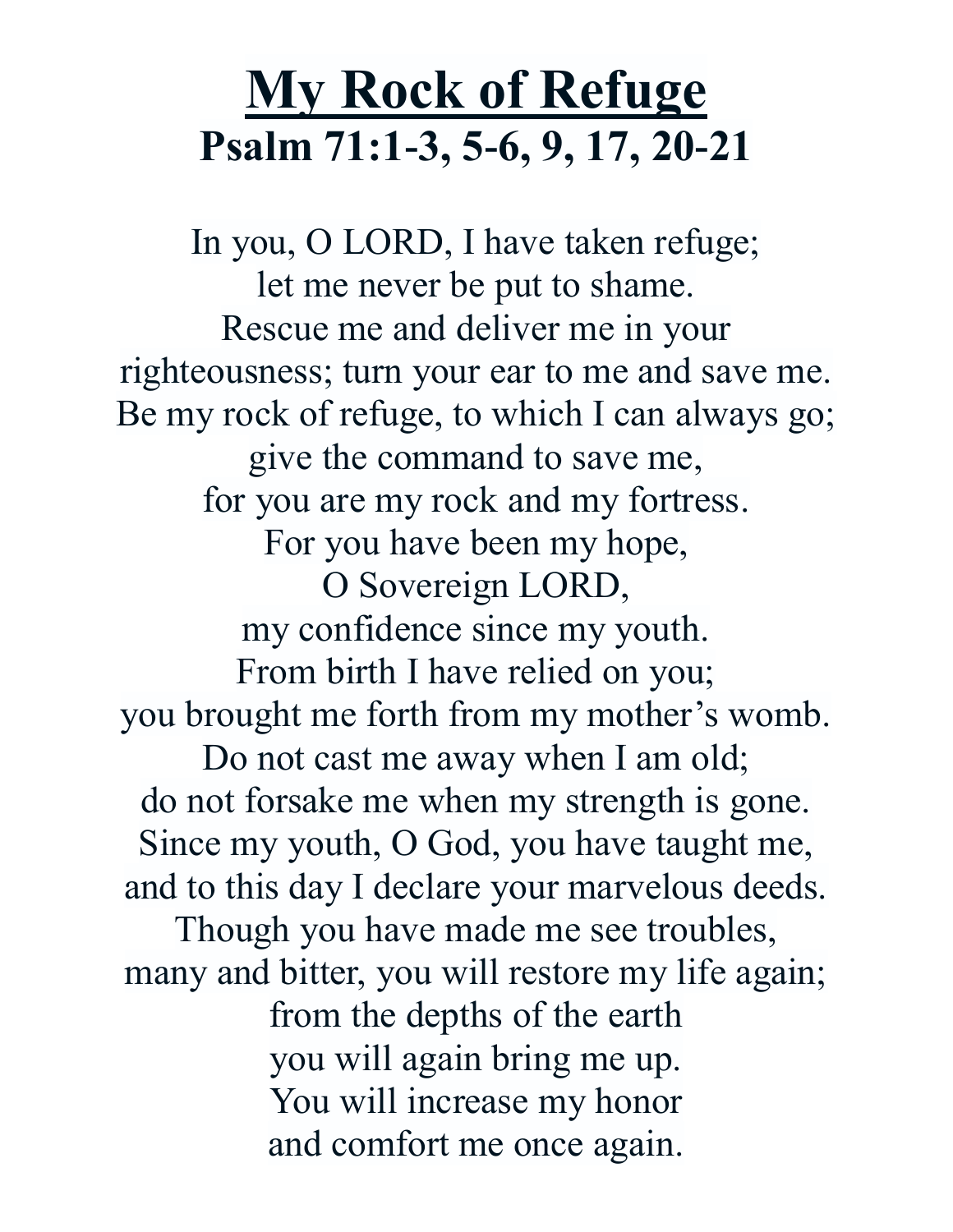### **My Portion Forever Psalm 73:24-26**

You guide me with your counsel, and afterward you will take me into glory.

Whom have I in heaven but you? And earth has nothing I desire besides you.

My flesh and my heart may fail, but God is the strength of my heart and my portion forever.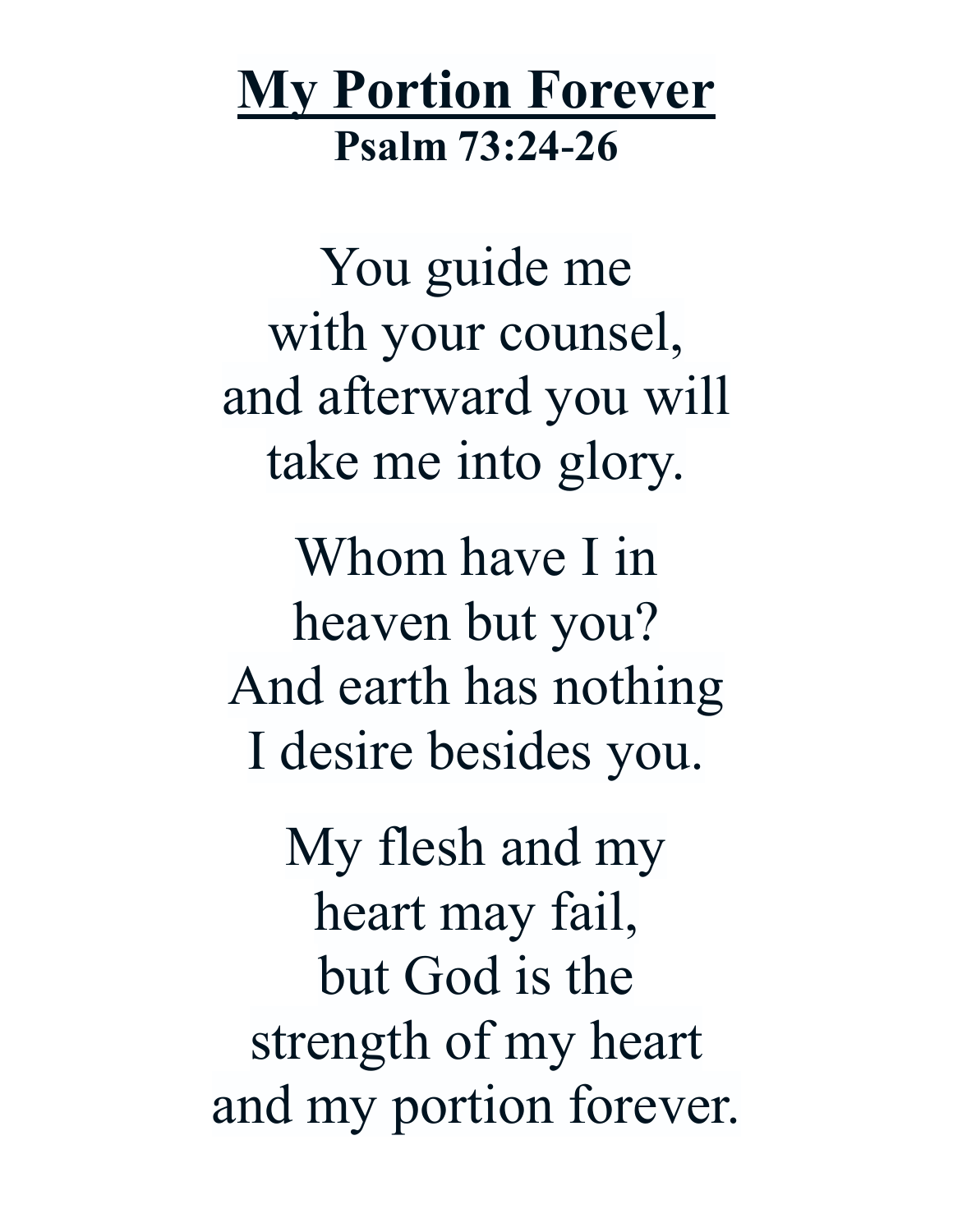### **Our Dwelling Place Psalm 90:1-4, 10, 12, 17**

LORD, you have been our dwelling place throughout all generations. Before the mountains were born, or you brought forth the earth and the world, from everlasting to everlasting you are God. You turn us back to dust, saying, "Return to dust, O mortals." For a thousand years in your sight are like a day that has just gone by, or like a watch in the night. The length of our days is seventy years, or eighty, if we have the strength; yet their span is but trouble and sorrow, for they quickly pass, and we fly away. Teach us to number our days aright, that we may gain a heart of wisdom. May the favor of the LORD our God rest upon us; establish the work of our hands for us – yes, establish the work of our hands.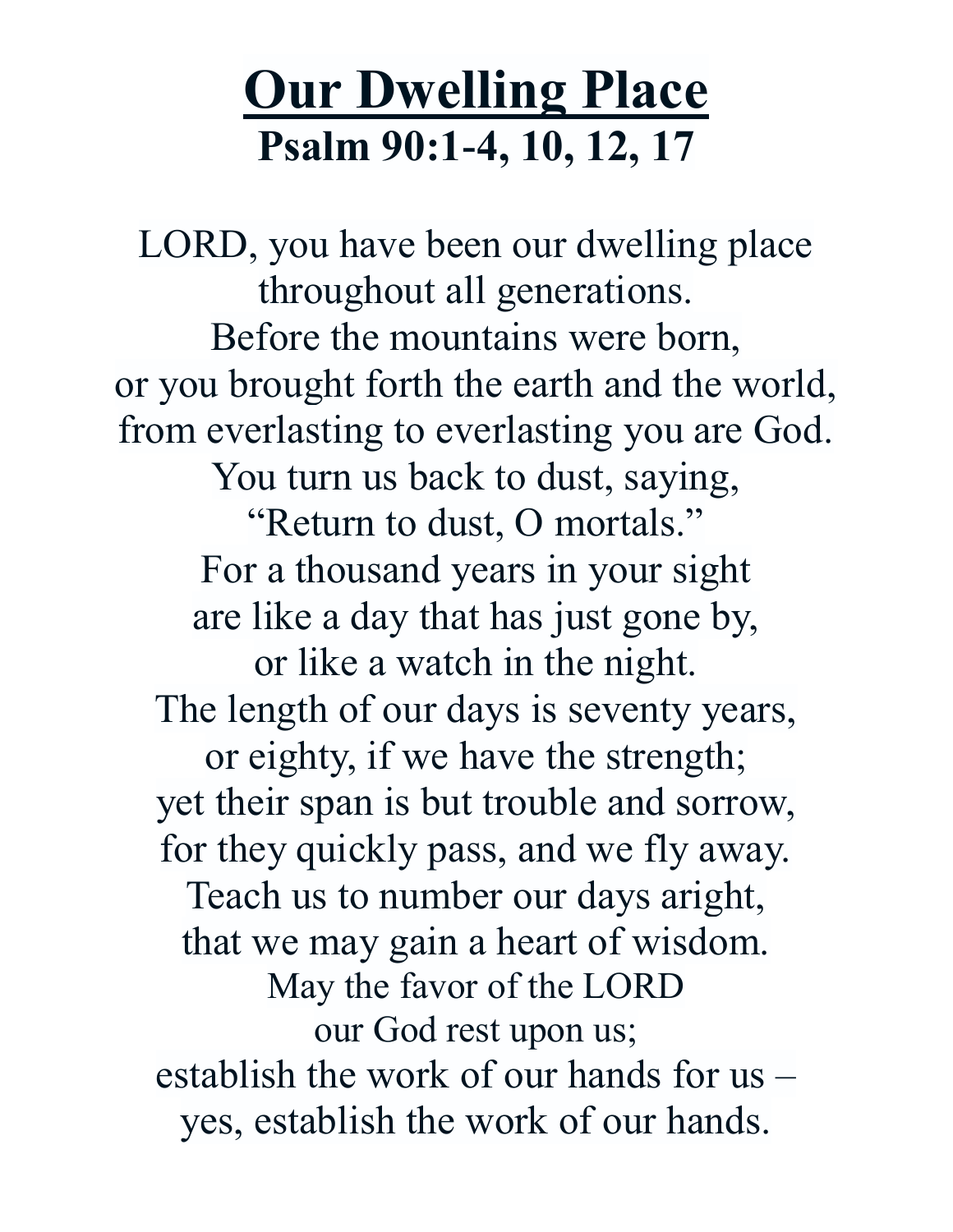### **Shadow of the Almighty Psalm 91:1-2, 4, 9-12**

Whoever dwells in the shelter of the Most High will rest in the shadow of the Almighty. I will say of the LORD, "He is my refuge and my fortress, my God, in whom I trust." He will cover you with his feathers, and under his wings you will find refuge; his faithfulness will be your shield and rampart. If you make the Most High your dwelling – even the LORD, who is my refuge – then no harm will befall you, no disaster will come near your tent. For he will command his angels concerning you to guard you in all your ways; they will lift you up in their hands, so that you will not strike your foot against a stone.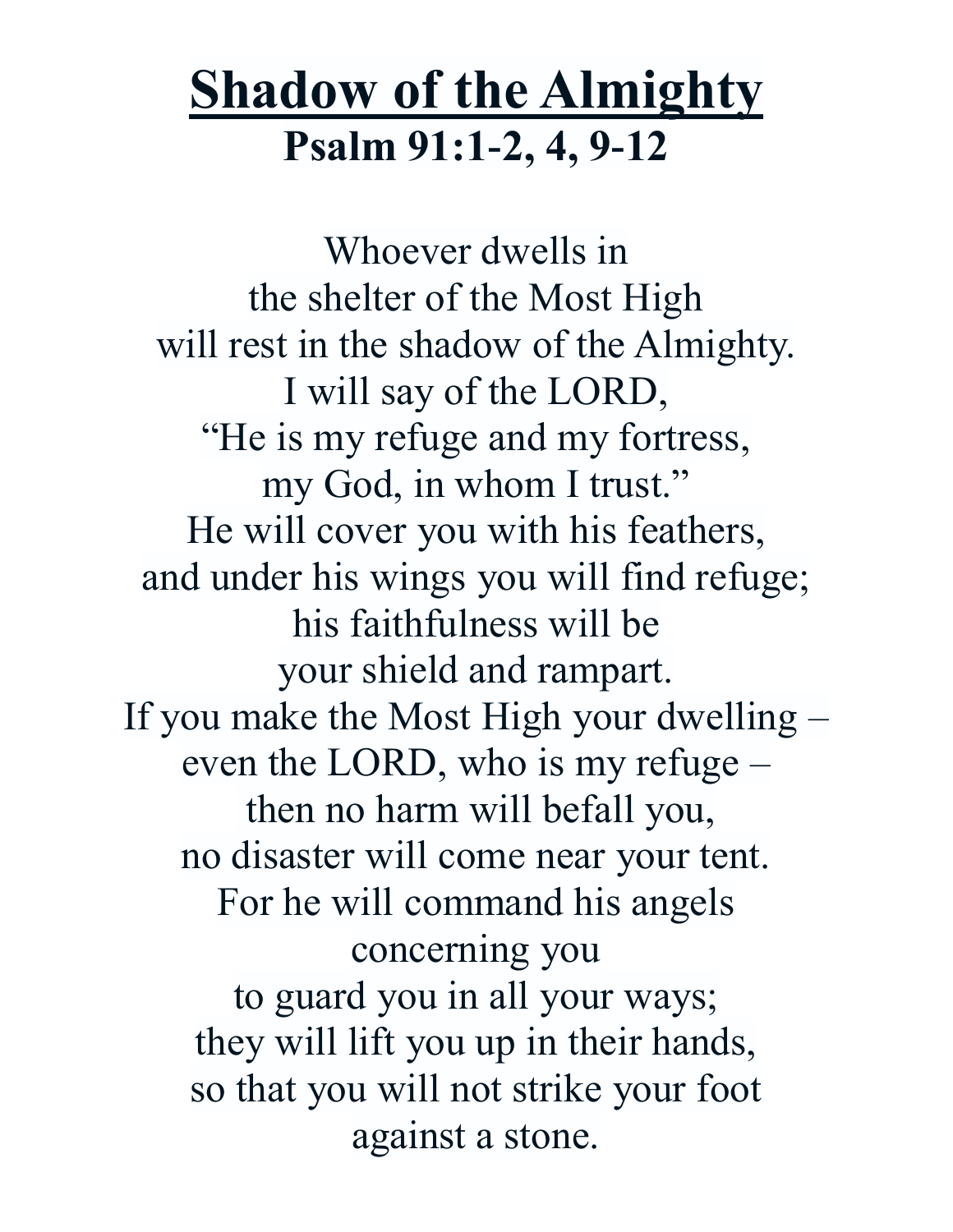### **With Thanksgiving Psalm 100:1-5**

Shout for joy to the LORD, all the earth. Worship the LORD with gladness; come before him with joyful songs. Know that the LORD is God. It is he who made us, and we are his; we are his people, the sheep of his pasture. Enter his gates with thanksgiving, and his courts with praise; give thanks to him & praise his name. For the LORD is good and his love endures forever; his faithfulness continues through all generations.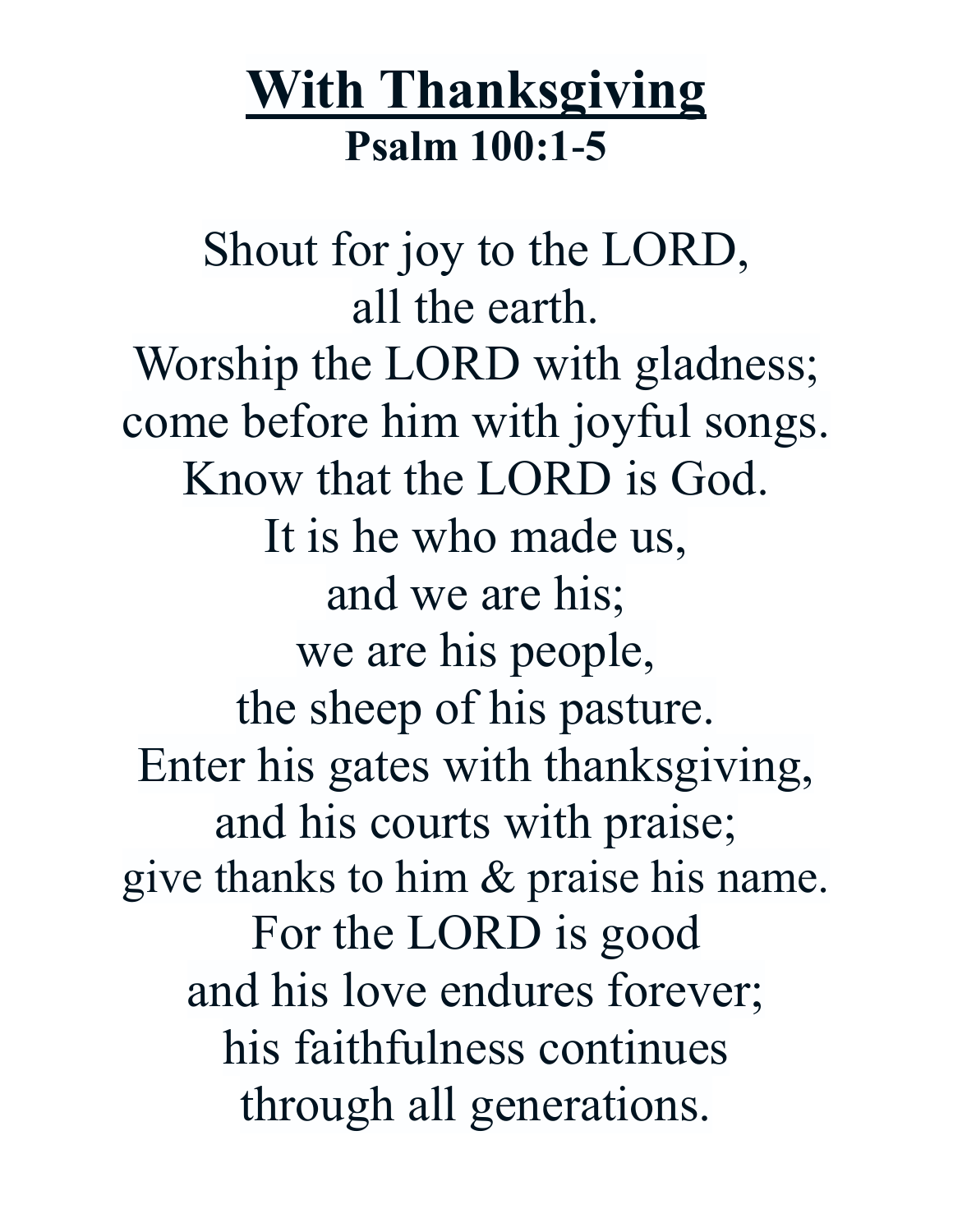### **Praise the Lord, O My Soul Psalm 103:1, 8-14, 22**

Praise the LORD, O my soul; all my inmost being, praise his holy name. The LORD is compassionate and gracious, slow to anger, abounding in love. He will not always accuse, nor will he harbor his anger forever; he does not treat us as our sins deserve, or repay us according to our iniquities. For as high as the heavens are above the earth, so great is his love for those who fear him; as far as the east is from the west, so far has he removed our transgressions from us. As a father has compassion on his children, so the LORD has compassion on those who fear him, for he knows how we are formed, he remembers that we are dust.

> Praise the LORD, all his works everywhere in his dominion. Praise the LORD, O my soul.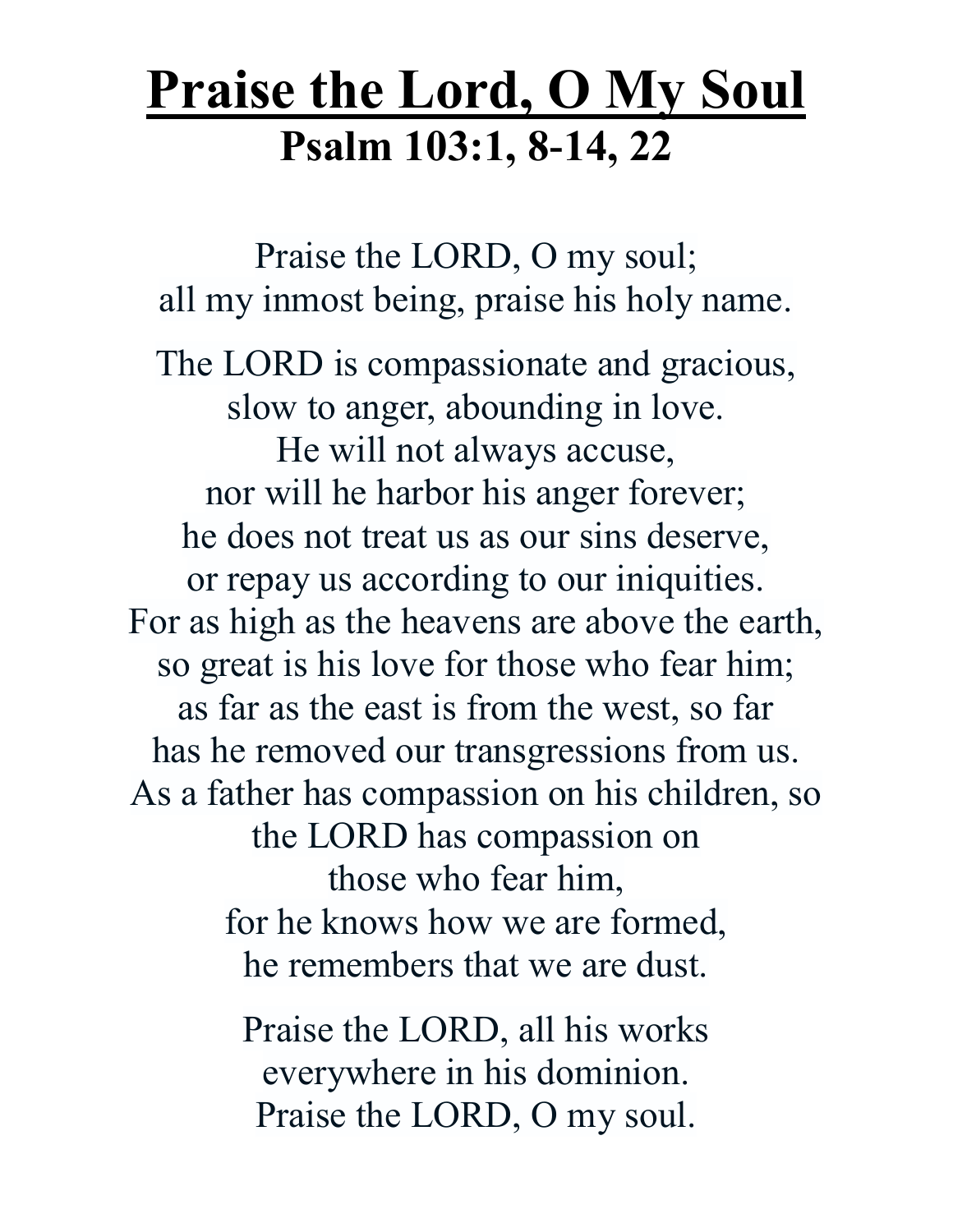### **From the Rising of the Sun Psalm 113:1-9**

Praise the LORD. Praise the LORD, you his servants; praise the name of the LORD. Let the name of the LORD be praised, both now and forevermore. From the rising of the sun to the place where it sets, the name of the LORD is to be praised. The LORD is exalted over all the nations, his glory above the heavens. Who is like the LORD our God, the One who sits enthroned on high, who stoops down to look on the heavens and the earth? He raises the poor from the dust and lifts the needy from the ash heap. He seats them with princes, with the princes of his people. He settles the childless woman in her home as a happy mother of children. Praise the LORD.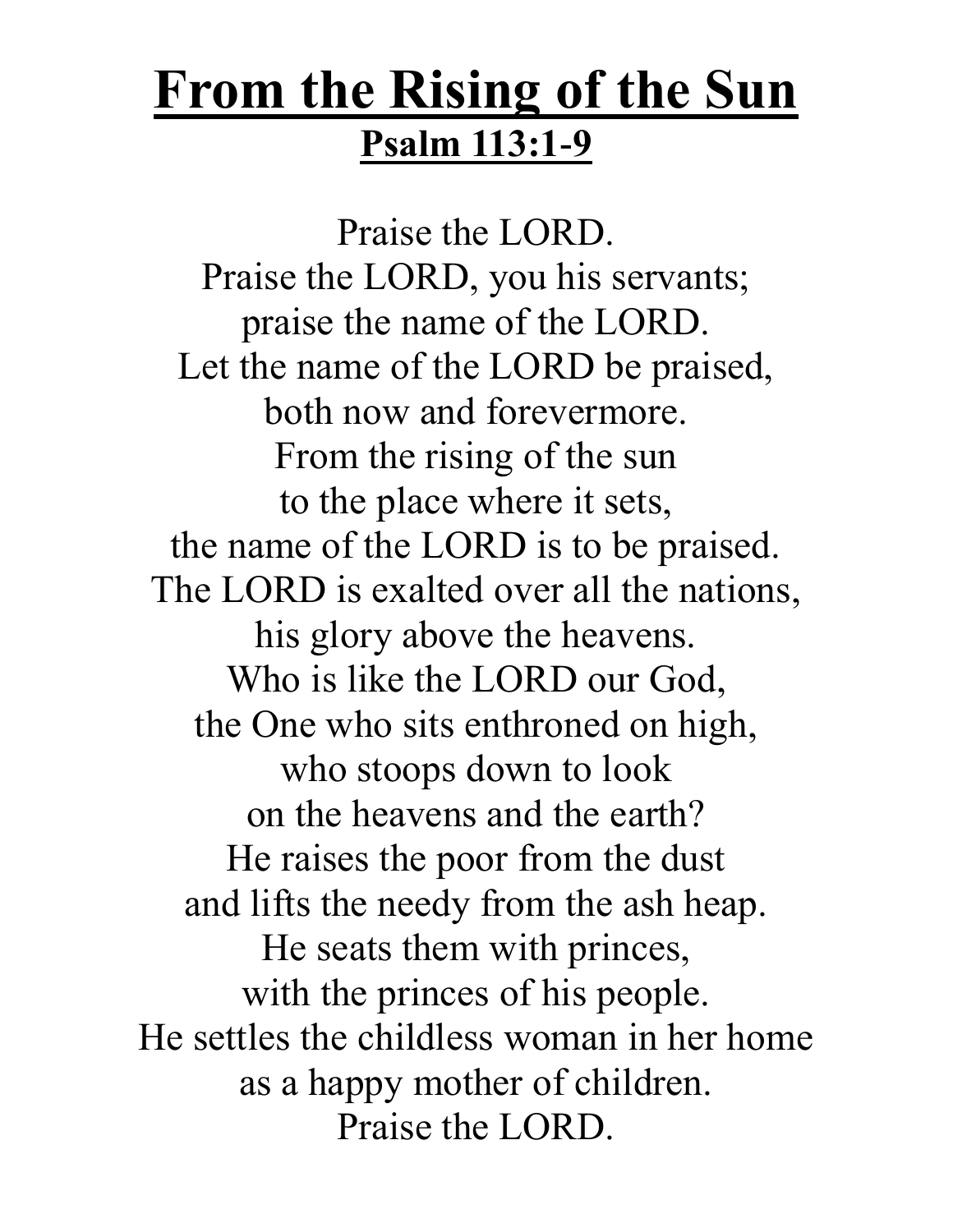### **He Saved Me Psalm 116:3-9, 12, 17**

The cords of death entangled me, the anguish of the grave came upon me; I was overcome by trouble and sorrow. Then I called on the name of the LORD: "O LORD, save me!" The LORD is gracious and righteous; our God is full of compassion. The LORD protects the simplehearted; when I was in great need, he saved me. Be at rest once more, O my soul, for the LORD has been good to you. For you, O LORD, have delivered my soul from death, my eyes from tears, that I may walk before the LORD in the land of the living. How can I repay the LORD for all his goodness to me? I will sacrifice a thank offering to you and call on the name of the LORD.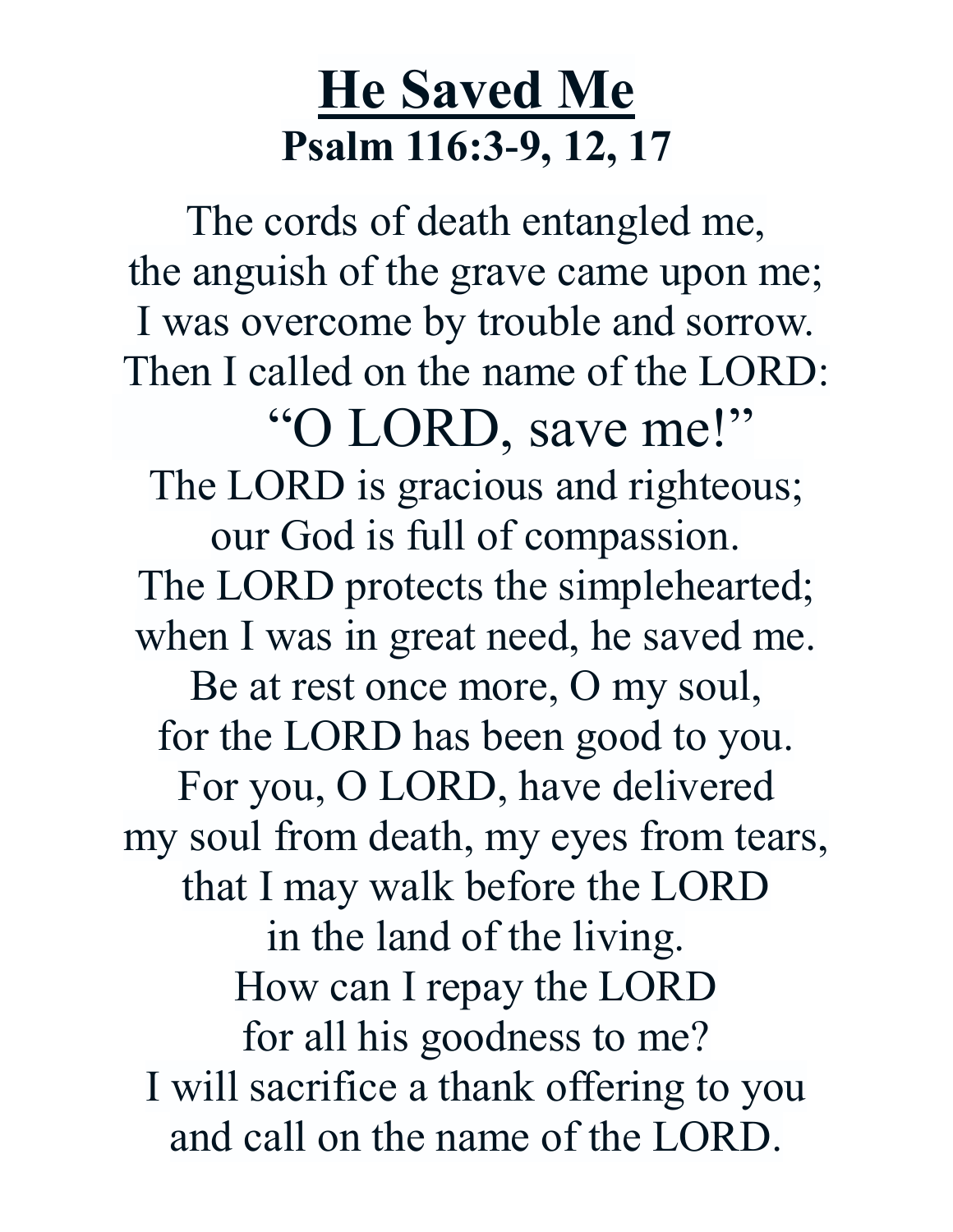### **A Light for My Path Psalm 119:11, 18, 71, 89, 105, 130**

I have hidden your word in my heart that I might not sin against you.

Open my eyes that I may see wonderful things in your law.

It was good for me to be afflicted so that I might learn your statutes.

Your word, O Lord, is eternal; it stands firm in the heavens.

## Your word is a lamp to my feet and a light for my path.

The unfolding of your words gives light; it gives understanding to the simple.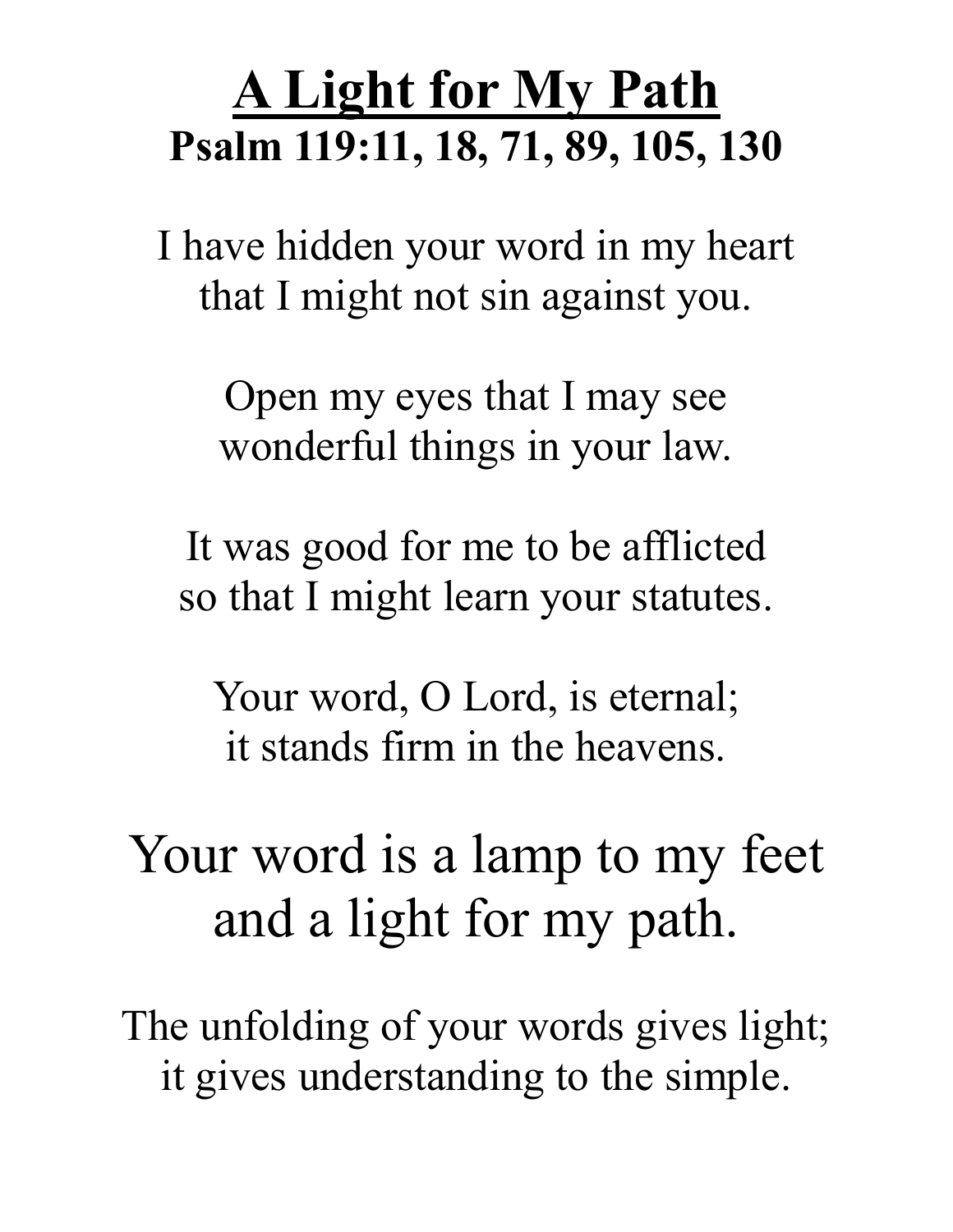### **I Lift Up My Eyes Psalm 121:1-8**

I lift up my eyes to the hills  $$ where does my help come from? My help comes from the Lord, the Maker of heaven and earth.

He will not let your foot slip – he who watches over you will not slumber; indeed, he who watches over Israel will neither slumber nor sleep.

The Lord watches over you – the Lord is your shade at your right hand; the sun will not harm you by day, nor the moon by night.

The Lord will keep you from all harm – he will watch over your life; the Lord will watch over your coming and going both now and forevermore.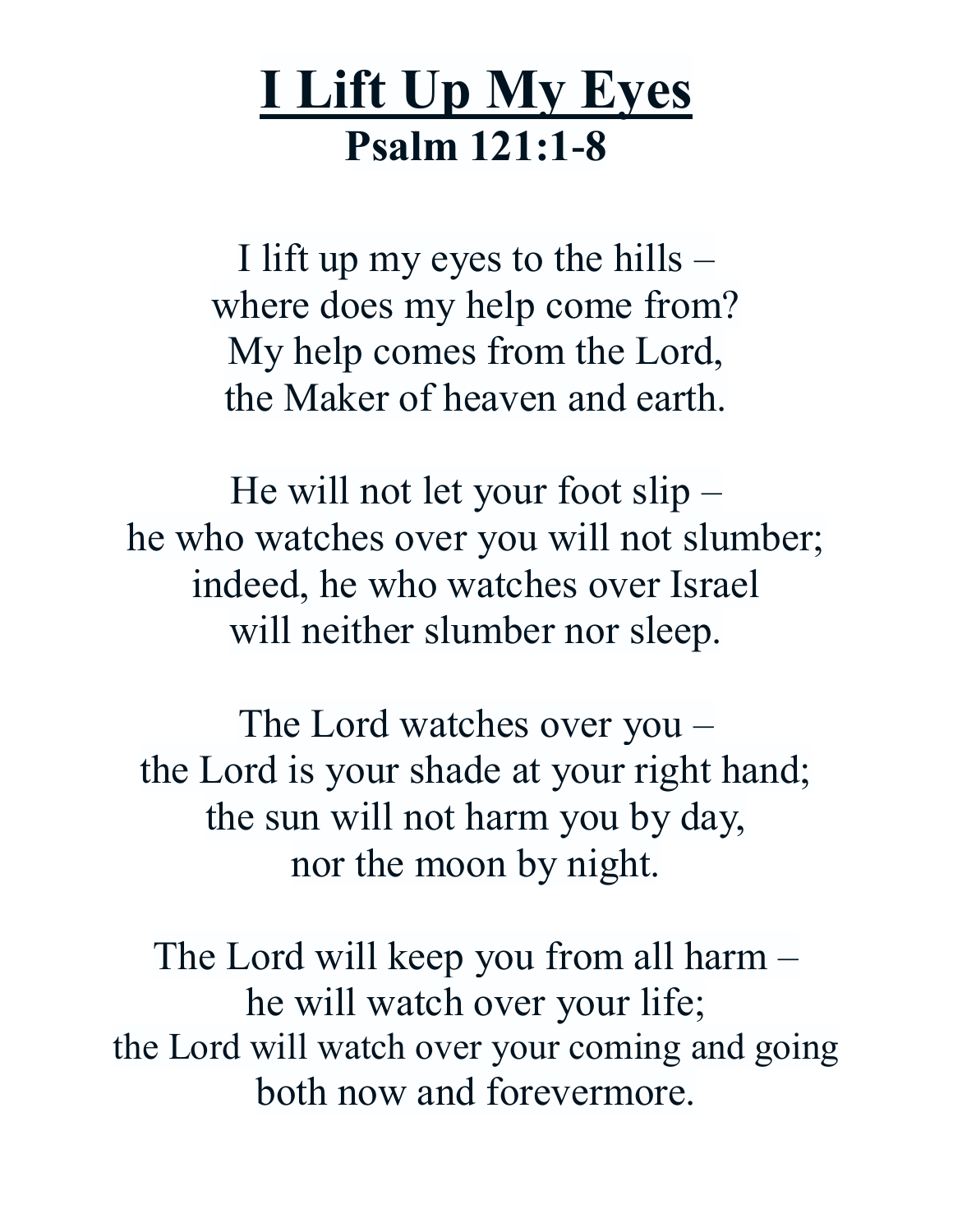# **All the Days Ordained for Me Psalm 139:1, 7-8, 13-16**

O Lord, you have searched me and you know me. Where can I go from your Spirit? Where can I flee from your presence? If I go up to the heavens, you are there; if I make my bed in the depths, you are there.

For you created my inmost being; you knit me together in my mother's womb. I praise you because I am fearfully and wonderfully made; your works are wonderful, I know that full well. My frame was not hidden from you when I was made in the secret place. When I was woven together in the depths of the earth, your eyes saw my unformed body. All the days ordained for me were written in your book before one of them came to be.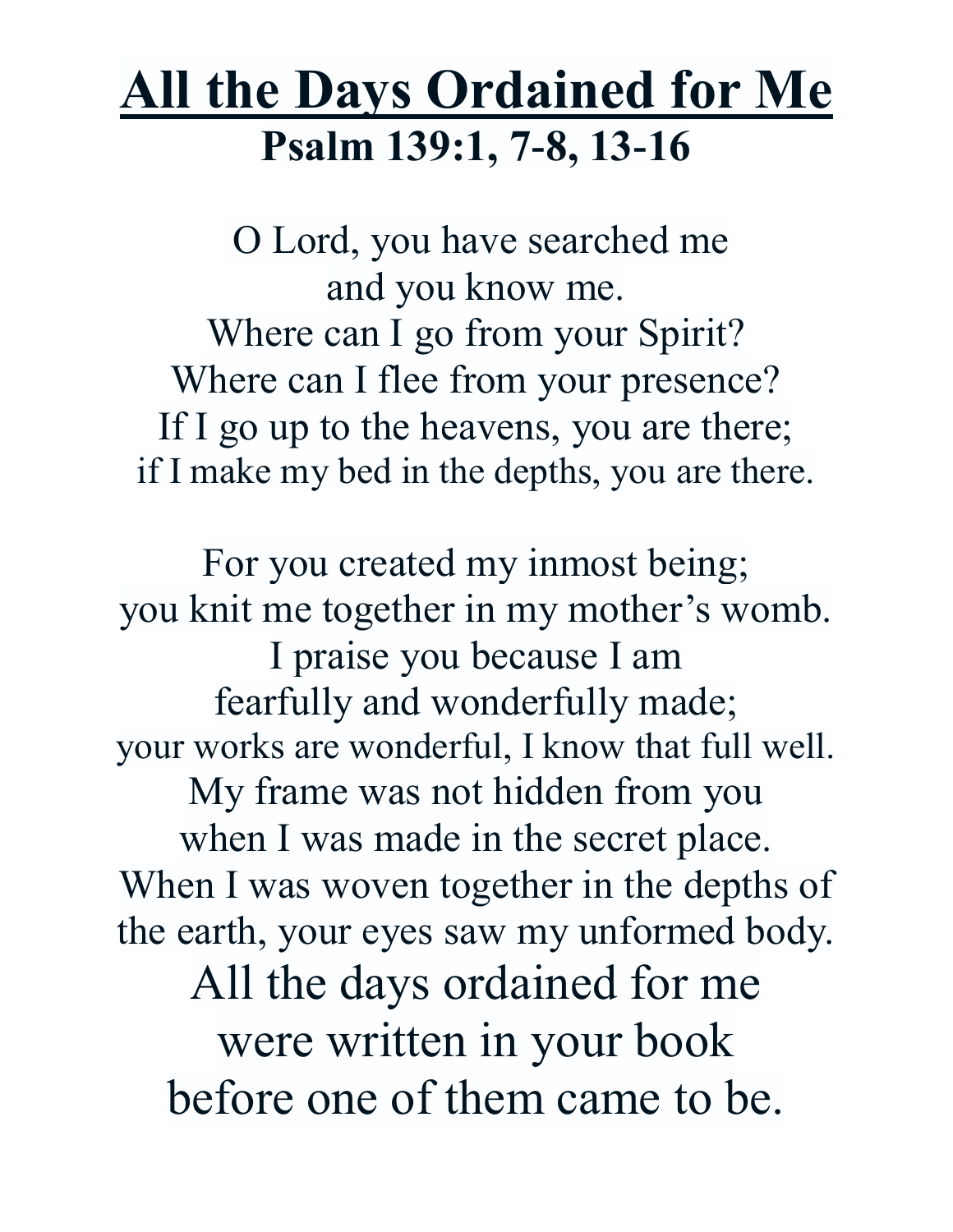#### **The LORD Reigns Forever Psalm 146:1-10**

Praise the LORD. Praise the LORD, O my soul, I will praise the LORD all my life; I will sing praise to my God as long as I live. Do not put your trust in princes, in mortal human beings, who cannot save. When their spirit departs, they return to the ground; on that very day their plans come to nothing. Blessed are those whose help is the God of Jacob, whose hope is in the LORD their God, the Maker of heaven and earth, the sea, and everything in them – the LORD, who remains faithful forever. He upholds the cause of the oppressed and gives food to the hungry. The LORD sets the prisoners free, the LORD gives sight to the blind, the LORD lifts up those who are bowed down, the LORD loves the righteous. The LORD watches over the alien and sustains the fatherless and the widow. The LORD reigns forever, your God, O Zion, for all generations. Praise the LORD.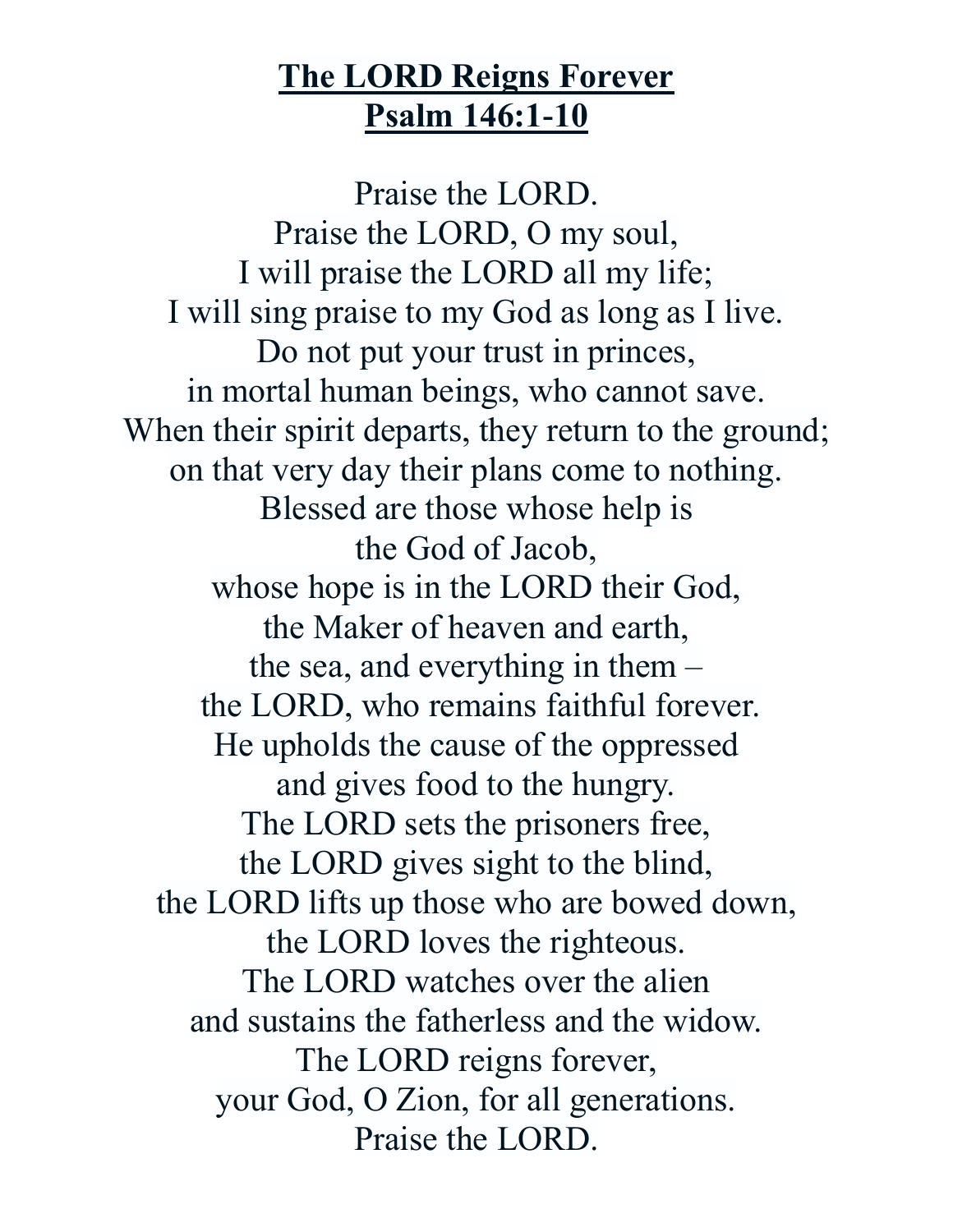# **Trust in the LORD Proverbs 3:5-9, 34, 9:10**

Trust in the LORD with all your heart, and lean not on your own understanding; in all your ways acknowledge him, and he will make your paths straight. Do not be wise in your own eyes; fear the LORD and shun evil. This will bring health to your body and nourishment to your bones. Honor the LORD with your wealth, with the first fruits of all your crops. The LORD mocks proud mockers, but gives grace to the humble.

The fear of the LORD is the beginning of wisdom, and knowledge of the Holy One is understanding.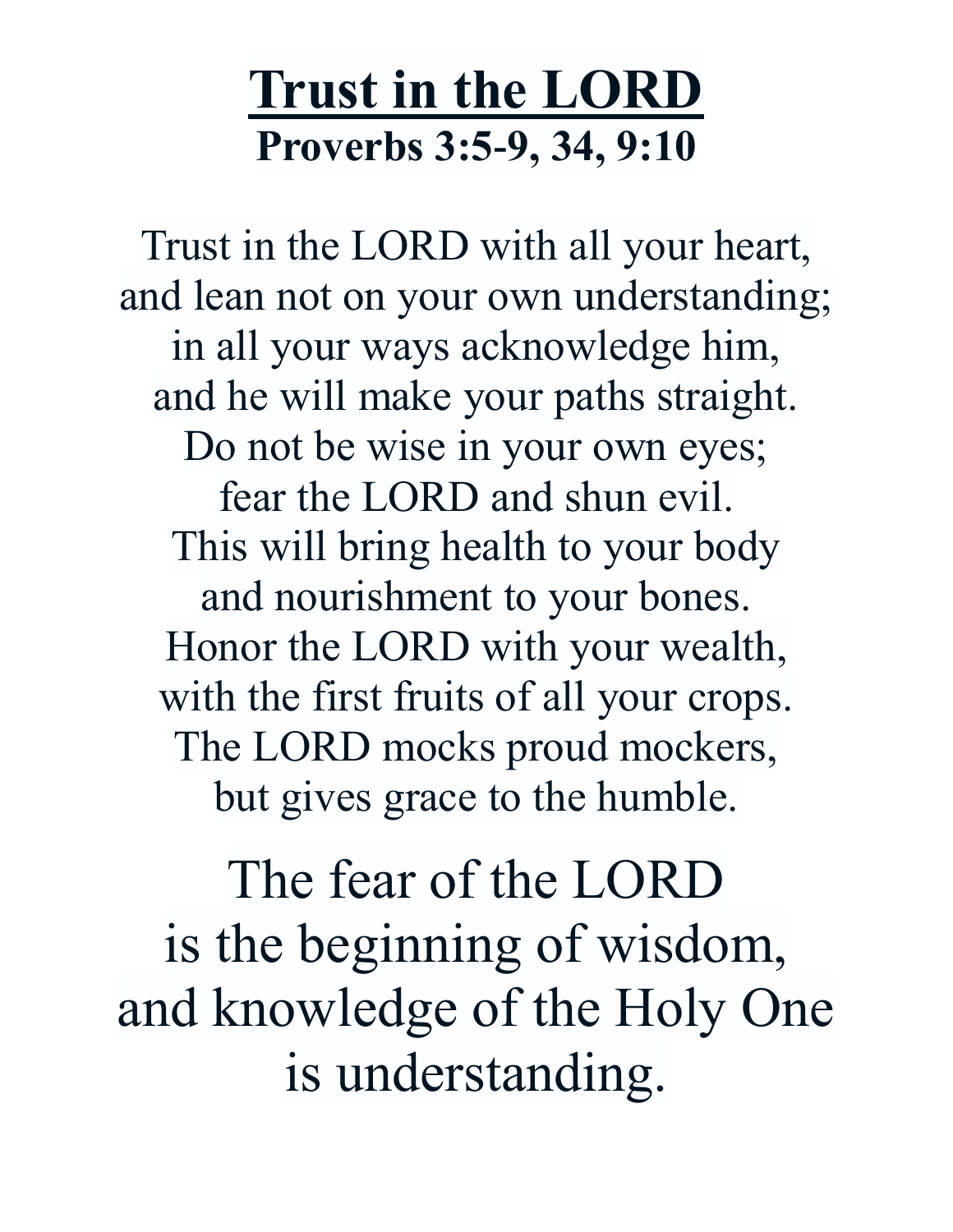### **A Time for Everything Ecclesiastes 3:1-8, 11**

There is a time for everything, and a season for every activity under heaven: a time to be born and a time to die, a time to plant and a time to uproot, a time to kill and a time to heal, a time to tear down and a time to build, a time to weep and a time to laugh, a time to mourn and a time to dance, a time to scatter and a time to gather, a time to embrace and a time to refrain, a time to search and a time to give up, a time to keep and a time to throw away, a time to tear and a time to mend, a time to be silent and a time to speak, a time to love and a time to hate, a time for war and a time for peace.

God has also set eternity in our hearts …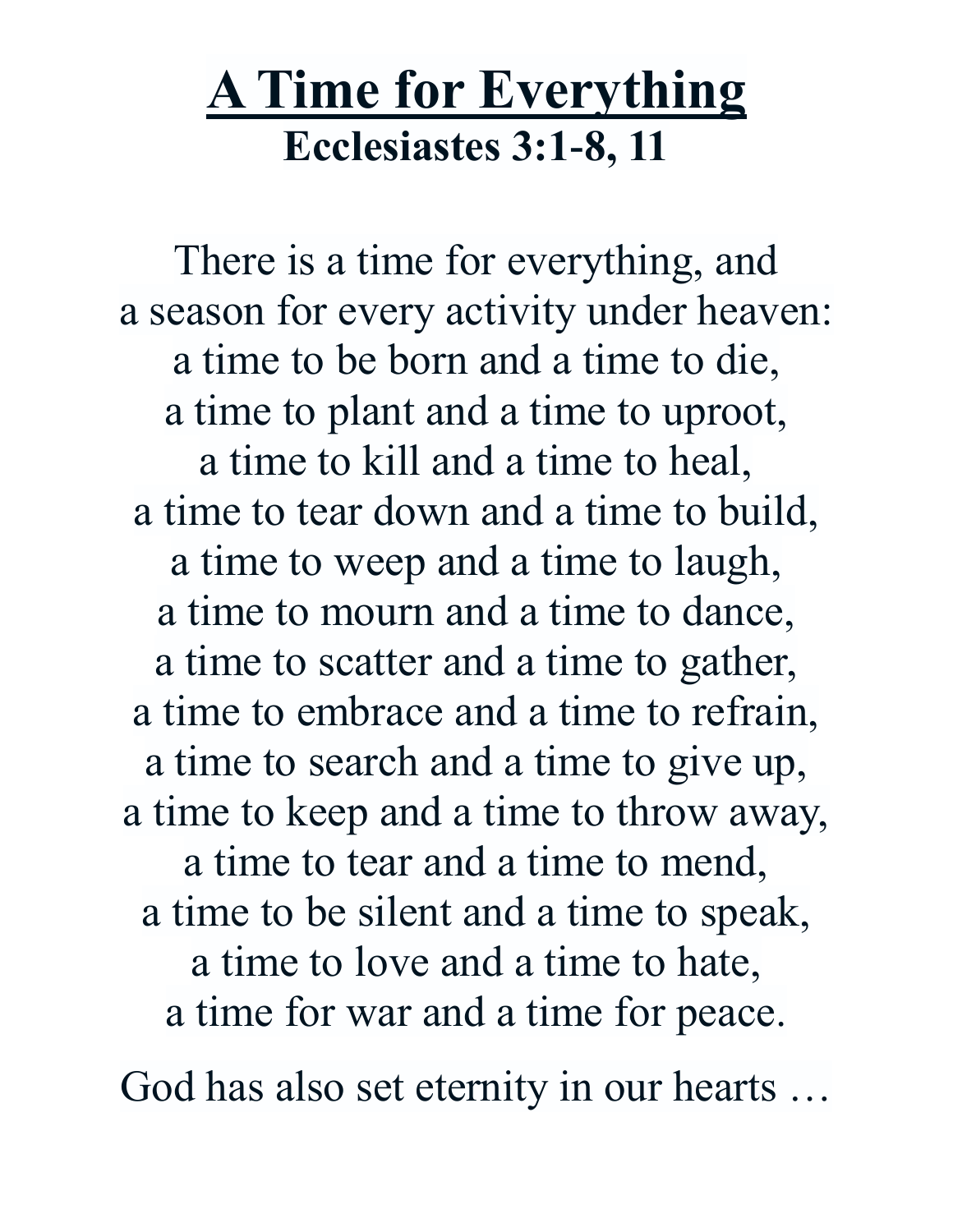#### **Seek the LORD Isaiah 26:3-4, 40:8, 55:6-7, 9-11**

You will keep in perfect peace those whose minds are steadfast, because they trust in you. Trust in the LORD forever, for the LORD, the LORD, is the Rock eternal.

The grass withers and the flowers fall, but the **Word of our God** endures forever.

Seek the LORD while he may be found; call on him while he is near. Let the wicked forsake their ways and the unrighteous their thoughts. Let them turn to the LORD, and he will have mercy on them, and to our God, for he will freely pardon.

As the heavens are higher than the earth, so are my ways higher than your ways, and my thoughts than your thoughts… …so is my Word that goes out from my mouth: it will not return to me empty, but will accomplish what I desire and achieve the purpose for which I sent it.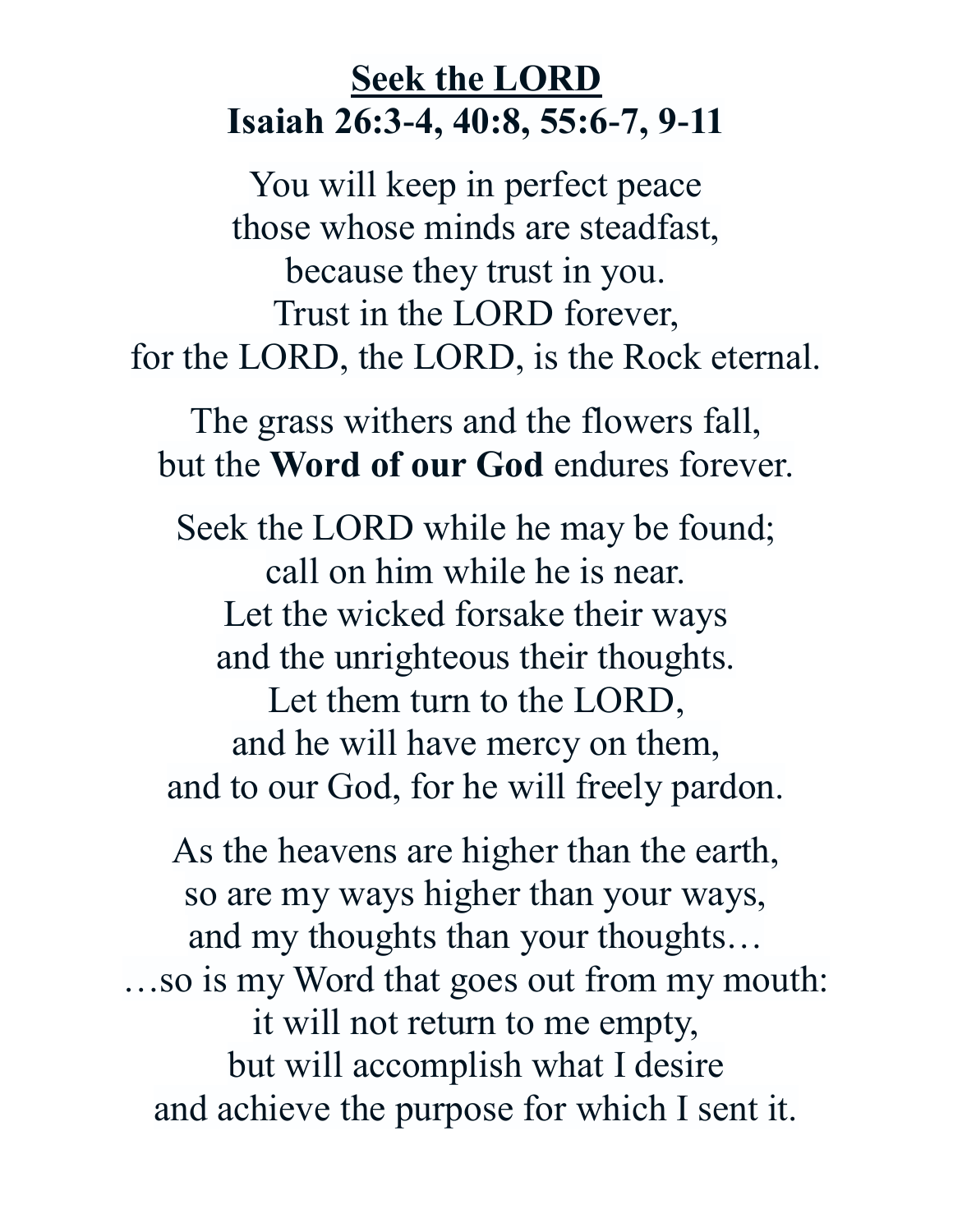### **Wait Upon the LORD Isaiah 40:28-31, 41:10**

Do you not know? Have you not heard? The LORD is the everlasting God, the Creator of the ends of the earth. He will not grow tired or weary, and his understanding no one can fathom. He gives strength to the weary, and increases the power of the weak. Even youths grow tired and weary, and young men stumble and fall; but those who wait upon the LORD will renew their strength. They will soar on wings like eagles, they will run and not grow weary, they will walk and not be faint.

So do not fear, for I am with you; do not be dismayed, for I am your God. I will strengthen you and help you; I will uphold you with my righteous right hand.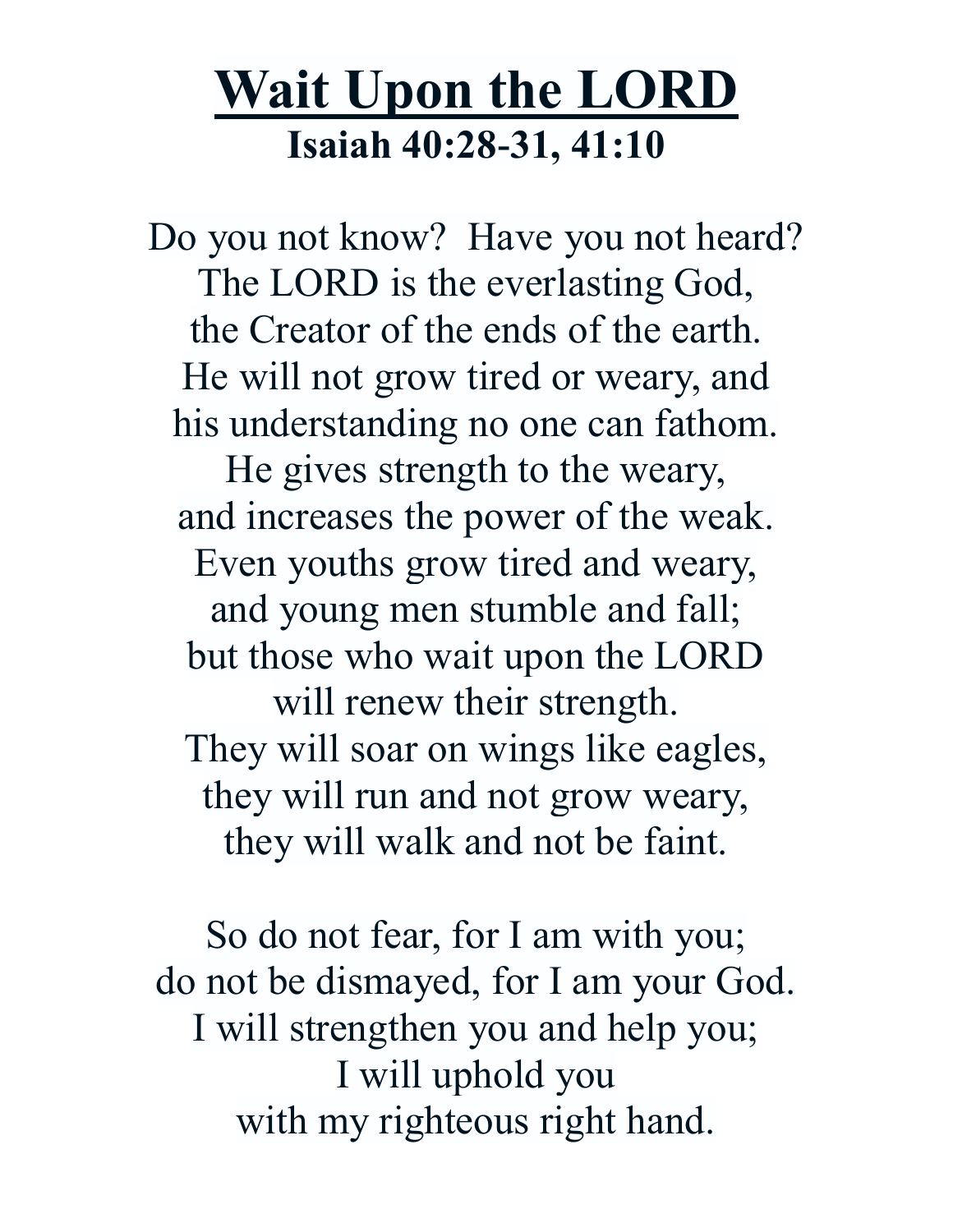### **Fear Not! Isaiah 43:1–5**

But now, this is what the LORD says – Fear not, for I have redeemed you; I have summoned you by name; you are mine.

When you pass through the waters, I will be with you, and when you pass through the rivers, they will not sweep over you. When you walk through the fire, you will not be burned; the flames will not set you ablaze.

For I am the LORD your God, the Holy One of Israel, your Savior. You are precious and honored in my sight, and I love you. Do not be afraid, for I am with you.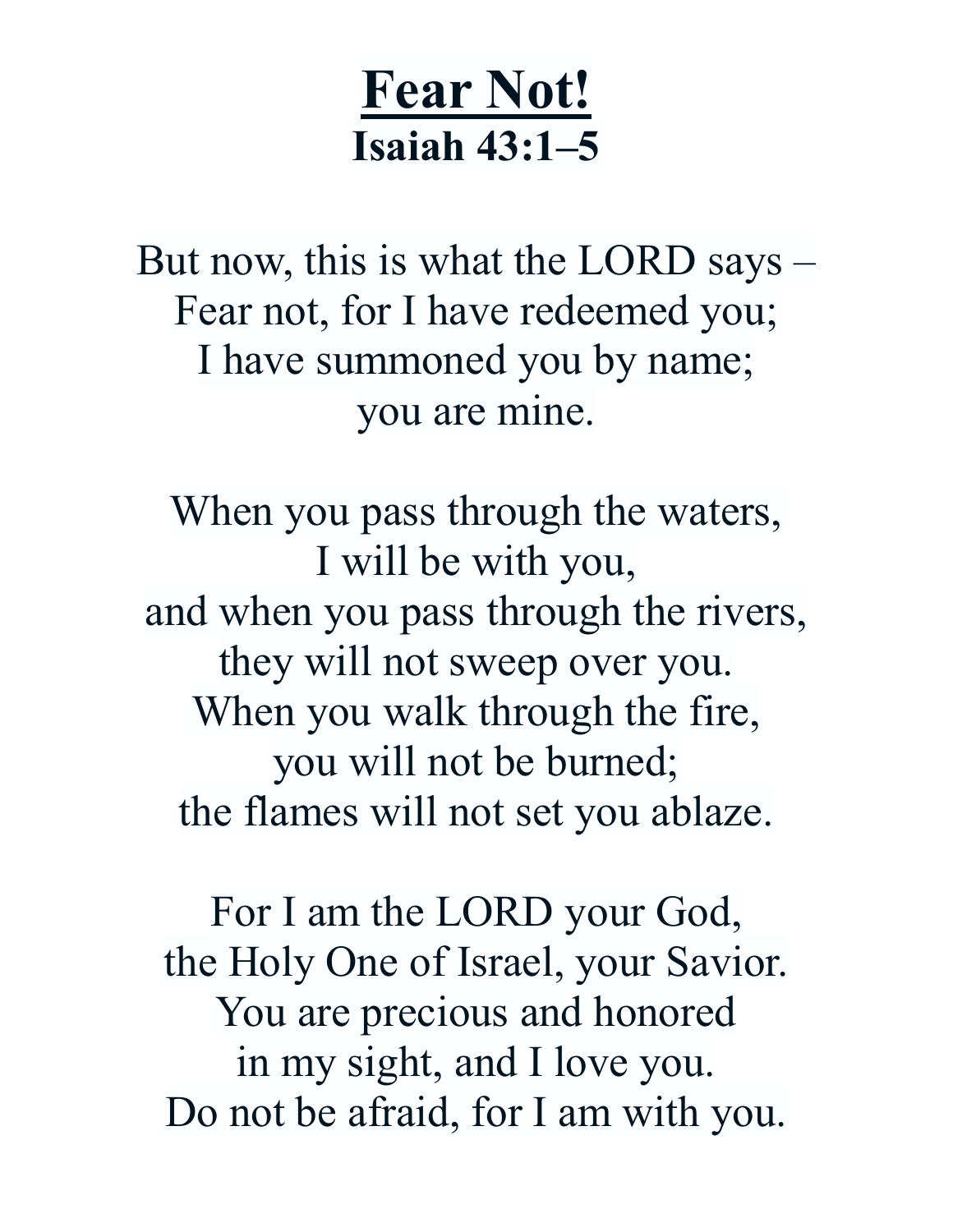### **Even To Your Old Age Isaiah 46:3-4**

I have upheld you since your conception, and have carried you since your birth.

Even to your old age and gray hairs, I am he, I am he who will sustain you.

I have made you and I will carry you; I will sustain you and I will rescue you.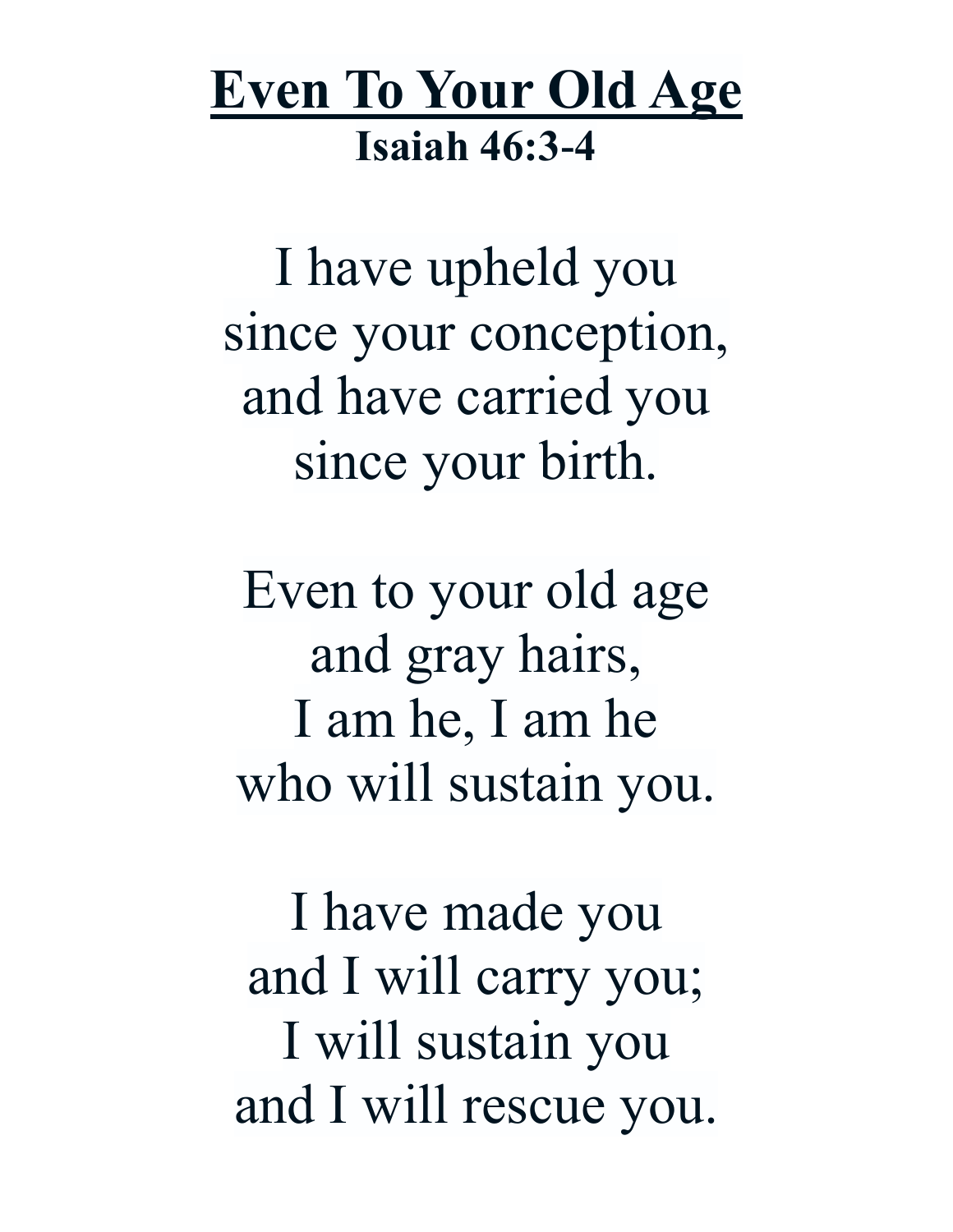# **A Son is Given Isaiah 7:14, 9:6, 40:5**

The virgin will be with child and will give birth to a son, and will call him Immanuel, which means, "God With Us."

For to us a child is born, to us a son is given, and the government will be on his shoulders. And he will be called Wonderful Counselor, Mighty God, Everlasting Father, Prince of Peace.

The glory of the LORD will be revealed, and all mankind together will see it. For the mouth of the LORD has spoken.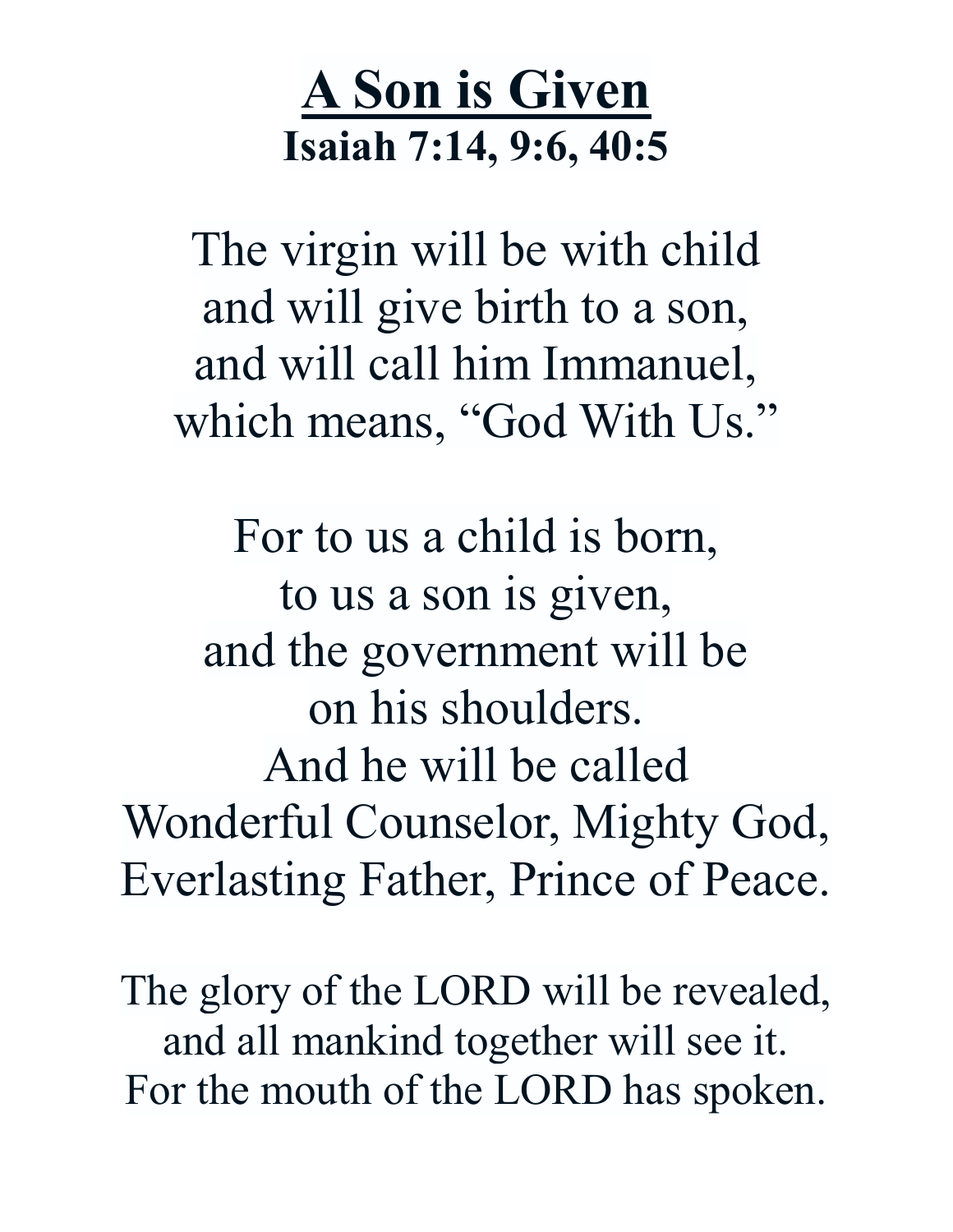### **A Man of Sorrows Isaiah 53:3-6**

He was despised and rejected by men, a man of sorrows, familiar with suffering. Like one from whom men hide their faces, he was despised, and we esteemed him not.

Surely he took up our infirmities and carried our sorrows, yet we considered him stricken by God, smitten by him, and afflicted.

But he was pierced for our transgressions, he was crushed for our iniquities; the punishment that brought us peace was upon him, and by his wounds we are healed.

We all, like sheep, have gone astray, each of us has turned to his own way; and the LORD has laid on him the iniquity of us all.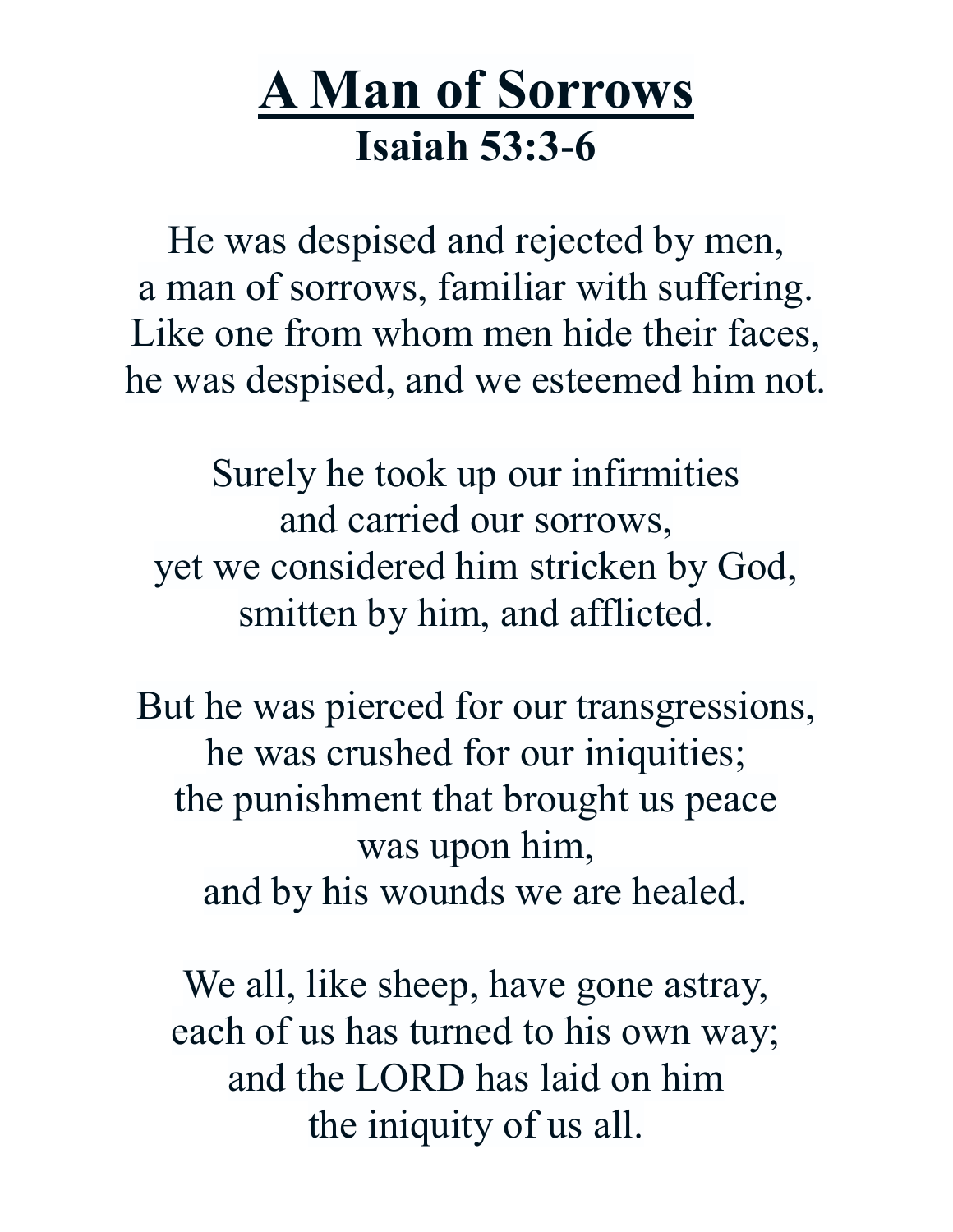### **I Formed You in the Womb Jeremiah 1:5, 29:11-14**

The word of the LORD came to me, saying, "Before I formed you in the womb I knew you, before you were born I set you apart; I appointed you as a prophet to the nations."

"For I know the plans I have for you," declares the LORD, "plans to prosper you and not to harm you, plans to give you hope and a future. Then you will call upon me and come and pray to me, and I will listen to you. You will seek me and find me when you seek me with all your heart. I will be found by you," declares the LORD, "and will bring you back from captivity. I will gather you from all the nations and places where I have banished you," declares the LORD, "and will bring you back to the place from which I carried you into exile."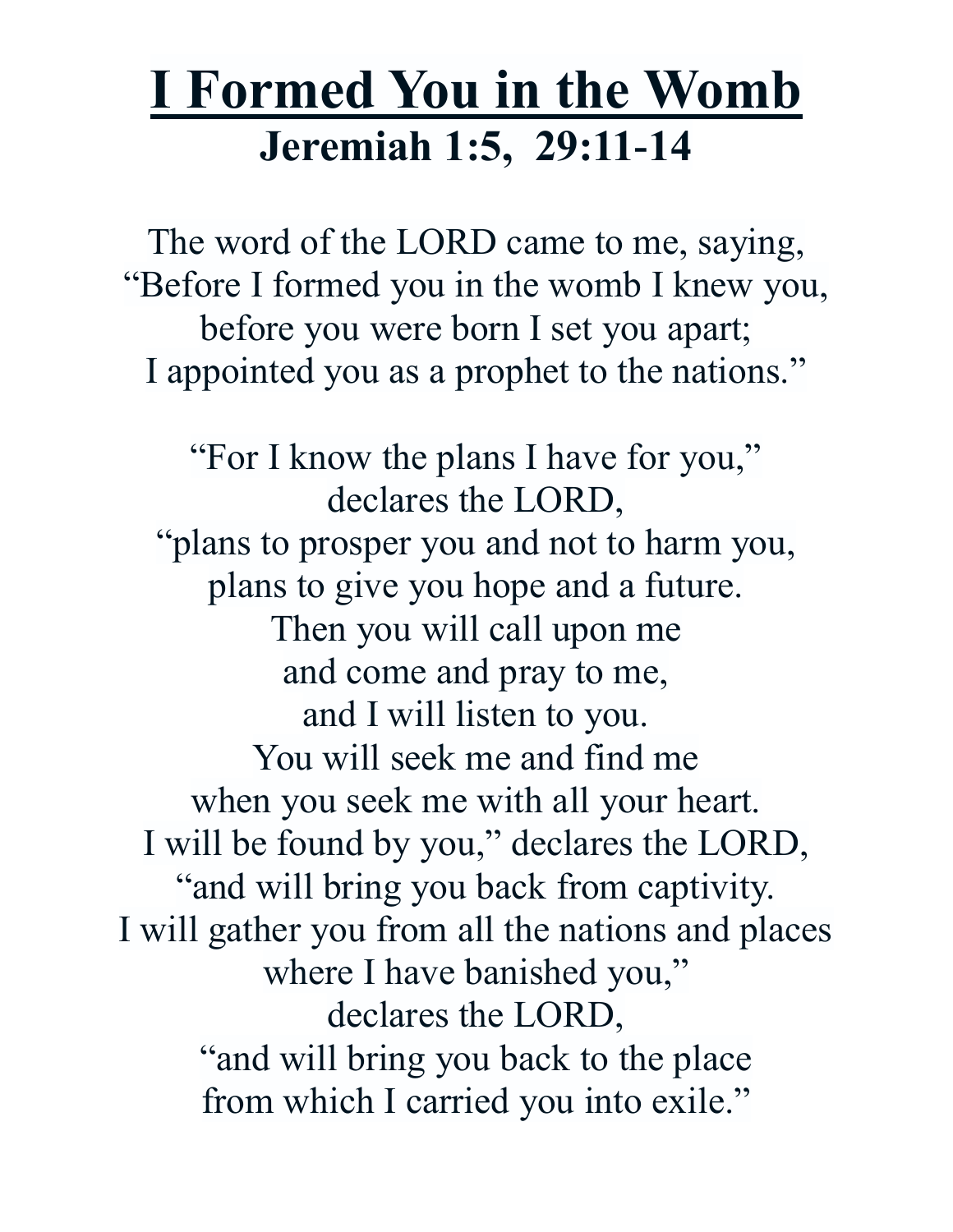# **To Do Justice Amos 5:24, Micah 6:8**

But let justice roll on like a river, and righteousness like a never-failing stream!

He has showed you, O man, what is good. And what does the Lord require of you? To do justice and to love mercy and to walk humbly with your God.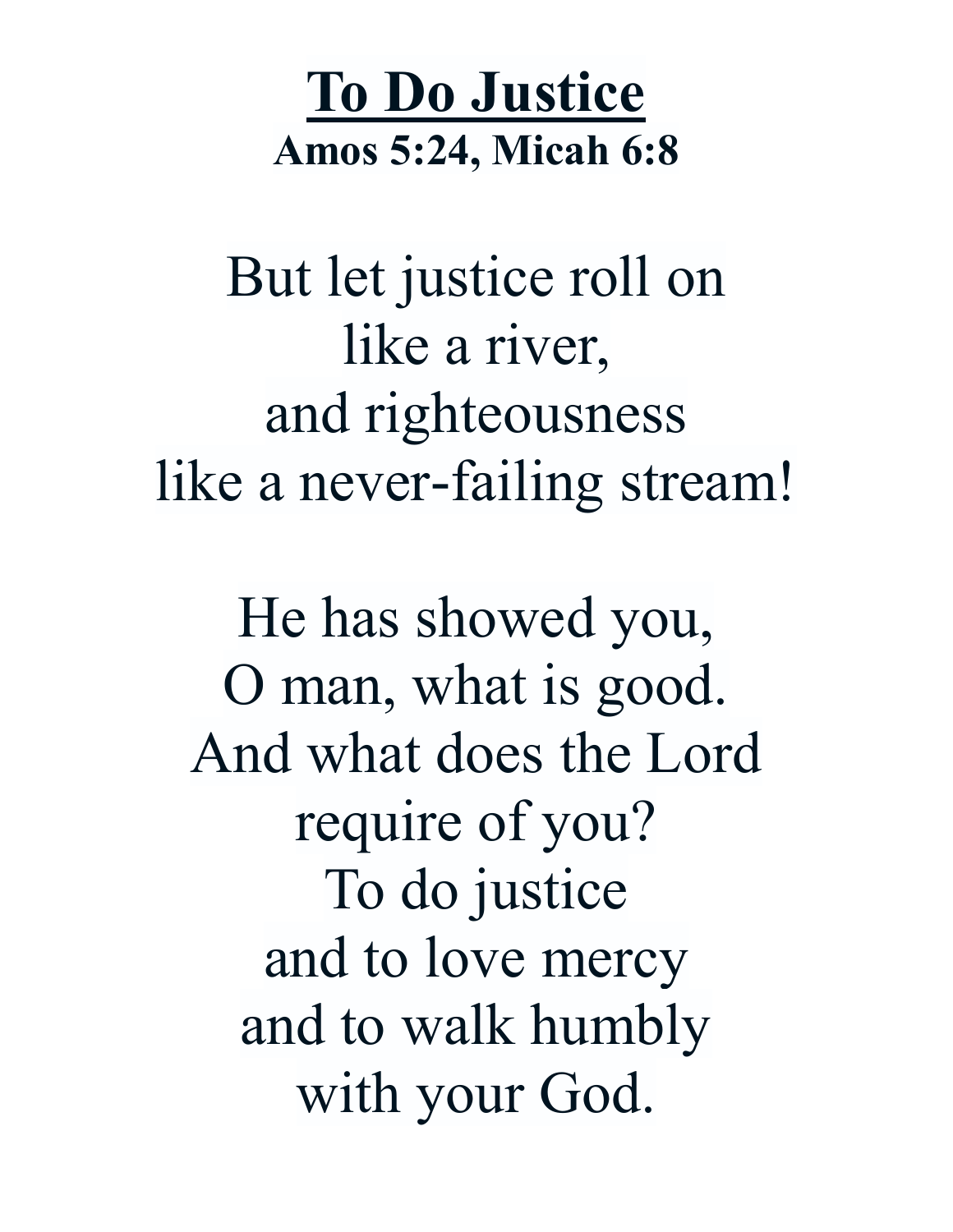### **The Birth of Jesus Luke 2:4-12**

 So Joseph also went up from Nazareth in Galilee to Bethlehem, to register with Mary, who was pledged to be married to him and was expecting a child. While they were there, the time came for the baby to be born, and she gave birth to her firstborn, a son. She wrapped him in cloths and placed him in a manger, because there was no room for them in the inn.

 And there were shepherds living out in the fields nearby, keeping watch over their flocks at night. An angel of the Lord appeared to them, and the glory of the Lord shone around them, and they were terrified. But the angel said to them, "Do not be afraid. I bring you good news of great joy that will be for all the people. Today in the town of David a Savior has been born to you; he is Christ the Lord.This will be a sign to you: You will find a baby wrapped in cloths and lying in a manger."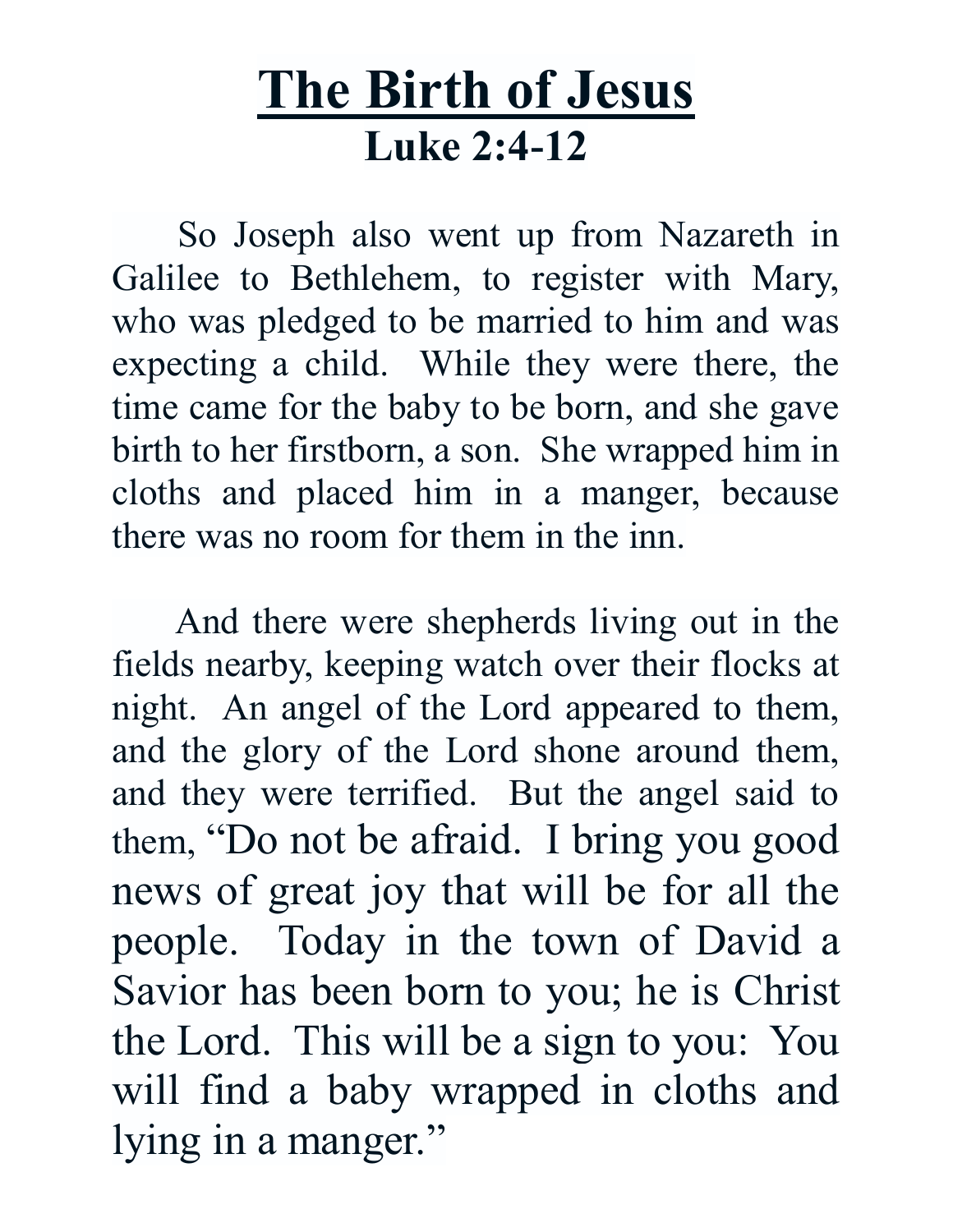### **The Word Became Flesh John 1:1-3, 14, 18**

In the beginning was the Word, and the Word was with God, and the Word was God. He was with God in the beginning. Through him all things were made; without him nothing was made that has been made.

The Word became flesh and lived for a while among us. We have seen his glory, the glory of the One and Only, who came from the Father, full of grace and truth.

> No one has ever seen God, but God the One and Only, who is at the Father's side, has made him known.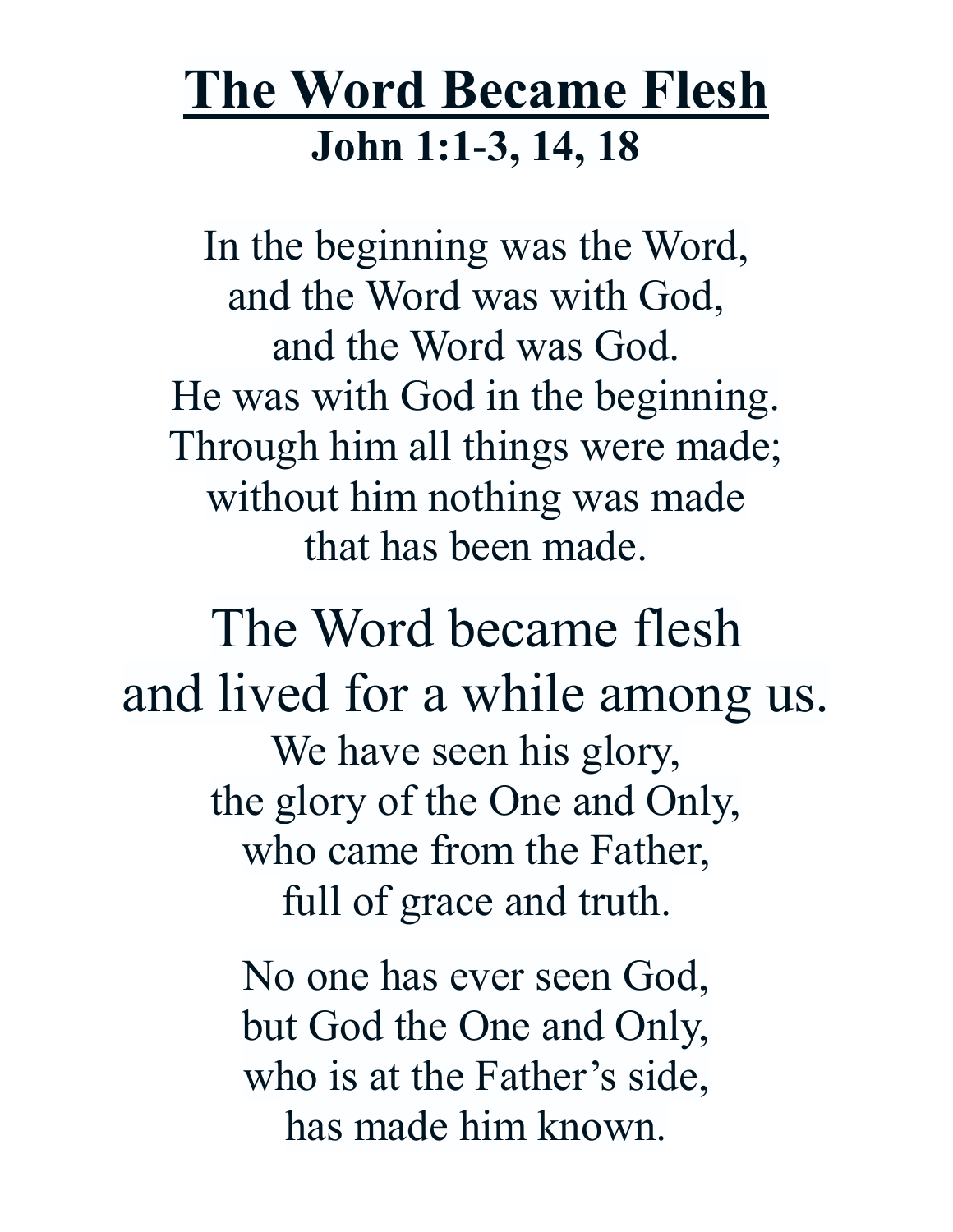### **The Beatitudes Matthew 5:3-12**

Blessed are the poor in spirit, for theirs is the kingdom of heaven.

Blessed are those who mourn, for they shall be comforted.

Blessed are the meek, for they will inherit the earth.

Blessed are those who hunger and thirst for righteousness, for they will be filled.

> Blessed are the merciful, for they will be shown mercy.

Blessed are the pure in heart, for they will see God.

Blessed are the peacemakers, for they will be called children of God.

Blessed are those who are persecuted because of righteousness, for theirs is the kingdom of heaven.

Blessed are you when people insult you, persecute you and falsely say all kinds of evil against you because of me. Rejoice and be glad, because great is your reward in heaven.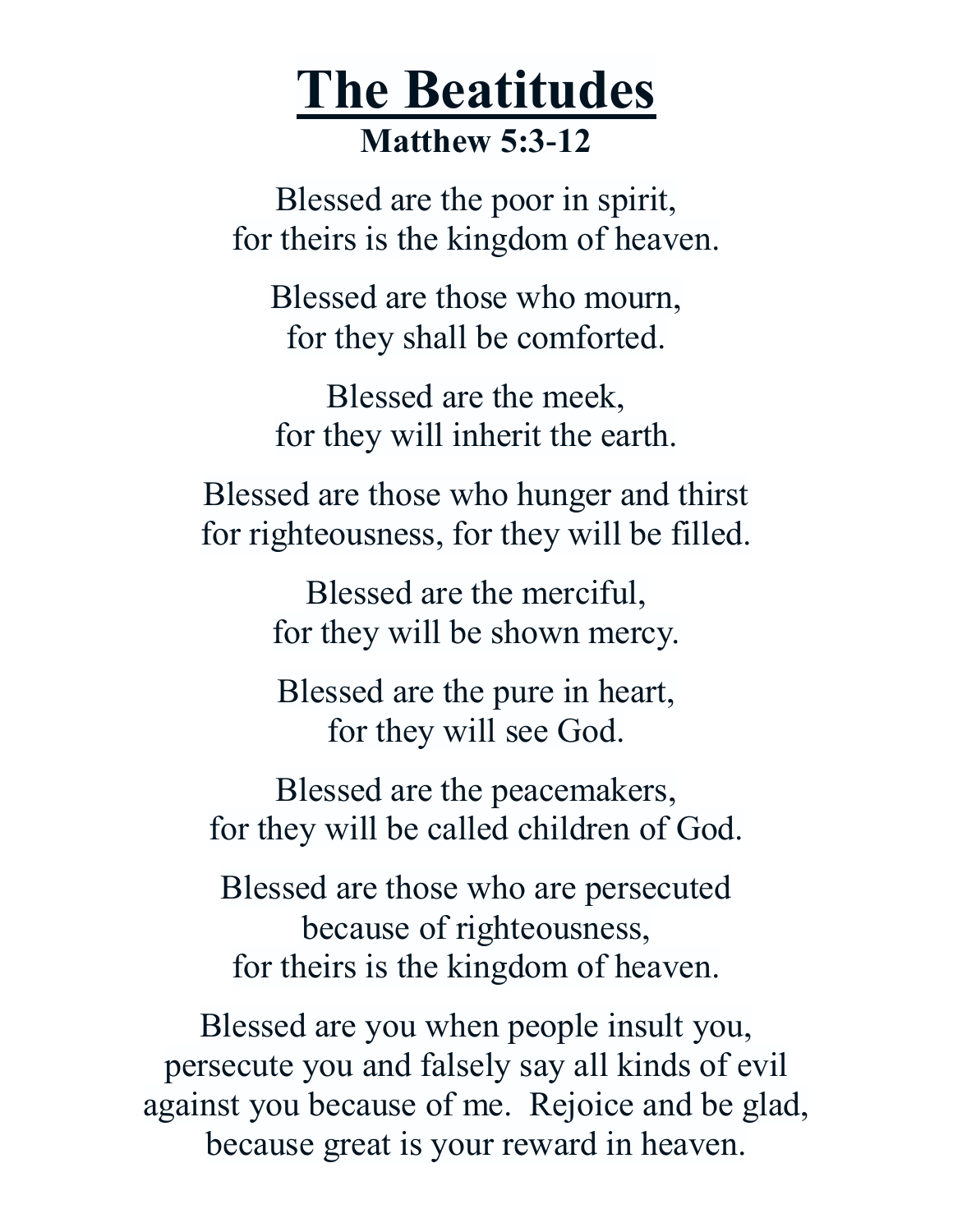### **The Seven "I Ams" of Jesus John 6:35, 8:12, 10:9, 10:14, 11:25, 14:6, 15:1**

#### **I am the bread of life.**

Whoever comes to me will never go hungry, and whoever believes in me will never be thirsty.

#### **I am the light of the world.**

Whoever follows me will never walk in darkness, but will have the light of life.

#### **I am the gate.**

Whoever enters through me will be saved. They will come in and go out, and find pasture.

#### **I am the good shepherd.**

I know my sheep and my sheep know me, and I lay down my life for the sheep.

#### **I am the resurrection and the life.**

Whoever believes in me will live, even though they die, and whoever lives and believes in me will never die.

#### **I am the way and the truth and the life.**

No one comes to the Father except through me.

#### **I am the true vine,**

and my Father is the gardener. Remain in me, and I will remain in you.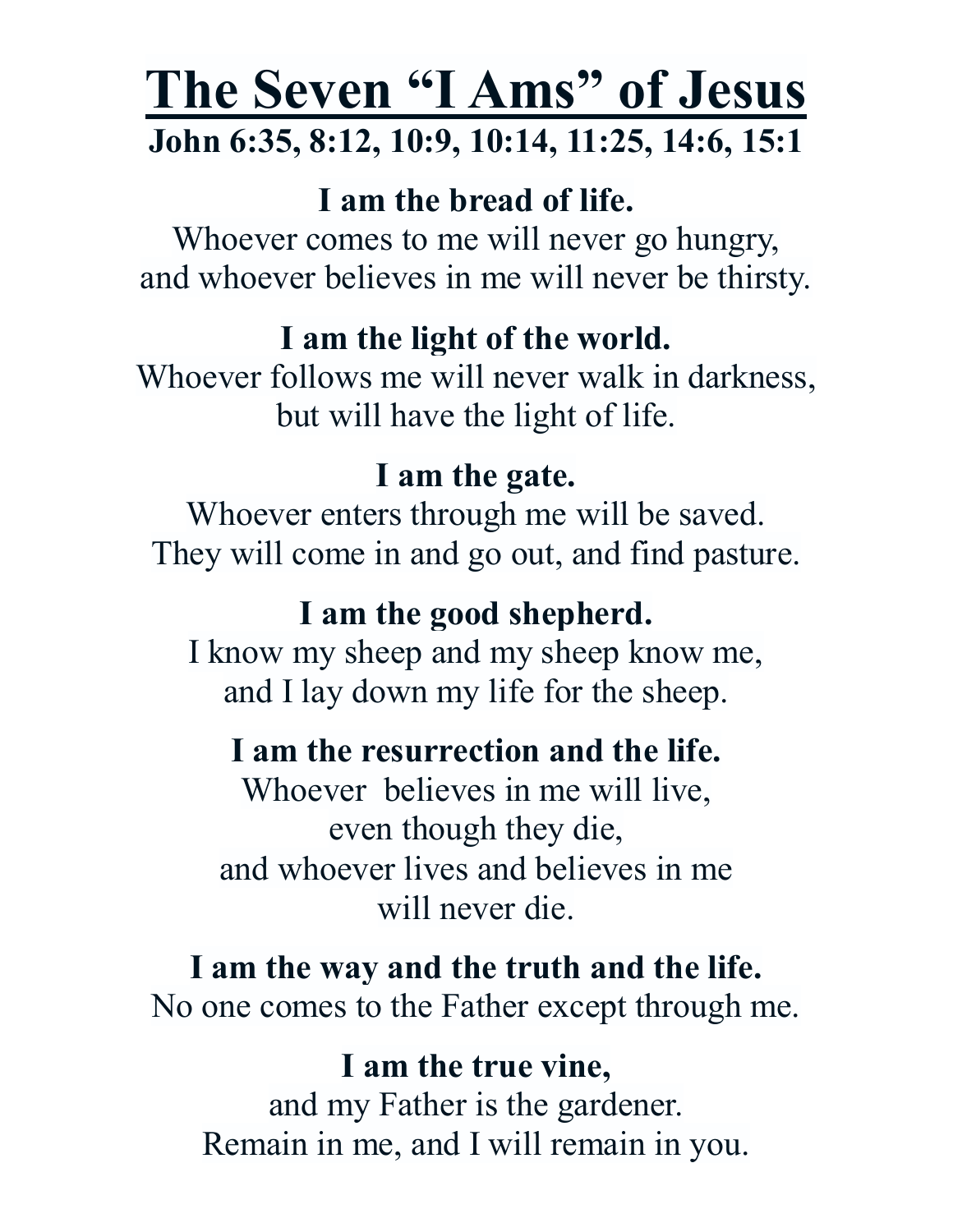# **Rest for the Weary Matthew 11:28-30**

At that time Jesus said, "Come to me, all you who are weary and burdened, and I will give you rest. Take my yoke upon you and learn from me, for I am gentle and humble in heart, and you will find rest for your souls. For my yoke is easy and my burden is light."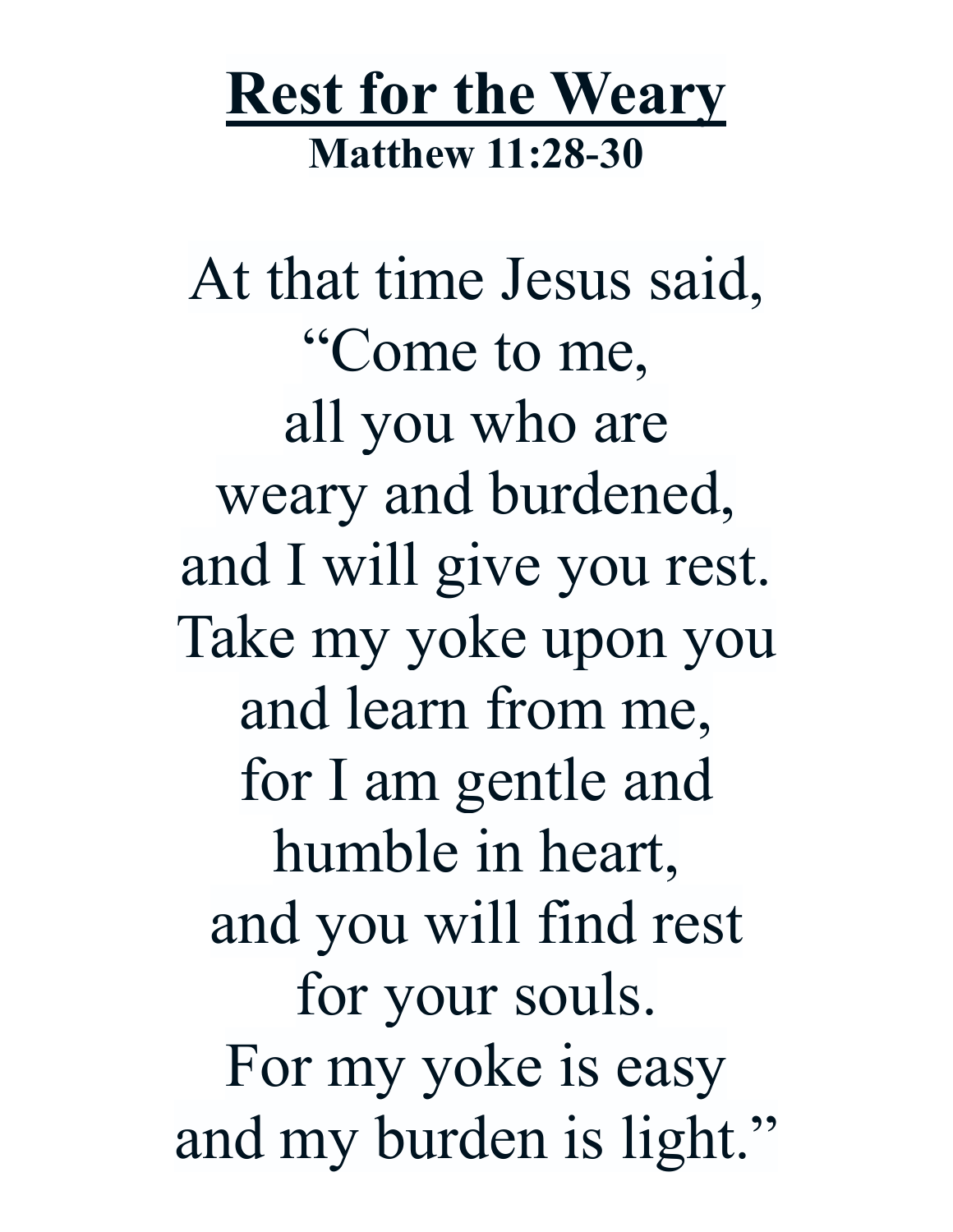### **The Friend of Sinners Luke 5:31-32, 7:34, 19:10**

Jesus answered them, "It is not the healthy who need a doctor, but the sick. For I have not come to call the righteous, but sinners to repentance."

"The Son of Man came eating and drinking, and they say, 'Here is a friend of tax collectors and sinners.'"

"For the Son of Man came to seek and to save what was lost."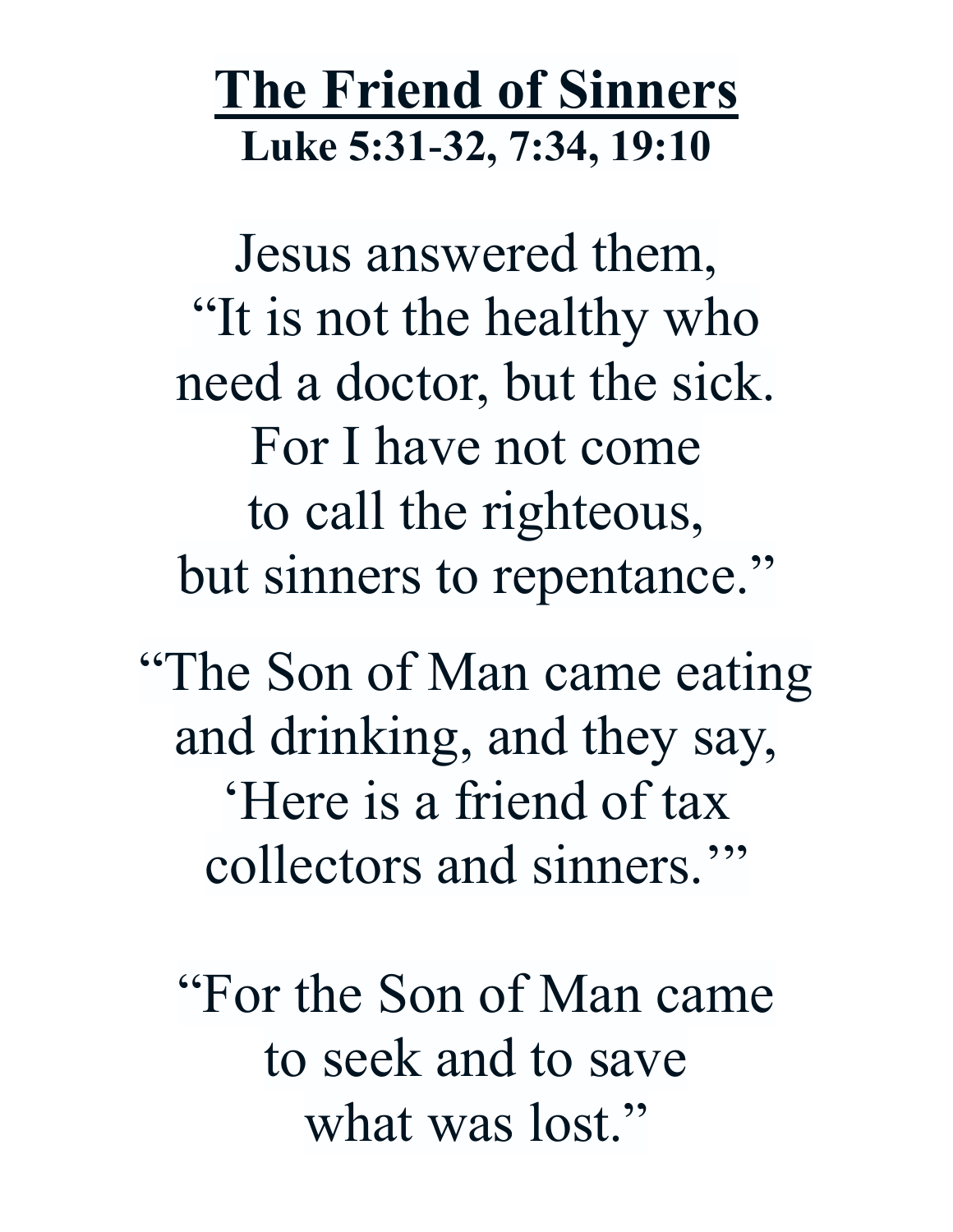### **The Kingdom of God Mark 1:15, Matt. 6:31, 33, 18:3**

Jesus proclaimed, "The time has come. The kingdom of God is near. Repent and believe the good news!"

> "So do not worry, saying, 'What shall we eat?' or 'What shall we wear?' But seek first his kingdom and his righteousness, and all these things will be given to you as well."

"I tell you the truth, unless you change and become like little children, you will never enter the kingdom of heaven."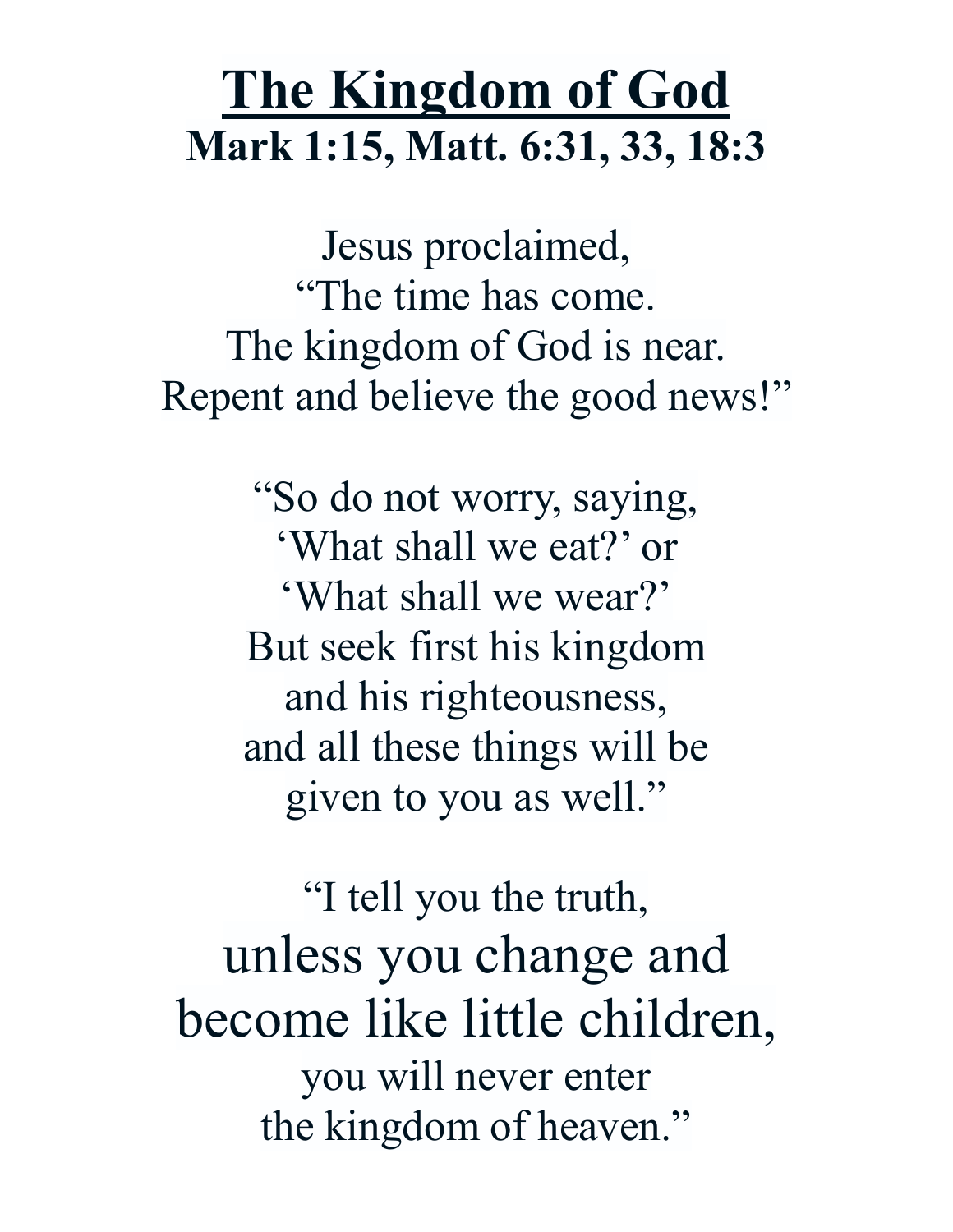### **You Must Be Born Again John 3:3, 5, 7**

Jesus declared, "I tell you the truth, no one can see the kingdom of God unless they are born again."

"Very truly I tell you, no one can enter the kingdom of God unless they are born of water and the Spirit. You should not be surprised at my saying, 'You must be born again.'"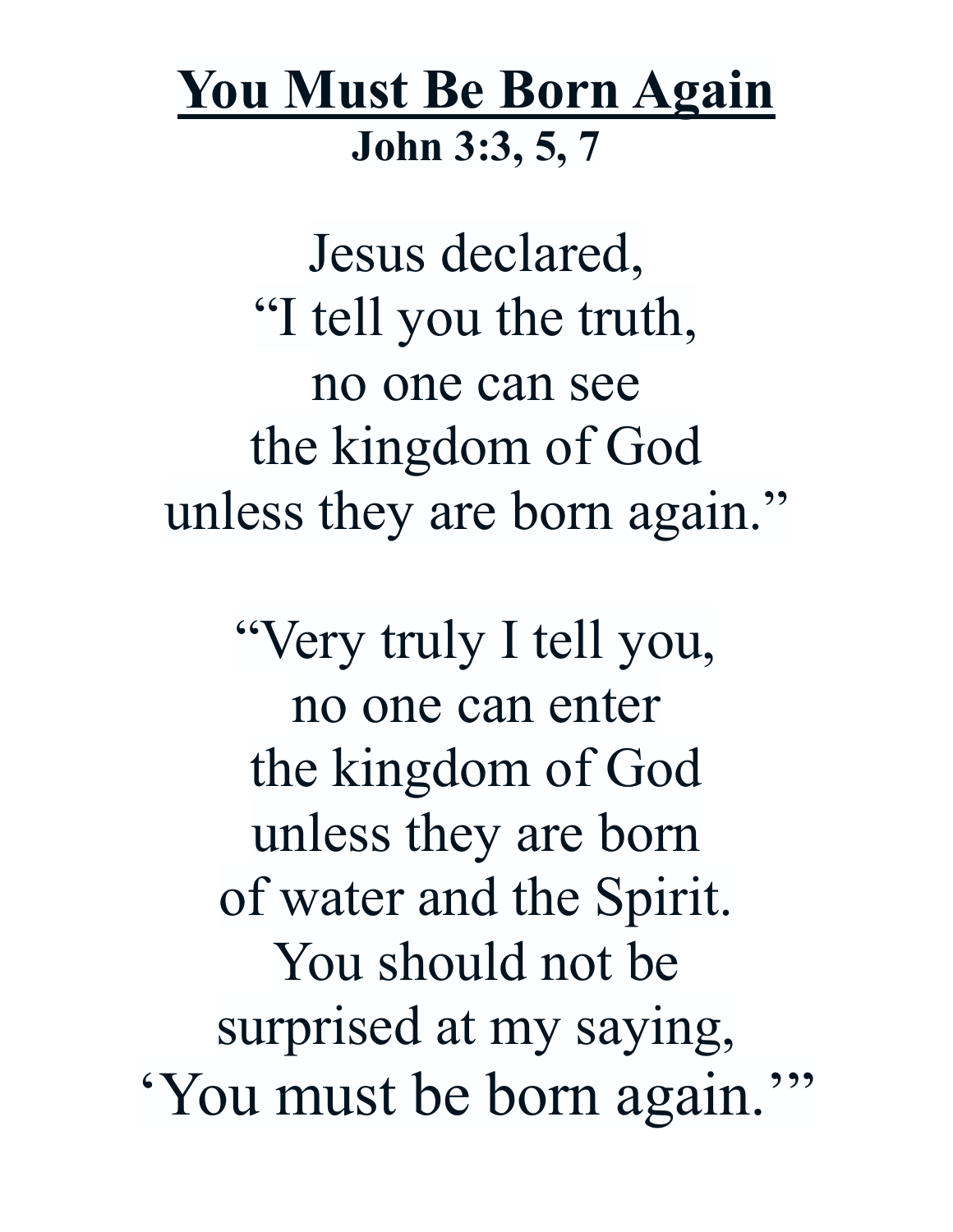### **Parables of the Lost Luke 15:3-20**

 "Suppose one of you has a hundred sheep and loses one of them. Does he not leave the ninetynine in the open country and go after the lost sheep until he finds it? And when he finds it, he joyfully puts it on his shoulders and goes home. Then he calls his friends and neighbors together and says, 'Rejoice with me; I have found my lost sheep.' I tell you that in the same way, there will be more rejoicing in heaven over one sinner who repents than over ninety-nine persons who do not need to repent.

 "Or suppose a woman has ten silver coins and loses one. Does she not light a lamp, sweep the house and search carefully until she finds it? And when she finds it, she calls her friends and neighbors together and says, 'Rejoice with me; I have found my lost coin.' In the same way, I tell you, there is rejoicing in the presence of the angels of God over one sinner who repents.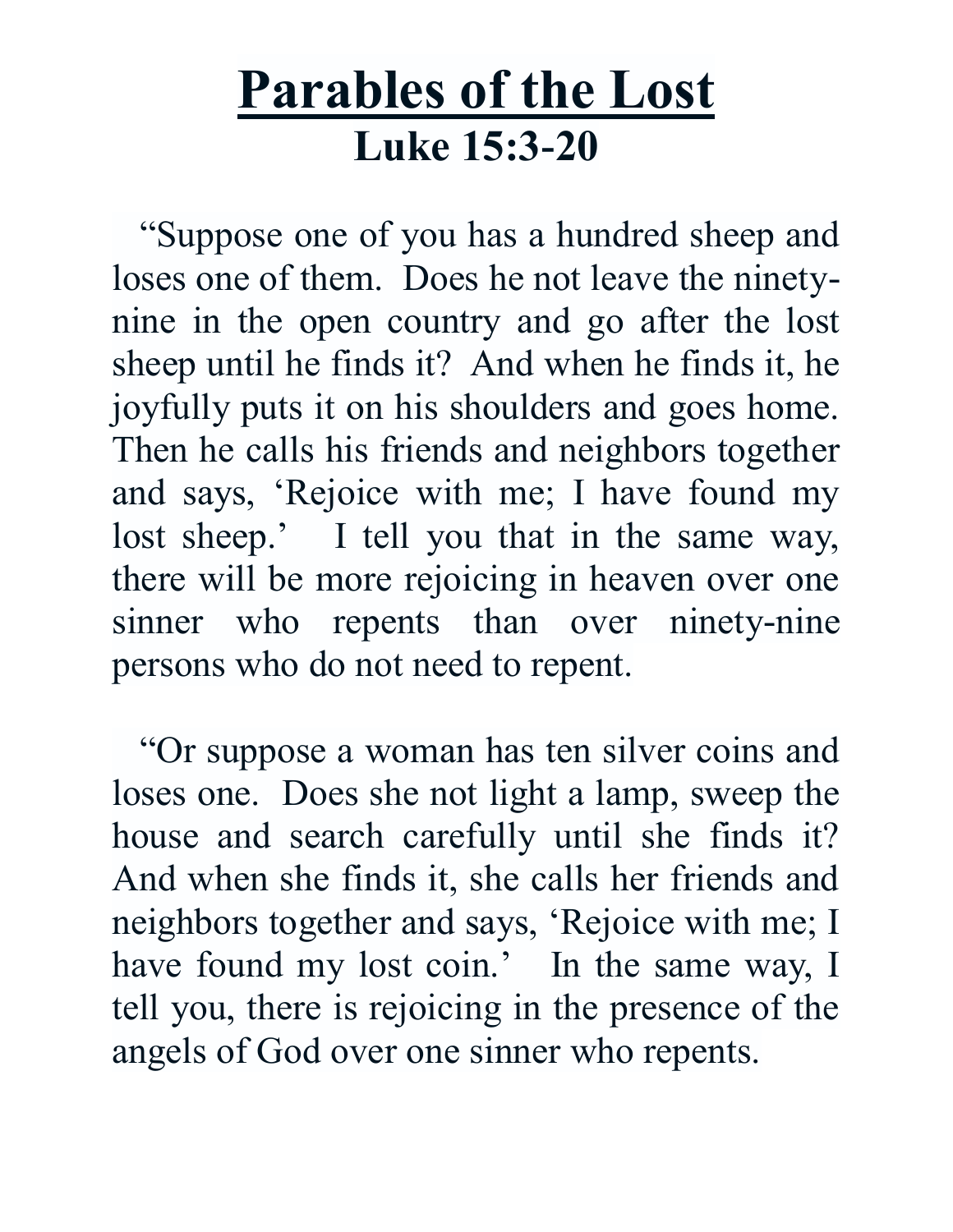"There was a man who had two sons. The younger one said to his father, 'Father, give me my share of the estate.' So he divided his property between them.

 "Not long after that, the younger son got together all he had, set off for a distant country and there squandered his wealth in wild living. After he had spent everything, there was a severe famine in that whole country, and he began to be in need. So he went and hired himself out to feed pigs.

 "When he came to his senses, he said, 'I will set out and go back to my father and say to him, Father, I have sinned against heaven and against you. I am no longer worthy to be called your son; make me like one of your hired men.' So he got up and went to his father.

 "But while he was still a long way off, his father saw him and was filled with compassion for him; he ran to his son, threw his arms around him and kissed him."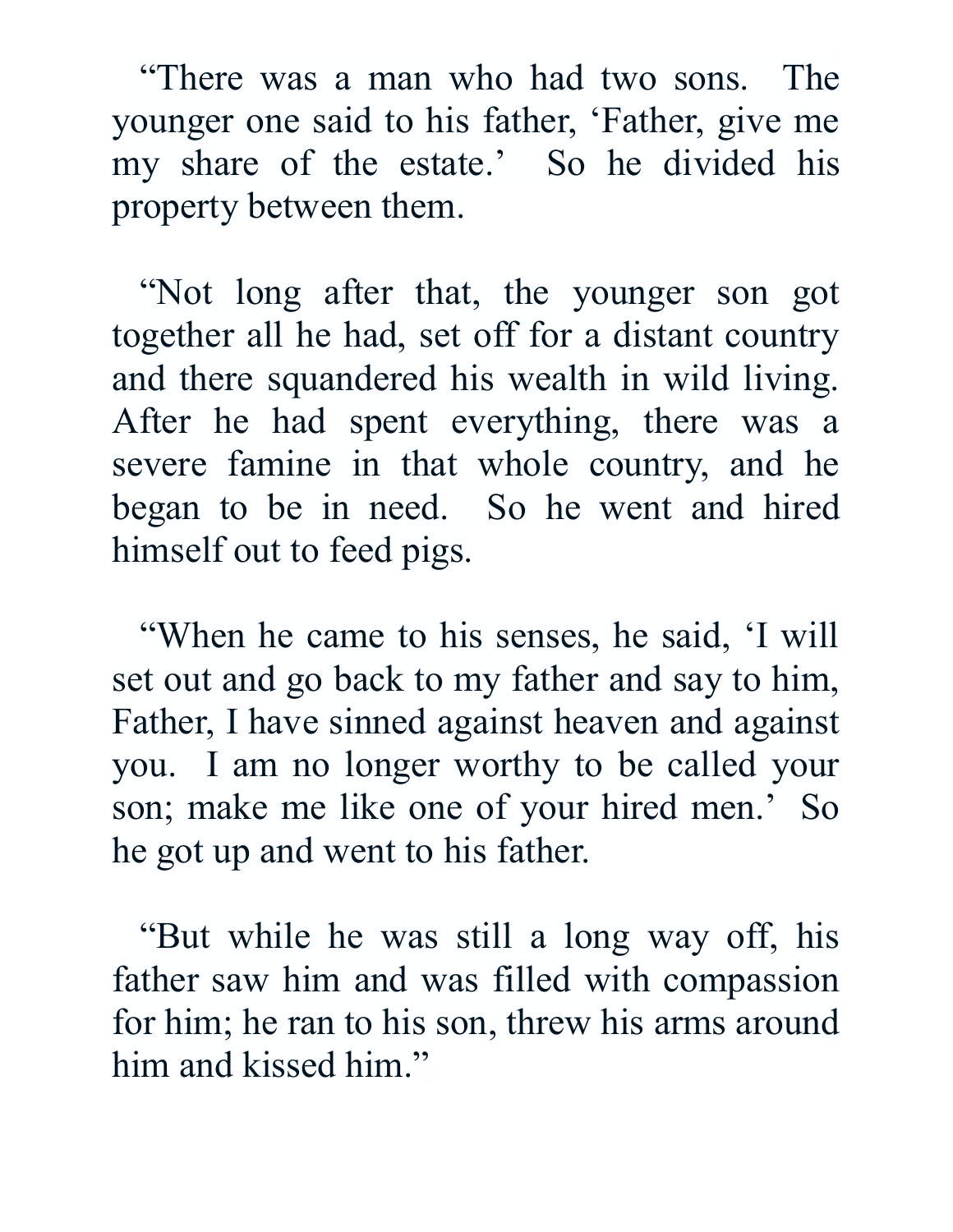# **The Golden Rule Matthew 7:12**

"So in everything, do to others what you would have them do to you, for this sums up the Law and the Prophets."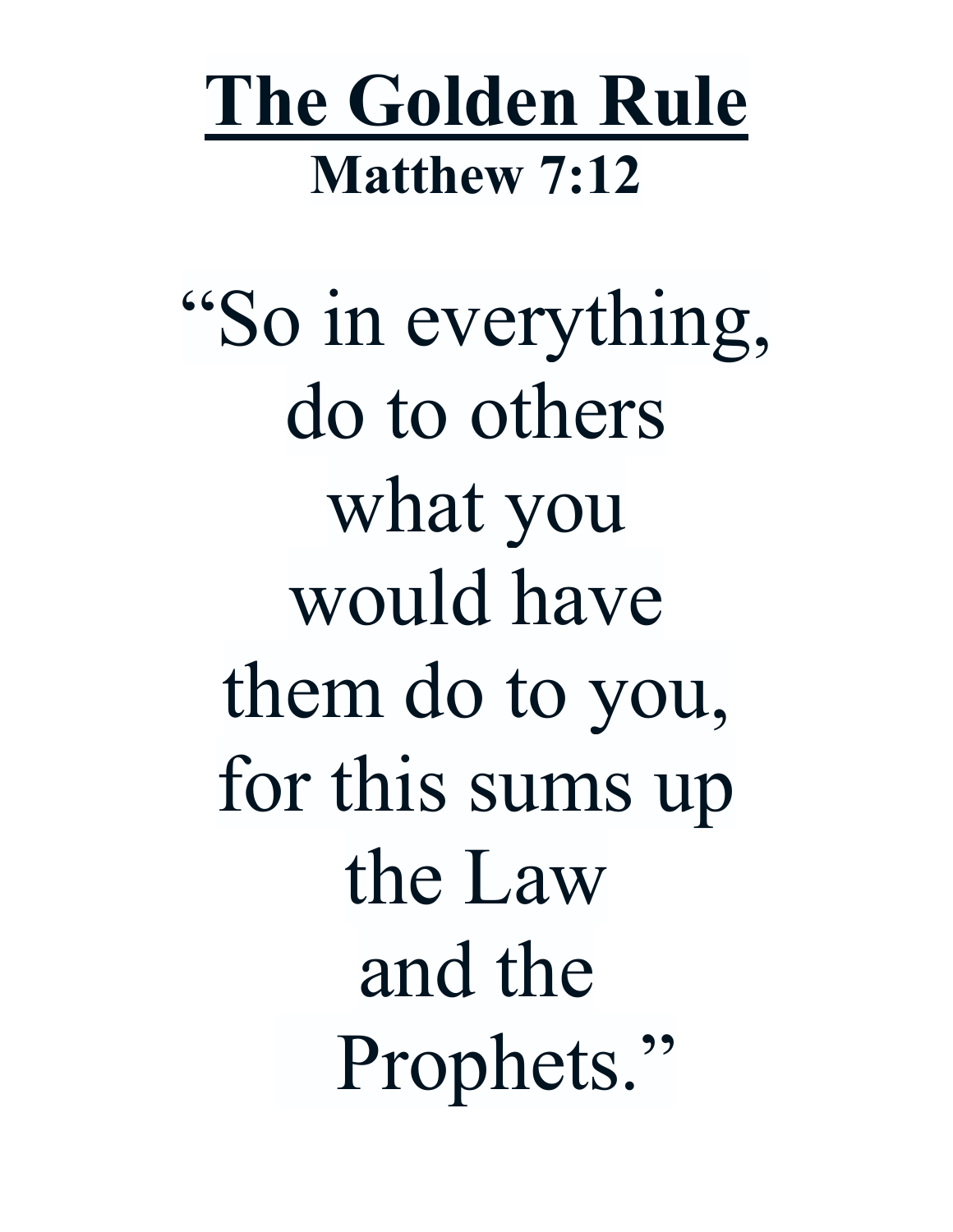### **The Great Commandment Matt. 22:34-40, Mark 12:28-34**

Jesus answered, "The most important commandment is this: 'Love the Lord your God with all your heart and with all your soul and with all your mind and with all your strength.'

The second is this: 'Love your neighbor as yourself.' There is no commandment greater than these."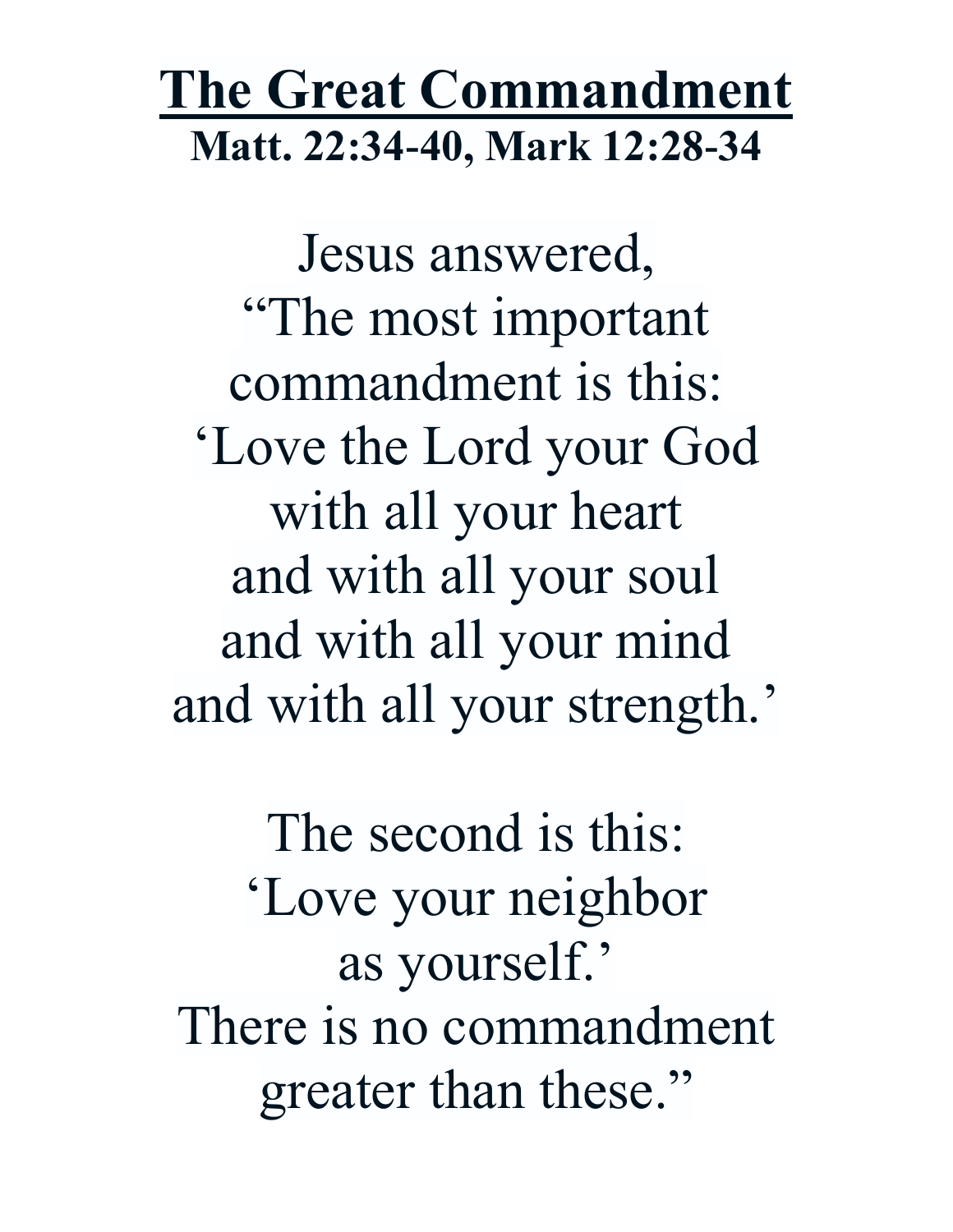### **Miracles of Jesus Gospel of Mark**

That evening after sunset the people brought to Jesus all the sick and demon-possessed. The whole town gathered at the door, and Jesus healed many who had various diseases. **Mark 1:32-34**

 A man with leprosy came to Jesus and begged him on his knees, "If you are willing, you can make me clean." Filled with compassion, Jesus reached out his hand and touched the man. "I am willing," he said. "Be clean!" Immediately the leprosy left him and he was cured. **Mark 1:40-42**

 Jesus said to them, "But that you may know that the Son of Man has authority on earth to forgive sins …" He said to the paralytic, "I tell you, get up, take your mat and go home." He got up, took his mat and walked out. **Mark 2:10-12**

 Jesus put his fingers into the deaf man's ears and touched the man's tongue. At this, the man's ears were opened, his tongue was loosened and he began to speak plainly. People were overwhelmed with amazement. They said, "He even makes the deaf hear and the mute speak." **Mark 7:33-37**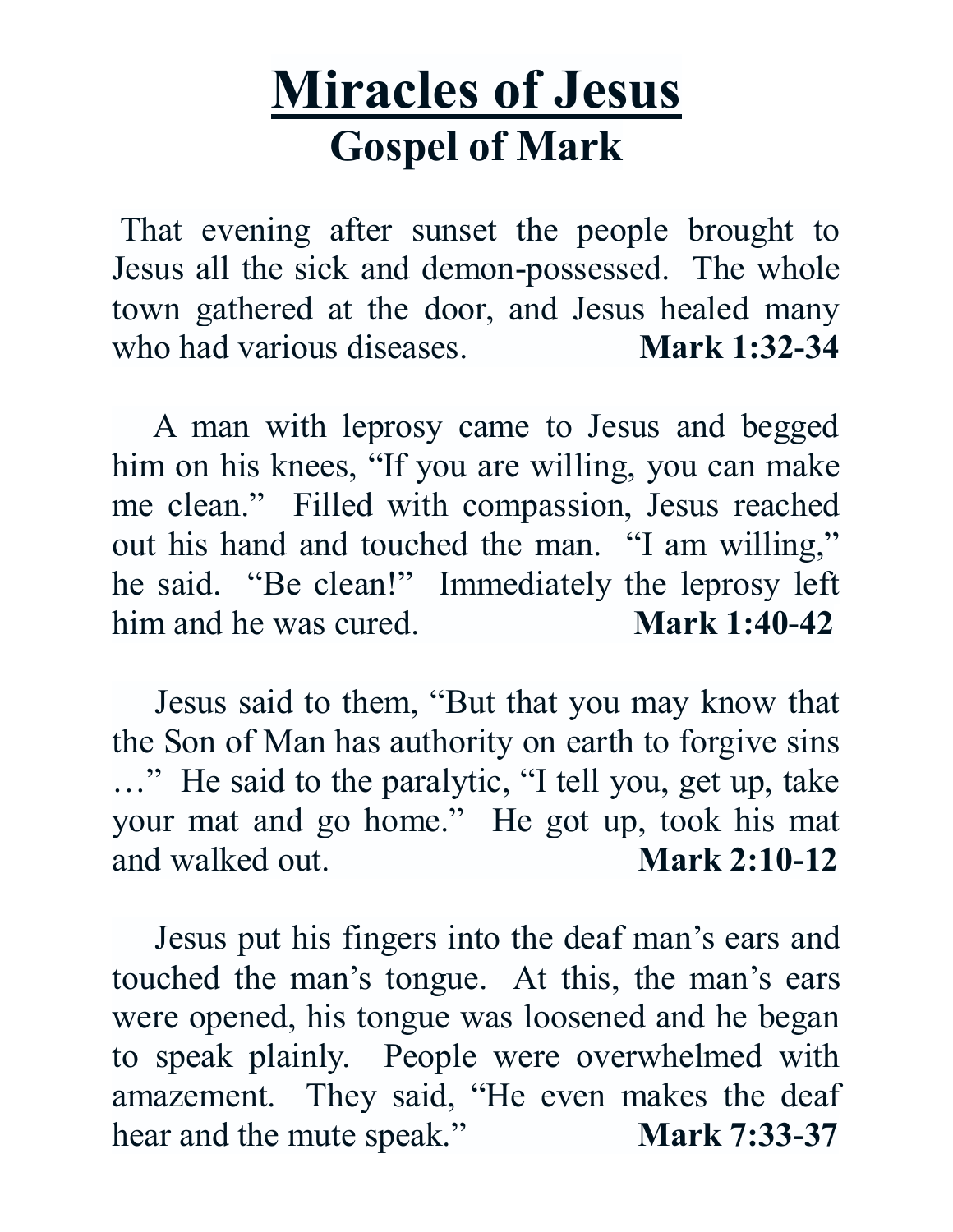Jesus put his hand on the blind man's eyes. Then his eyes were opened, his sight was restored and he saw everything plainly. **Mark 8:25** 

 Jesus got up and rebuked the wind and the waves, and it was completely calm. The disciples asked each other, "Who is this? Even the wind and the waves obey him!" **Mark 4:39-41** 

 Jesus said to him, "If you can believe, all things are possible." Immediately the boy's father exclaimed, "I do believe; help me overcome my unbelief!" Jesus rebuked the evil spirit. The spirit shrieked and came out. Mark 9:23-26

 Now Simon's mother-in-law was suffering from a high fever, and they asked Jesus to help her. So he bent over and rebuked the fever, and it left her. She got up at once. **Mark 1:30-31**

 "Your daughter is dead," they said. "Why bother the teacher any more?" Ignoring what they said, Jesus told the girl's father, "Don't be afraid; just believe." He took the child by the hand and said to her, *"Talitha koum!"* ("Girl, I say to you, get up!"). Immediately the girl stood up and walked around. At this, they were astonished. **Mark 5:35-42**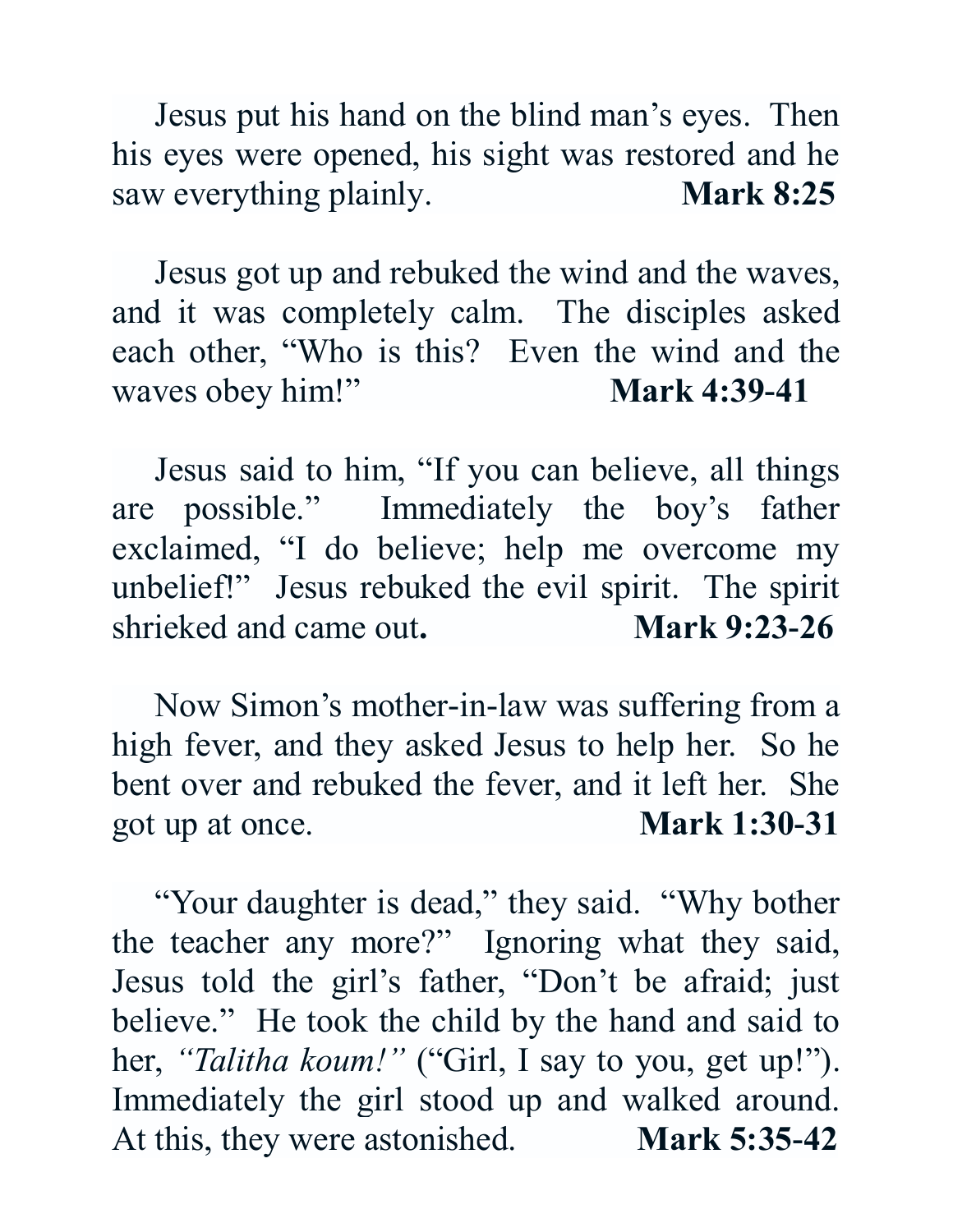### **The Rich Fool Luke 12:15-21**

Jesus said to them, "Watch out! Be on your guard against all kinds of greed; a man's life does not consist in the abundance of his possessions." And he told them this parable: "The ground of a certain rich man produced a good crop. He thought to himself, 'What shall I do? I have no place to store my crops.' Then he said, 'This is what I'll do. I will tear down my barns and build bigger ones, and there I will store all my grain and my goods. And I'll say to myself, "You have plenty of good things laid up for many years. Take life easy; eat, drink and be merry."

 "But God said to him, 'You fool! This very night your life will be demanded from you. Then who will get what you have prepared for yourself?' This is how it will be with anyone who stores up things for himself but is not rich toward God."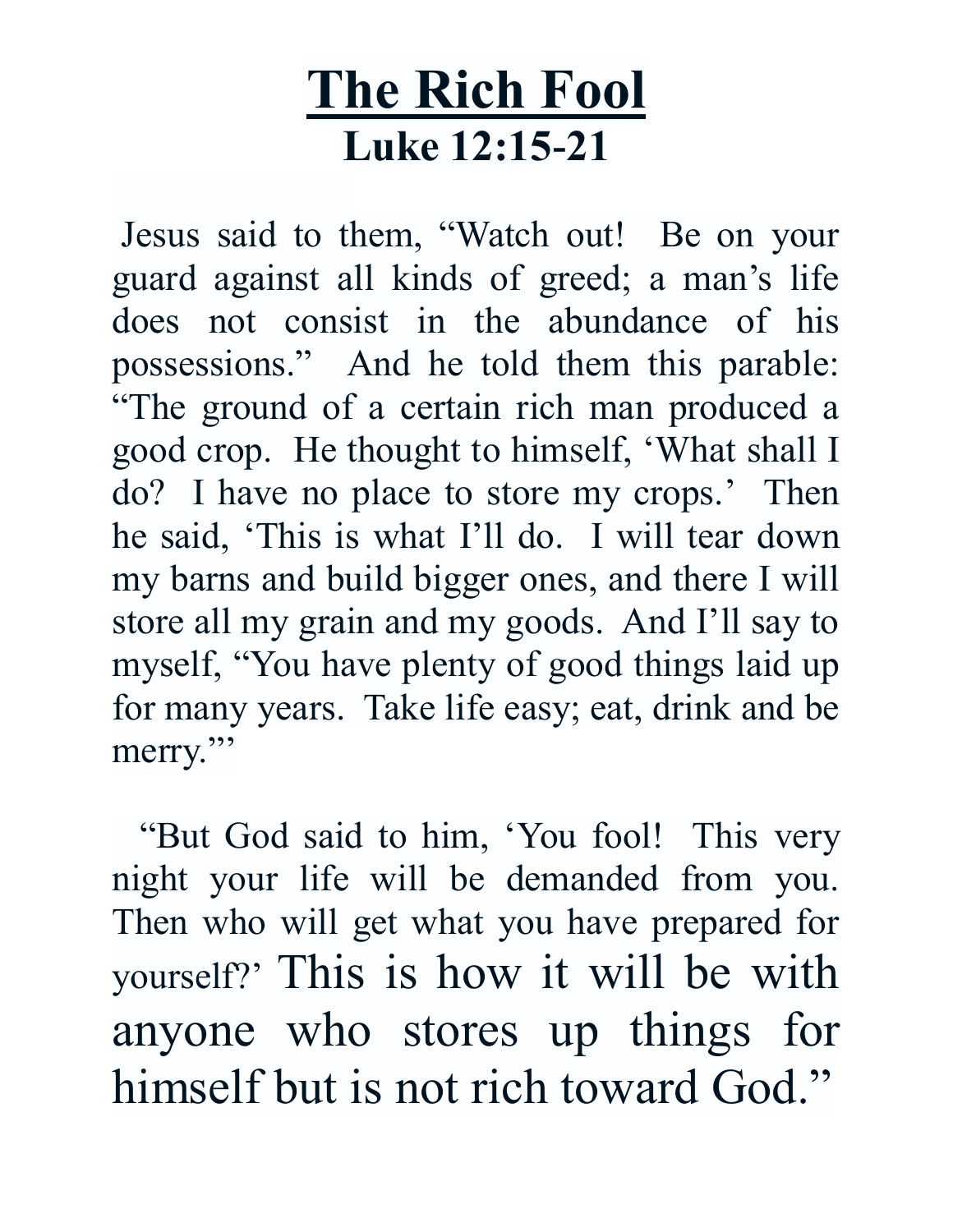### **The Least of These Matthew 25:31-46**

 When the Son of Man comes in his glory, he will sit on his throne in heavenly glory, and separate the people, some on his right and some on his left.

 Then the King will say to those on his right, "Come, you who are blessed by my Father; take your inheritance, the kingdom prepared for you since the creation of the world. For I was hungry and you gave me something to eat, I was thirsty and you gave me something to drink, I was a stranger and you invited me in, I needed clothes and you clothed me, I was sick and you looked after me, I was in prison and you came to visit me."

 Then the righteous will answer him, "Lord, when did we see you hungry and feed you, or thirsty and give you something to drink? When did we see you a stranger and invite you in, or needing clothes and clothe you? When did we see you sick or in prison and go to visit you?"

The King will reply, "I tell you the truth, whatever you did for one of the least of these brothers or sisters of mine, you did for me."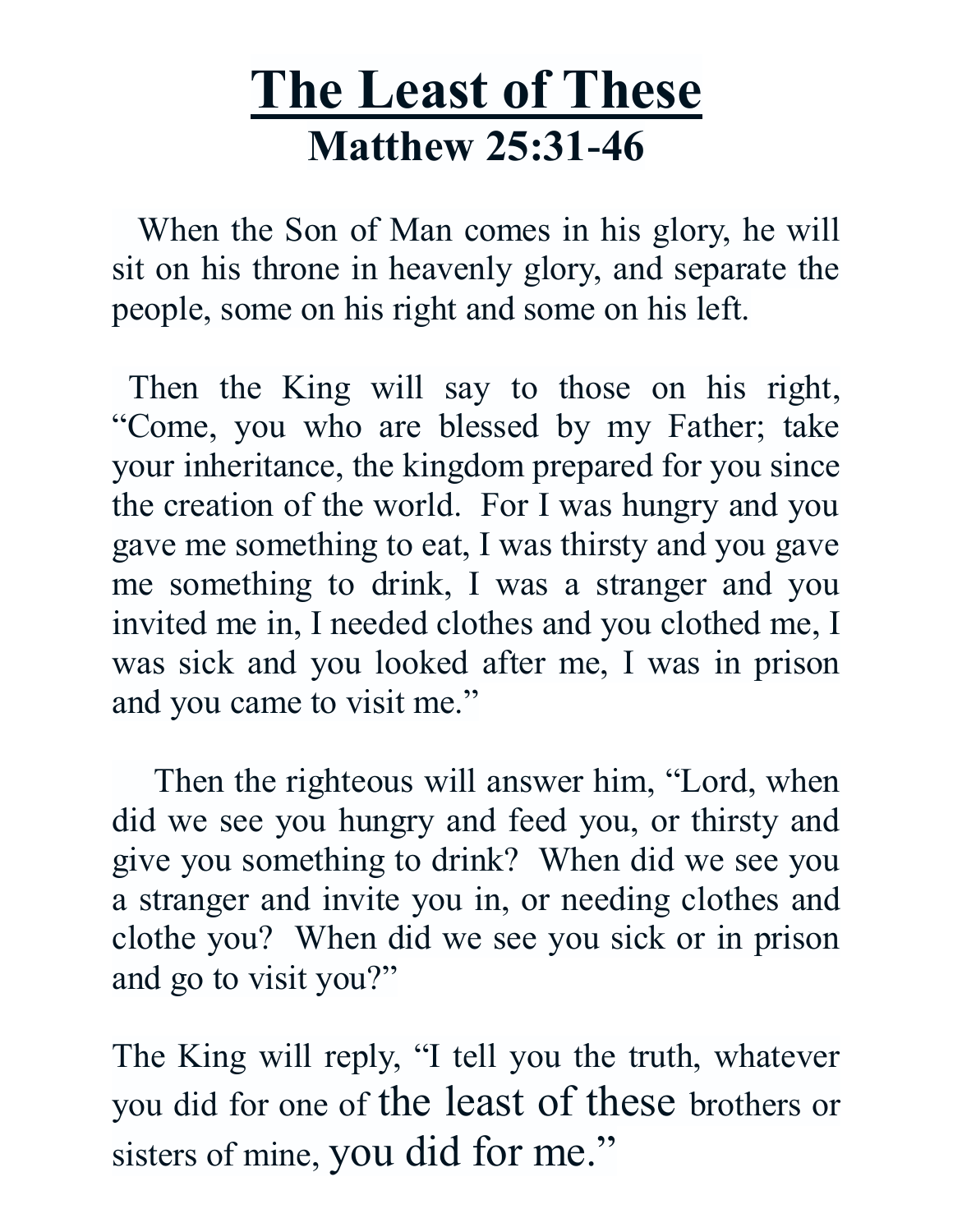### **Teaching on Prayer Luke 11:5-10**

 Then Jesus said to them, "Suppose one of you has a friend, and he goes to him at midnight and says, 'Friend, lend me three loaves of bread, because a friend of mine on a journey has come to me, and I have nothing to set before him.'

 "Then the one inside answers, 'Don't bother me. The door is already locked, and my children are with me in bed. I can't get up and give you anything.' I tell you, though he will not get up and give him the bread because he is his friend, yet because of the man's boldness he will get up and give him as much as he needs.

 "So I say to you: Ask and it will be given to you; seek and you will find; knock and the door will be opened to you. For everyone who asks receives; he who seeks finds; and to him who knocks, the door will be opened."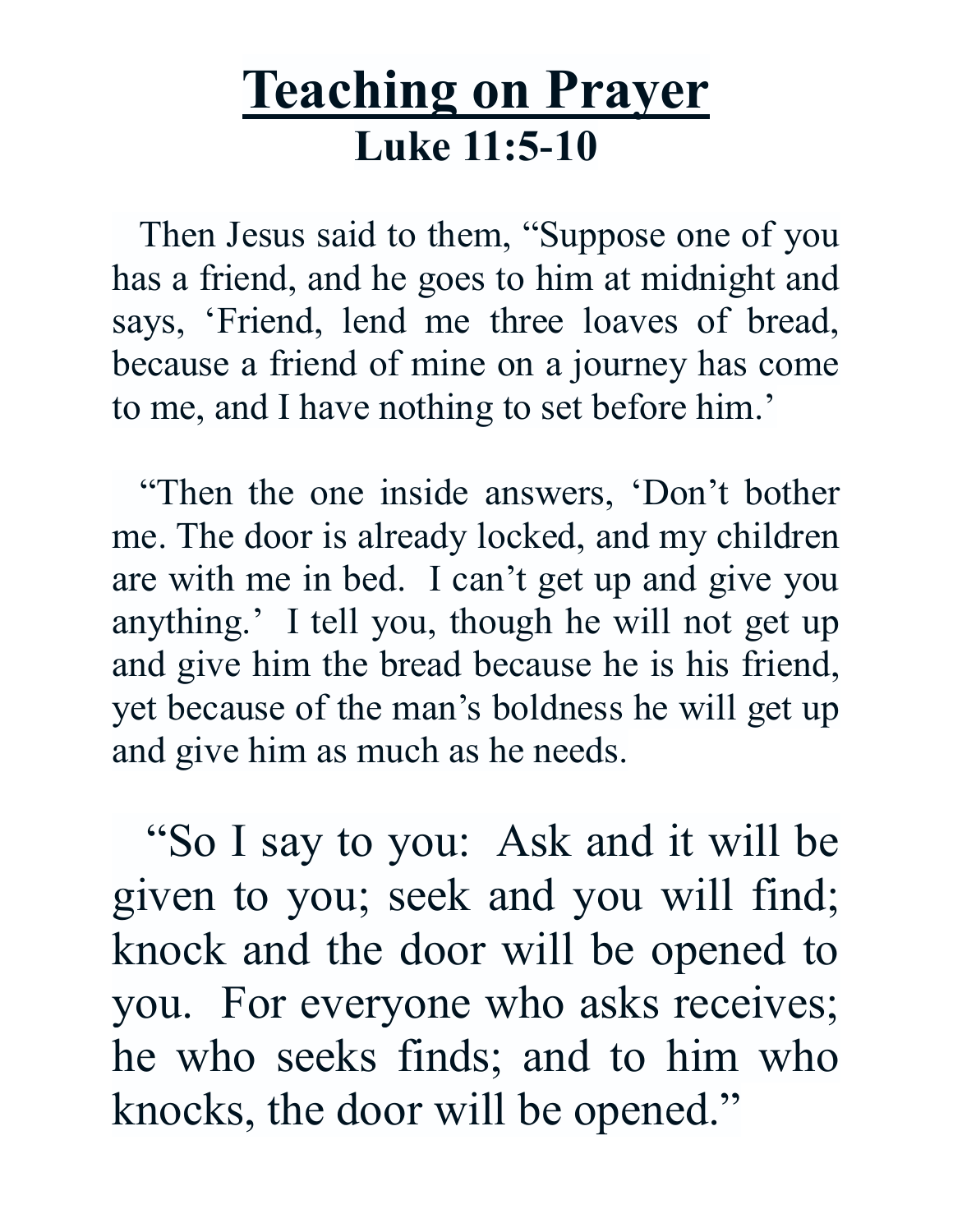### **Teaching on Discipleship Matthew 5:43-45, Luke 9:23-25**

"You have heard that it was said, 'Love your neighbor and hate your enemy.' But I tell you: **Love your enemies,** bless those who curse you, do good to those who hate you, and pray for those who persecute you, that you may be children of your Father in heaven."

Then Jesus said to them all: "If anyone would come after me, they must deny themselves and take up their cross daily and follow me. For whoever wants to save their life will lose it, but whoever loses their life for me will save it. What good is it for someone to gain the whole world, and yet lose or forfeit their very self?"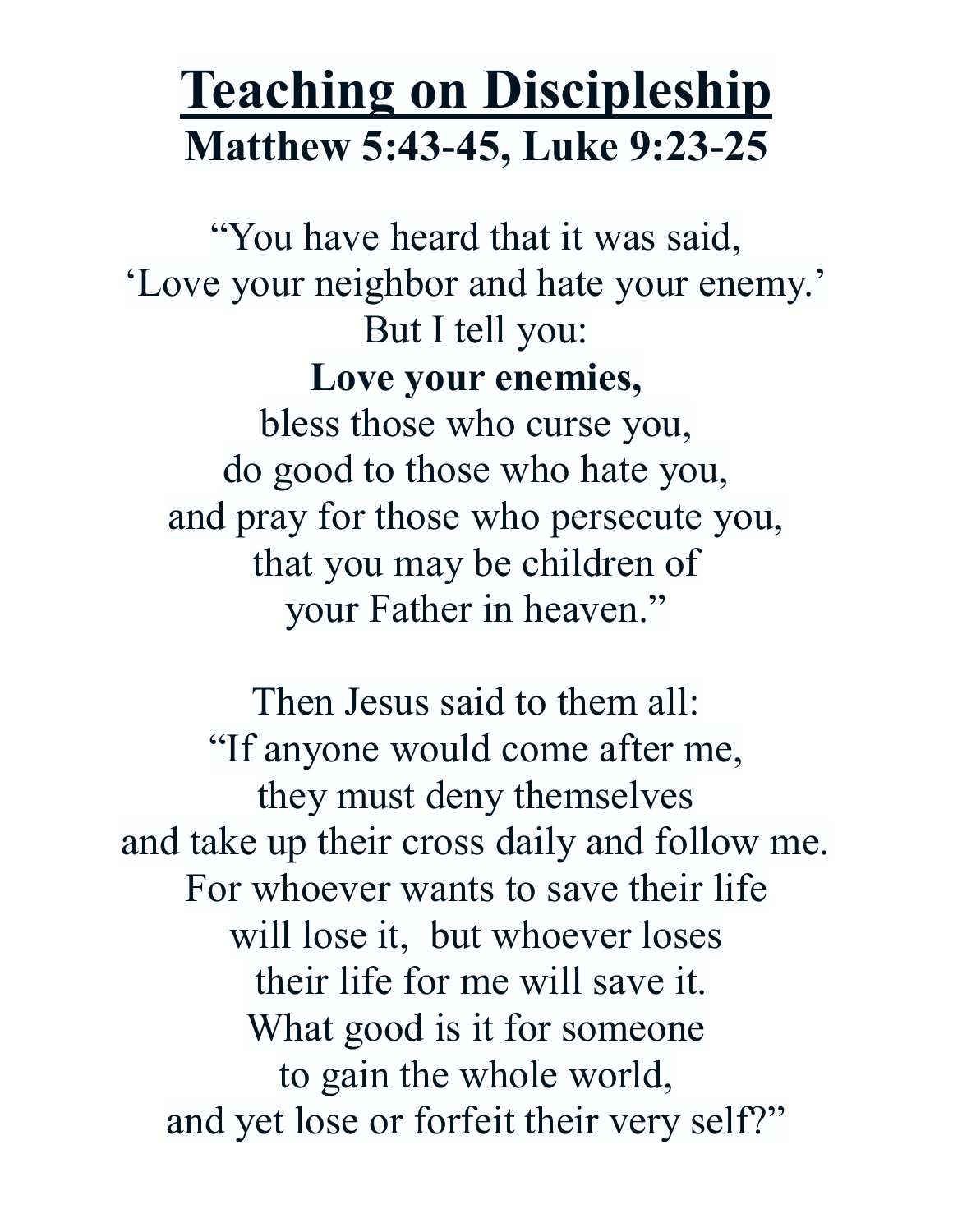### **That You May Believe John 1:12, 3:36, 20:31**

Yet to all who received him, to those who believed in his name, he gave the right to become children of God.

"Whoever believes in the Son has eternal life, but whoever rejects the Son will not see life, for God's wrath remains on them."

But these are written that you may believe that Jesus is the Christ, the Son of God, and that by believing you may have life in his name.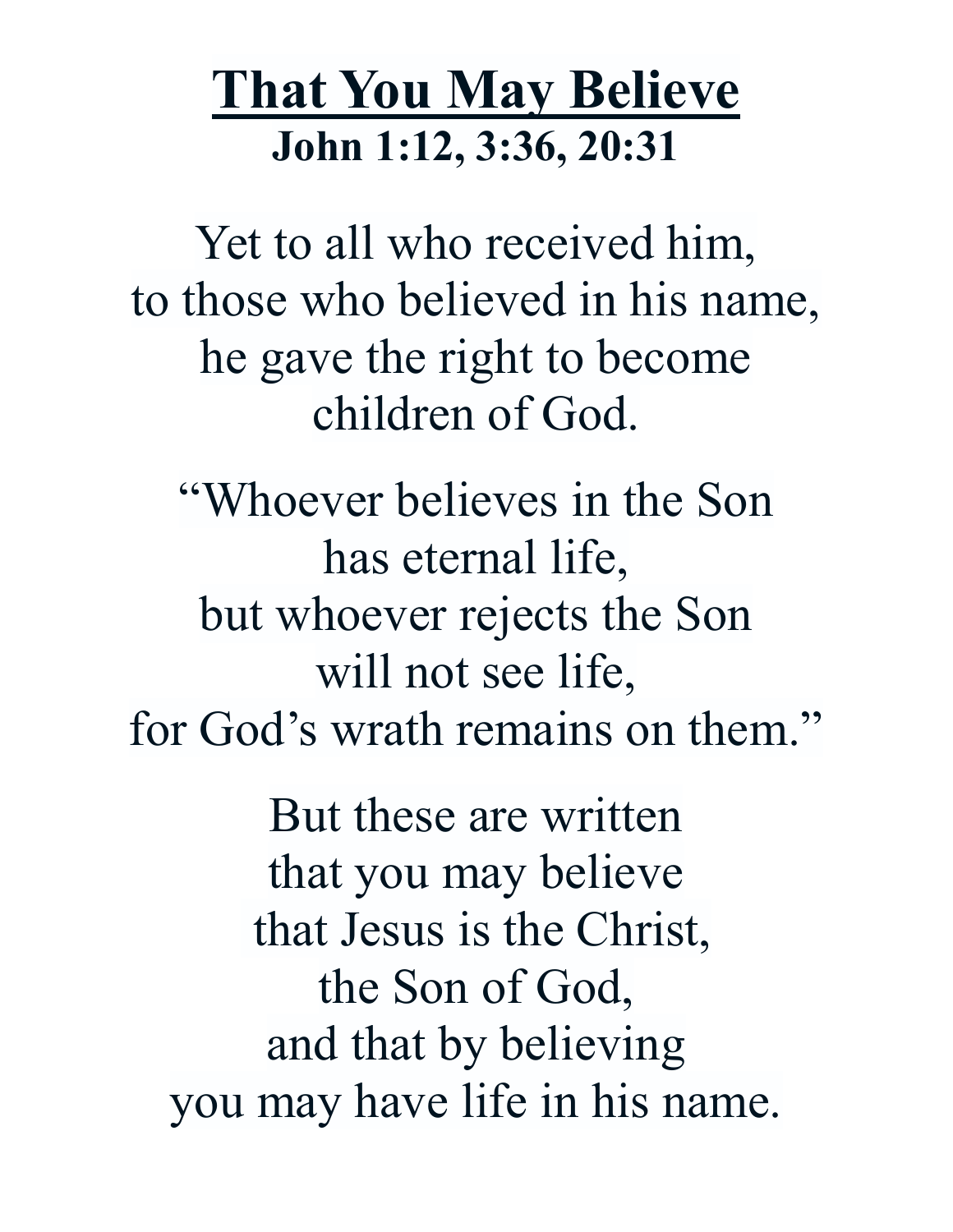#### **The Promise of Eternal Life John 3:16, 4:13-14, 6:39-40, 10:27-29**

 "For God so loved the world that he gave his one and only Son, that whoever believes in him should not perish, but have eternal life."

 "Everyone who drinks this water will be thirsty again, but whoever drinks the water I give them will never thirst. Indeed, the water I give them will become in them a spring of water welling up to eternal life."

 " And this is the will of him who sent me, that I shall lose none of all that he has given me, but raise them up at the last day. For my Father's will is that everyone who looks to the Son and believes in him shall have eternal life, and I will raise them up at the last day."

 "My sheep listen to my voice; I know them, and they follow me. I give them eternal life, and they shall never perish; no one can snatch them out of my hand. My Father, who has given them to me, is greater than all; no one can snatch them out of my Father's hand."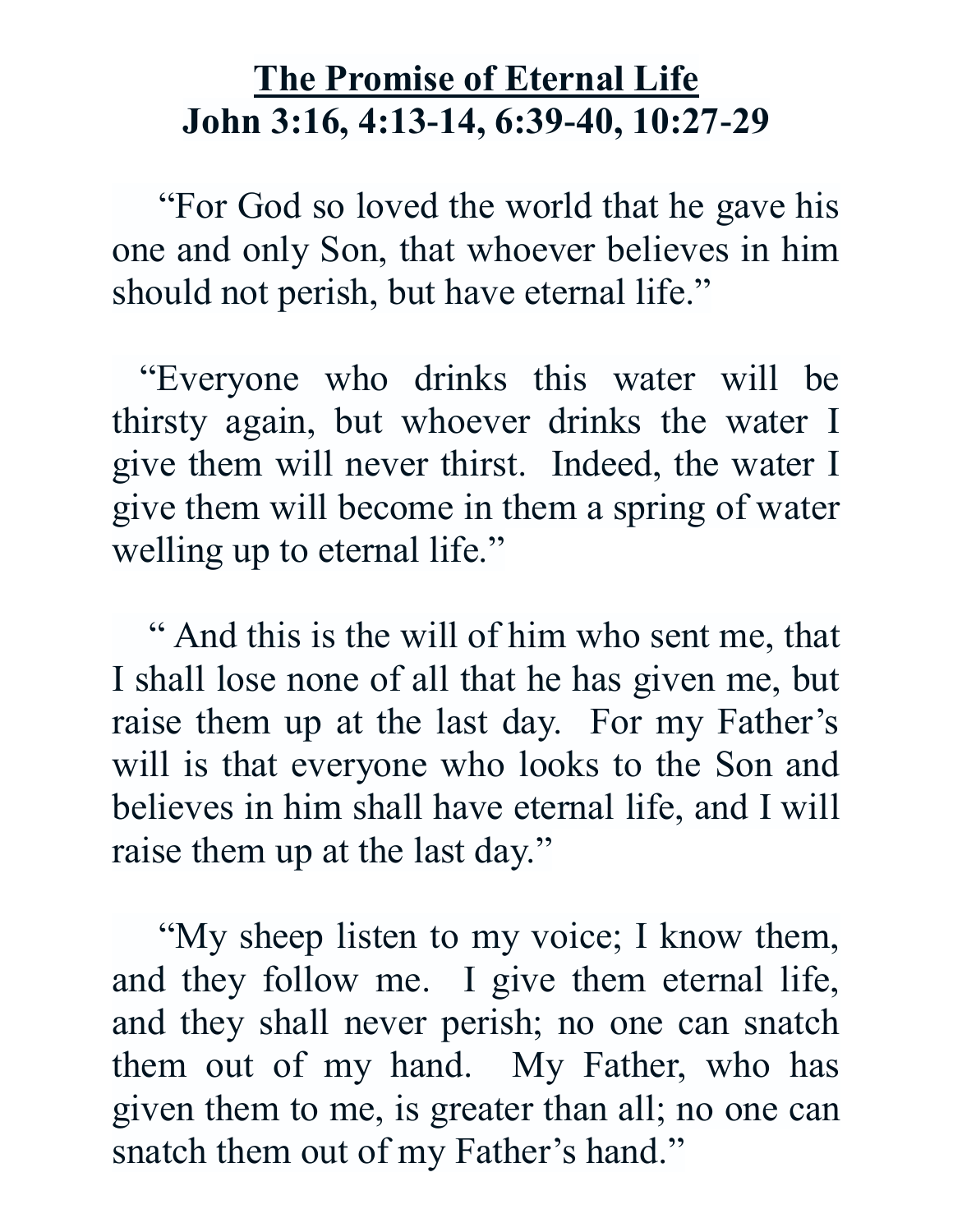### **The Lord's Supper Mt. 26, Mk. 14, Lk. 22, Jn. 13**

When the hour came, Jesus and his apostles reclined at the table. And he took bread, gave thanks and broke it, and gave it to them, saying, "This is my body given for you; do this in remembrance of me."

Likewise after the supper, he took the cup, saying, "This cup is the new covenant in my blood, which is poured out for you."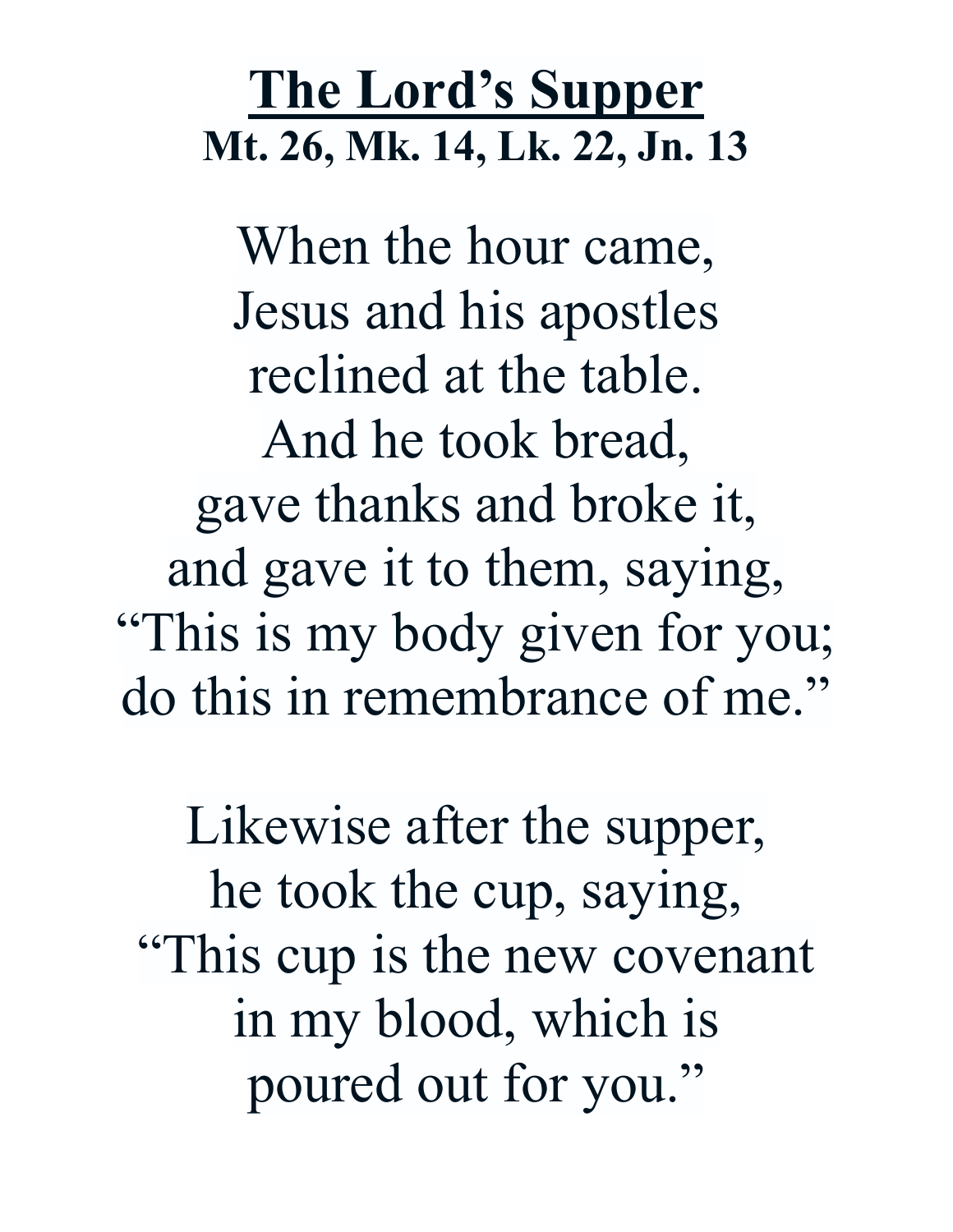### **In My Father's House John 14:1-7, 19**

Jesus said to them, "Do not let your hearts be troubled. Trust in God; trust also in me. In my Father's house are many rooms; if it were not so, I would have told you. I am going there to prepare a place for you. And if I go and prepare a place for you, I will come back and take you to be with me, that you also may be where I am. You know the way to the place where I am going." Thomas said to him, "Lord, we don't know where you are going, so how can we know the way?" Jesus answered, "I am the way and the truth and the life. No one comes to the Father except through me. If you really knew me, you would know my Father as well. From now on, you do know him and have seen him. Because I live, you also will live."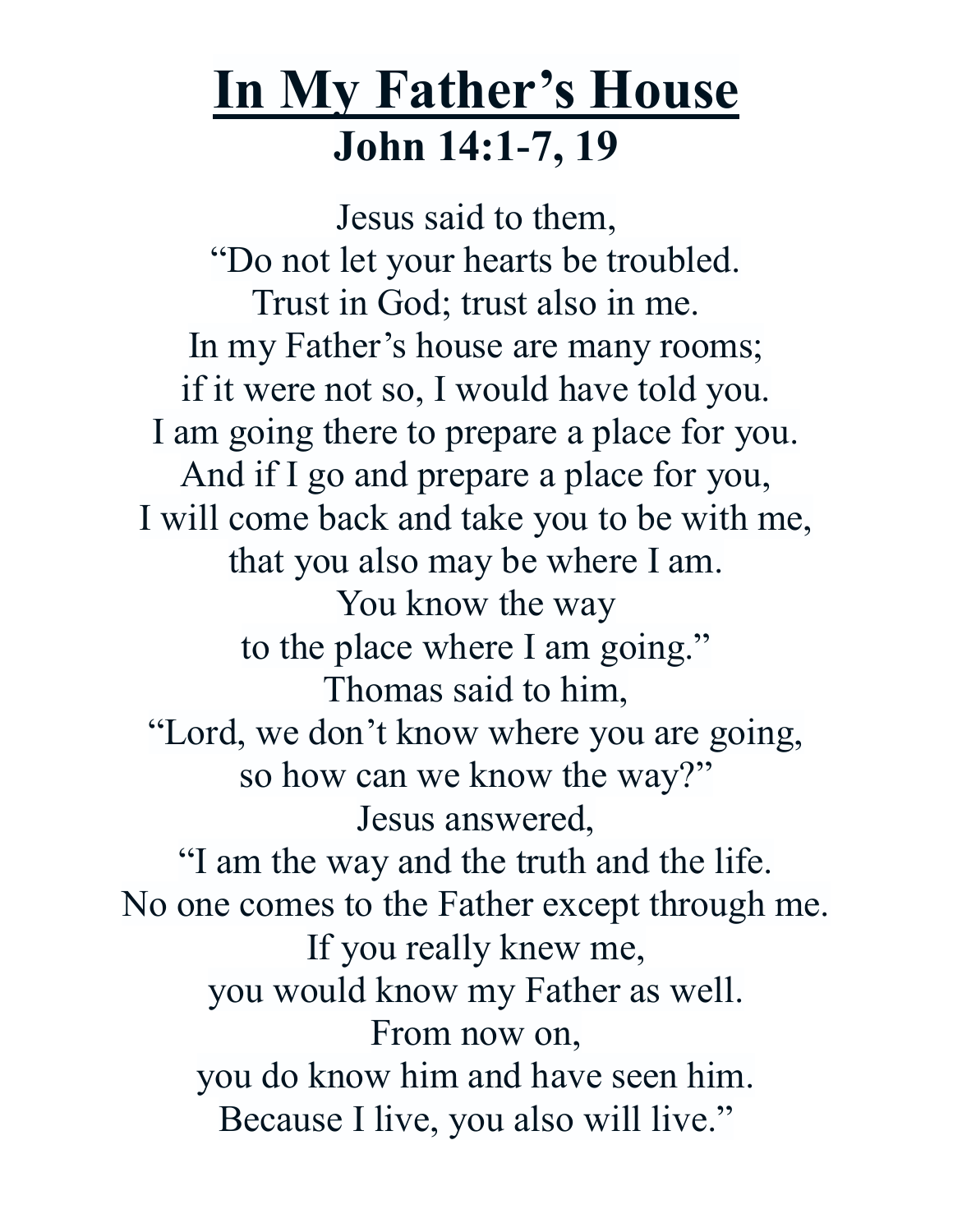### **Remain in My Word John 8:31-32, 36, 14:15, 21, 23-24, 15:10, 14**

"If you remain in my Word, you are really my disciples. Then you will know the truth, and the truth will set you free. So if the Son sets you free, you will be free indeed."

"If you love me, you will obey what I command. Whoever has my commands and obeys them is the one who loves me. Anyone who loves me will obey my teaching. Anyone who does not love me will not obey my teaching."

"If you obey my commands, you will remain in my love, just as I have obeyed my Father's commands and remain in his love. You are my friends if you do what I command."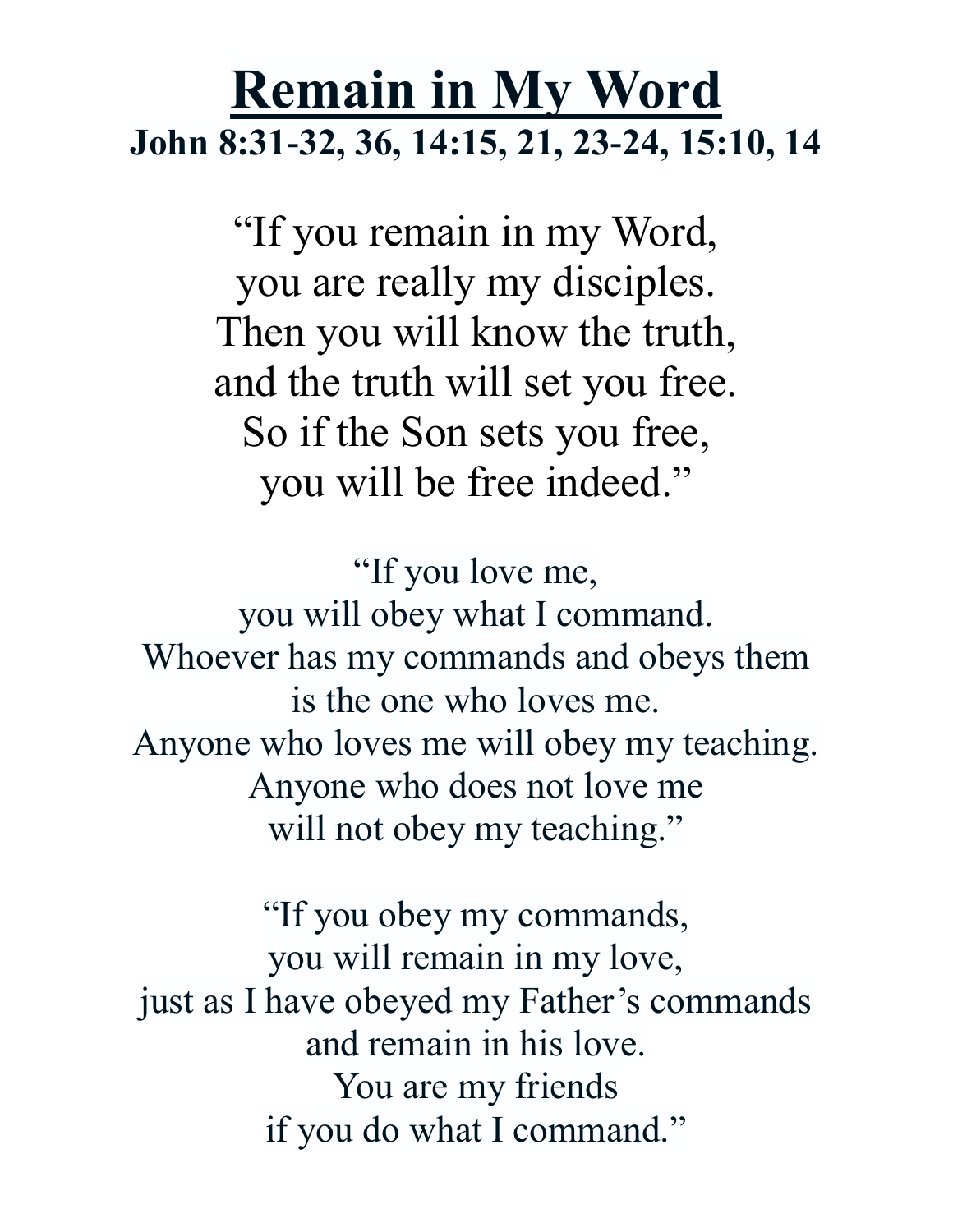### **Peace I Leave With You John 14:26-27, 16:33**

"I have spoken all this while still with you. But the Counselor, the Holy Spirit, whom the Father will send in my name, will teach you all things and remind you of everything I have said to you. Peace I leave with you; my peace I give you. I do not give to you as the world gives. Do not let your hearts be troubled, and do not be afraid. I have told you these things, so that in me you may have peace. In this world you will have trouble. But take heart! I have overcome the world."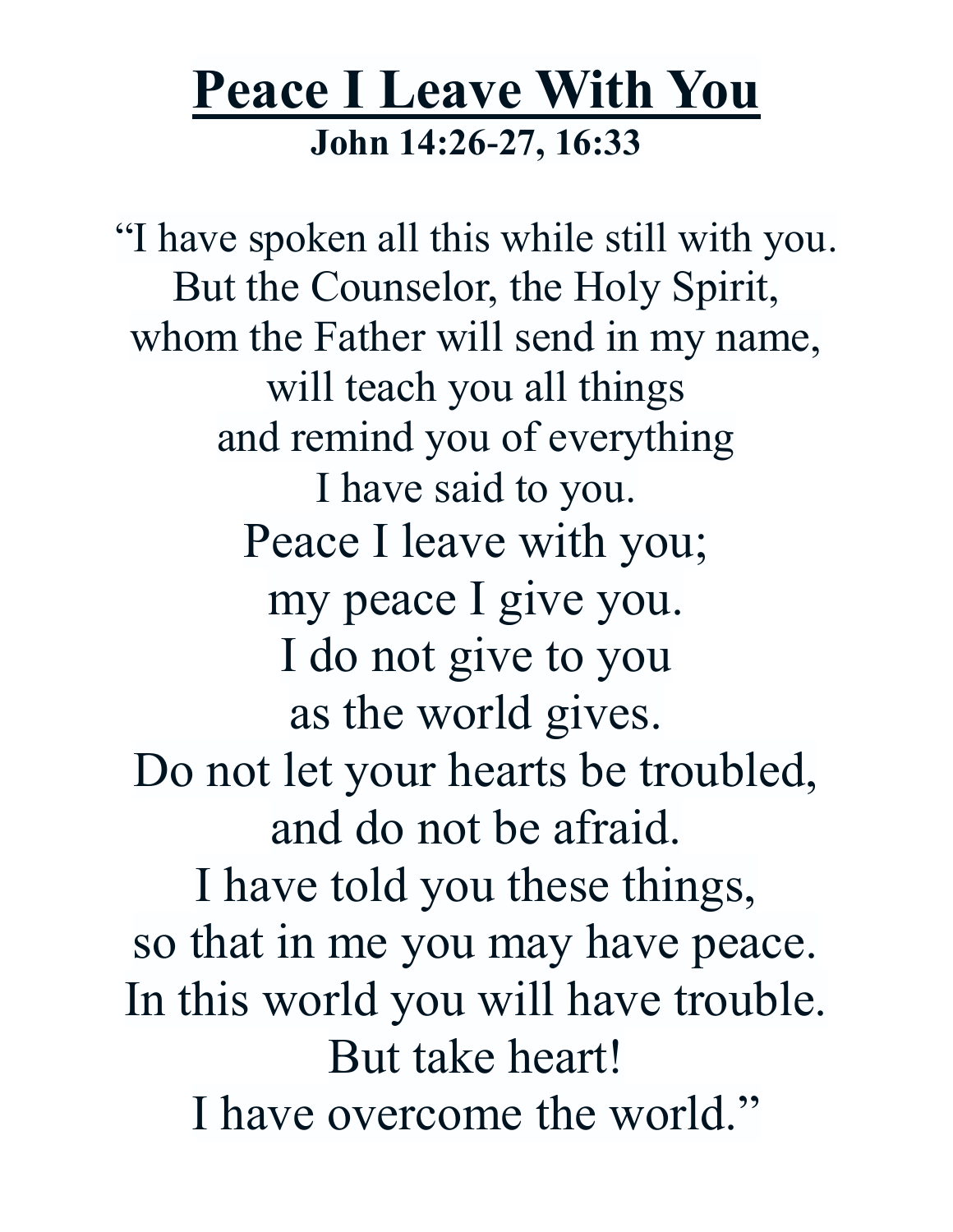# **The Crucifixion Mt. 27, Mk. 15, Lk. 23, Jn. 19**

 So the soldiers took charge of Jesus. Carrying his own cross, he went out to the place of the Skull (which in Aramaic is called Golgotha). Here they crucified him, and with him two others – one on each side and Jesus in the middle. Jesus said, "Father, forgive them ..."

 At the sixth hour darkness came over the whole land until the ninth hour. And at the ninth hour Jesus cried out in a loud voice, *"Eloi, Eloi, lama sabachthani?"* – which means, "My God, my God, why have you forsaken me?"

 And the curtain of the temple was torn in two. Jesus said, "It is finished." And he called out with a loud voice, "Father, into your hands I commit my spirit." When he had said this, he breathed his last. And when the centurion, who had stood there in front of Jesus, heard his cry and saw how he died, he said, "Surely this man was the Son of God!"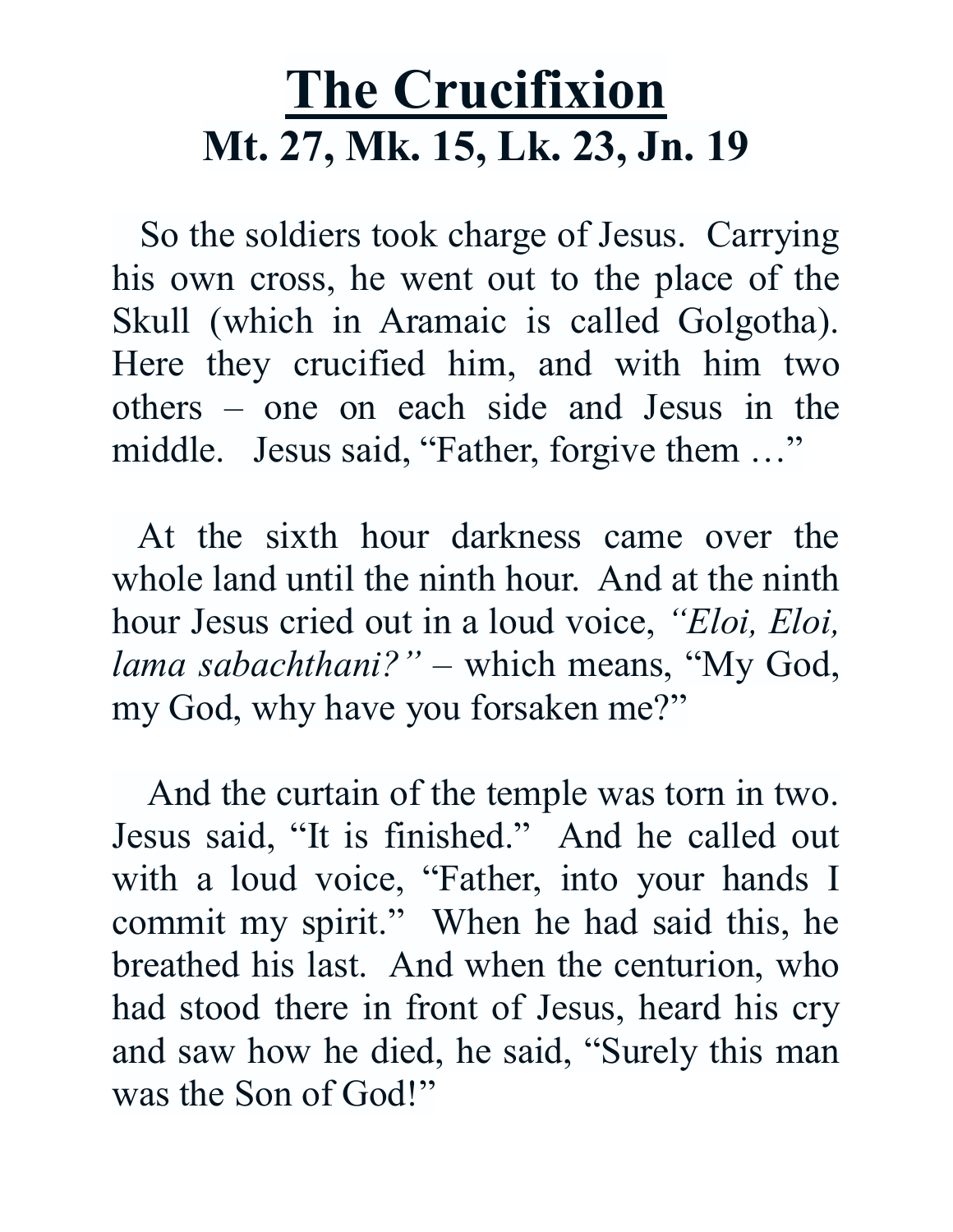# **The Resurrection Mt. 28, Mk. 16, Lk. 24, Jn. 20**

 After the Sabbath, at dawn on the first day of the week, Mary Magdalene and the other Mary went to look at the tomb. There was a violent earthquake, for an angel of the Lord came down from heaven and, going to the tomb, rolled back the stone and sat on it. His appearance was like lightning, and his clothes were white as snow.

 The angel said to the women, "Do not be afraid, for I know that you are looking for Jesus, who was crucified. He is not here; he has risen, just as he said. Come and see the place where he lay. Then go quickly and tell his disciples: 'He has risen from the dead and is going ahead of you into Galilee. There you will see him.' Now I have told you."

 So the women hurried away from the tomb, afraid yet filled with joy, and ran to tell his disciples. Suddenly Jesus met them. They came to him, clasped his feet and worshiped him.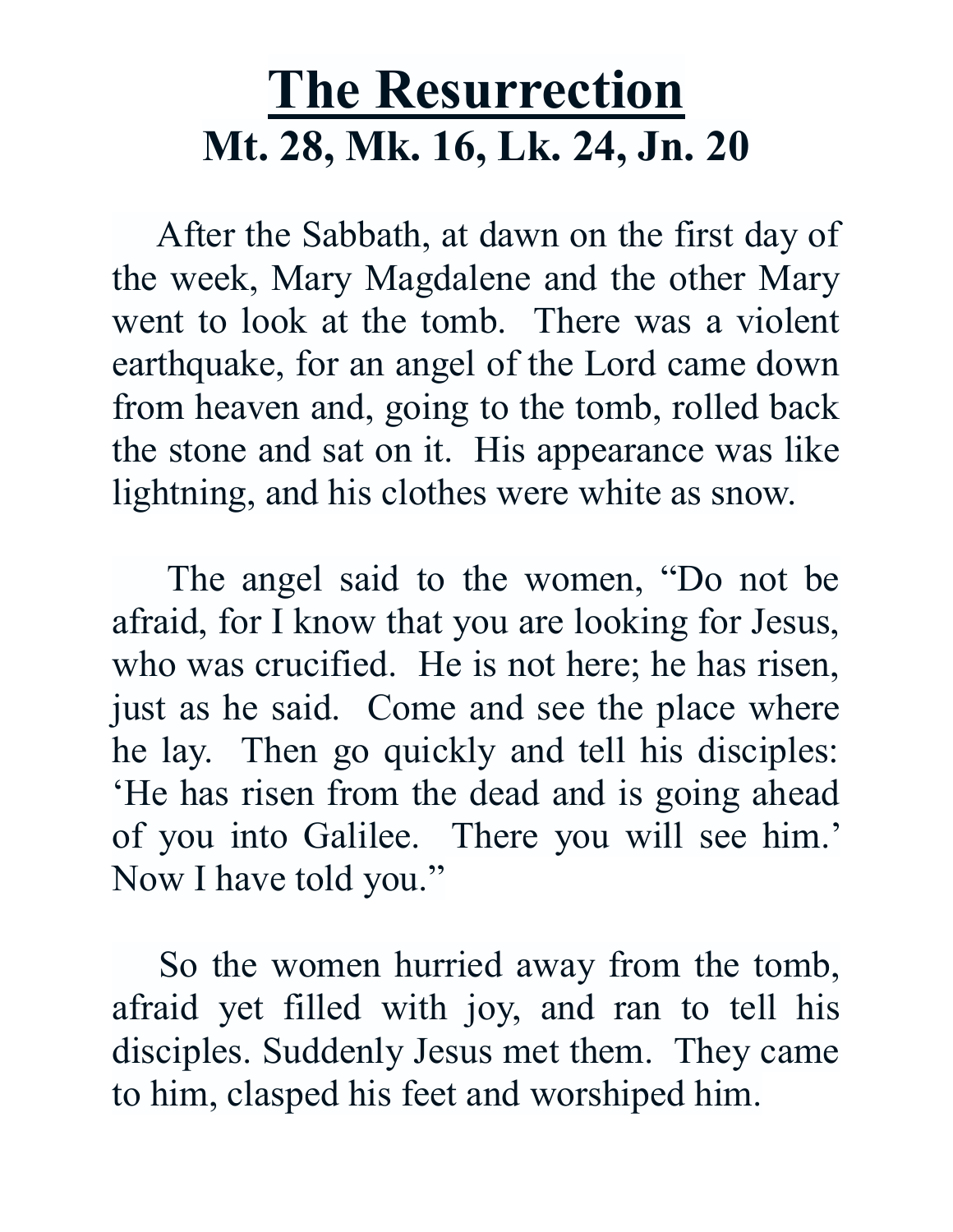### **The Great Commission Matthew 28:16-20**

 Then the eleven disciples went to Galilee, to the mountain where Jesus had told them to go. When they saw him, they worshiped him; but some doubted.

Then Jesus came to them and said, "All authority in heaven and on earth has been given to me. Therefore go and make disciples of all nations, baptizing them in the name of the Father and of the Son and of the Holy Spirit, and teaching them to obey everything I have commanded you. And surely I am with you always, to the very end of the age."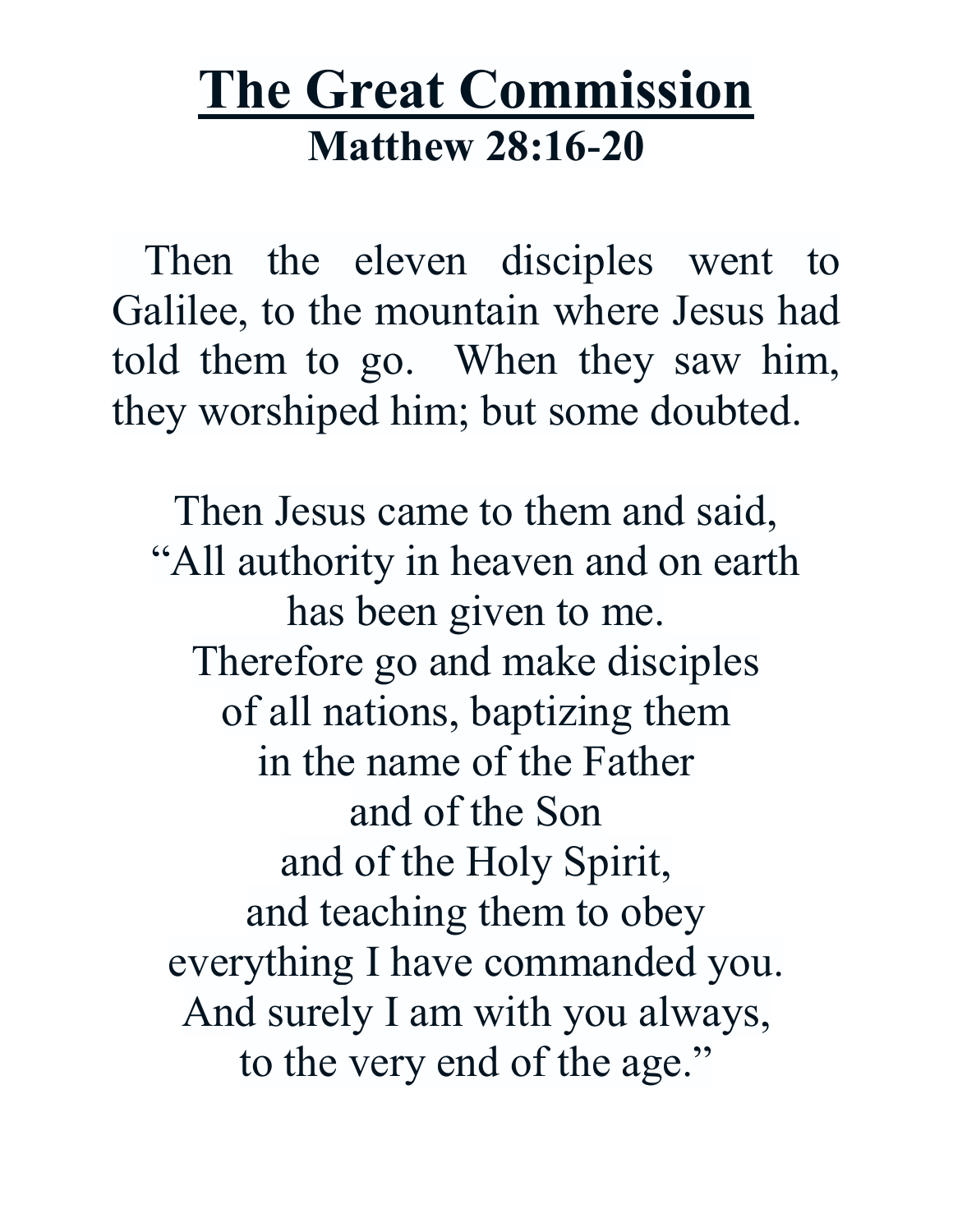# **The Ascension Acts 1:7-9**

Jesus said to them, "It is not for you to know the times or dates the Father has set by his own authority. But you will receive power when the Holy Spirit comes on you, and you will be my witnesses in Jerusalem, and in all Judea and Samaria, and to the ends of the earth."

> After he said this, he was taken up before their very eyes, and a cloud hid him from their sight.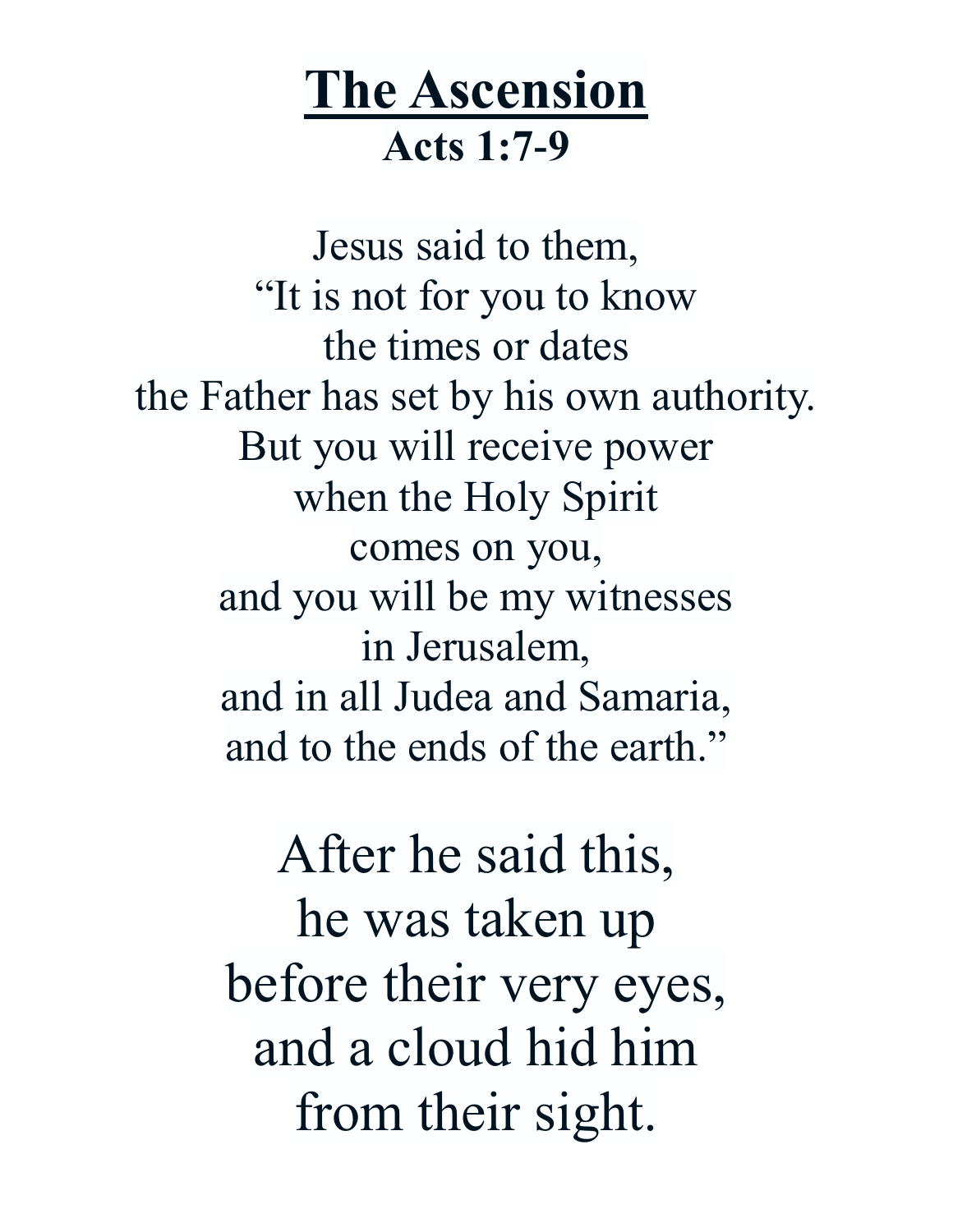#### **A Righteousness from God Romans 1:16-17, 3:22-25, 5:1, 8**

 For I am not ashamed of the Gospel, for it is the power of God for the salvation of everyone who believes. For in the gospel a righteousness from God is revealed, a righteousness that is by faith from first to last. This righteousness from God comes through faith in Jesus Christ to all who believe. There is no difference, for all have sinned and fall short of the glory of God, and are justified freely by his grace through the redemption that came by Christ Jesus. God presented him as a sacrifice of atonement, **through faith in his blood.**

 Therefore, since we have been justified through faith, we have peace with God through our Lord Jesus Christ. God demonstrates his own love for us in this: while we were yet sinners, Christ died for us.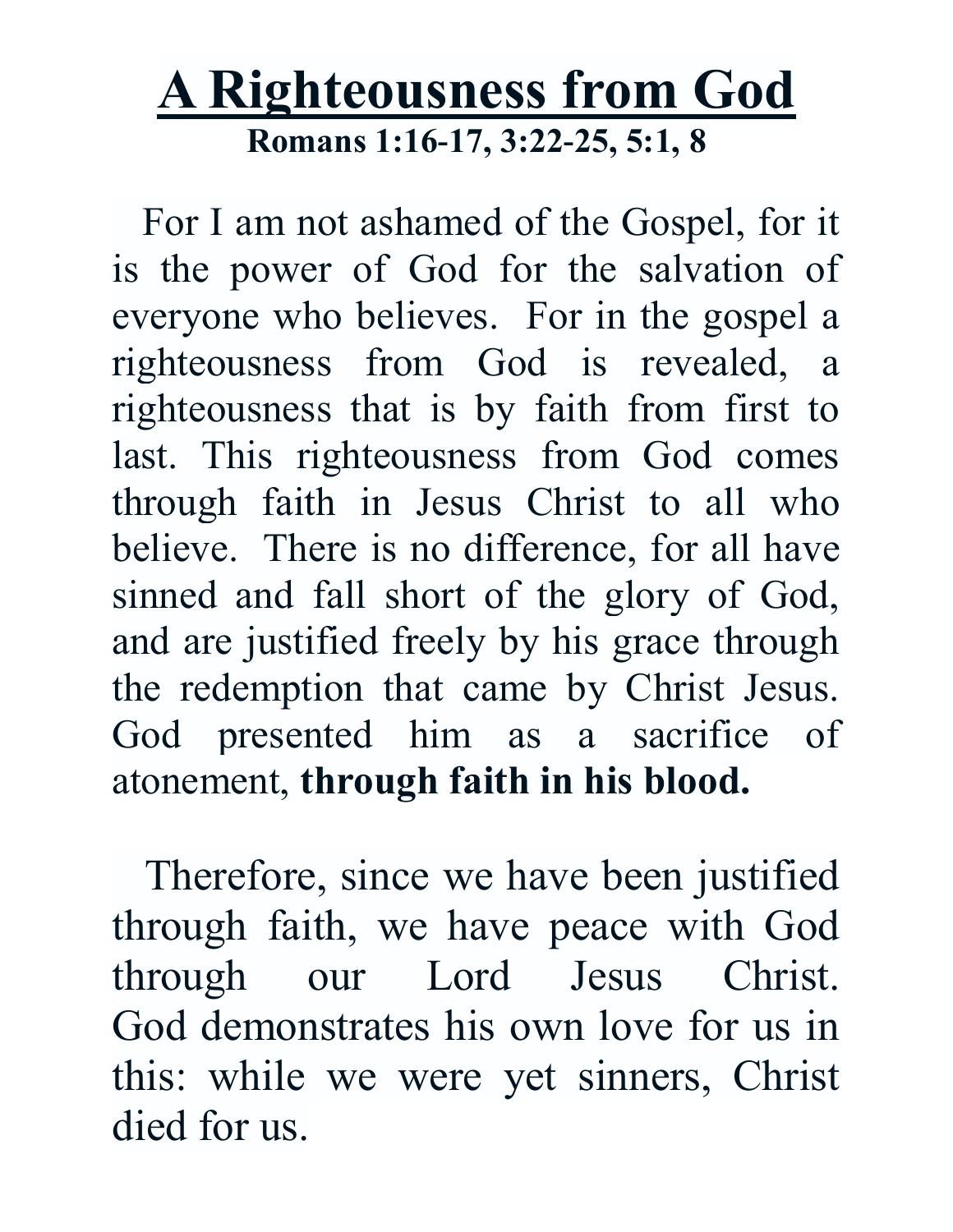# **Dead to Sin, Alive in Christ Romans 6:10-14, 23, 10:9, 13**

 The death Christ died, he died to sin once for all, but the life he lives, he lives to God. In the same way, count yourselves dead to sin but alive to God in Christ Jesus. Therefore do not let sin reign in your mortal body so that you obey its evil desires. Do not offer the parts of your body to sin, as instruments of wickedness, but rather offer yourselves to God, as those who have been brought from death to life; and offer the parts of your body to him as instruments of righteousness. For sin shall not be your master, because you are not under law, but under grace. **For the wages of sin is death, but the gift of God is eternal life in Christ Jesus our Lord.**

 If you confess with your mouth, "Jesus is Lord," and believe in your heart that God raised him from the dead, you will be saved. For everyone who calls on the name of the Lord will be saved.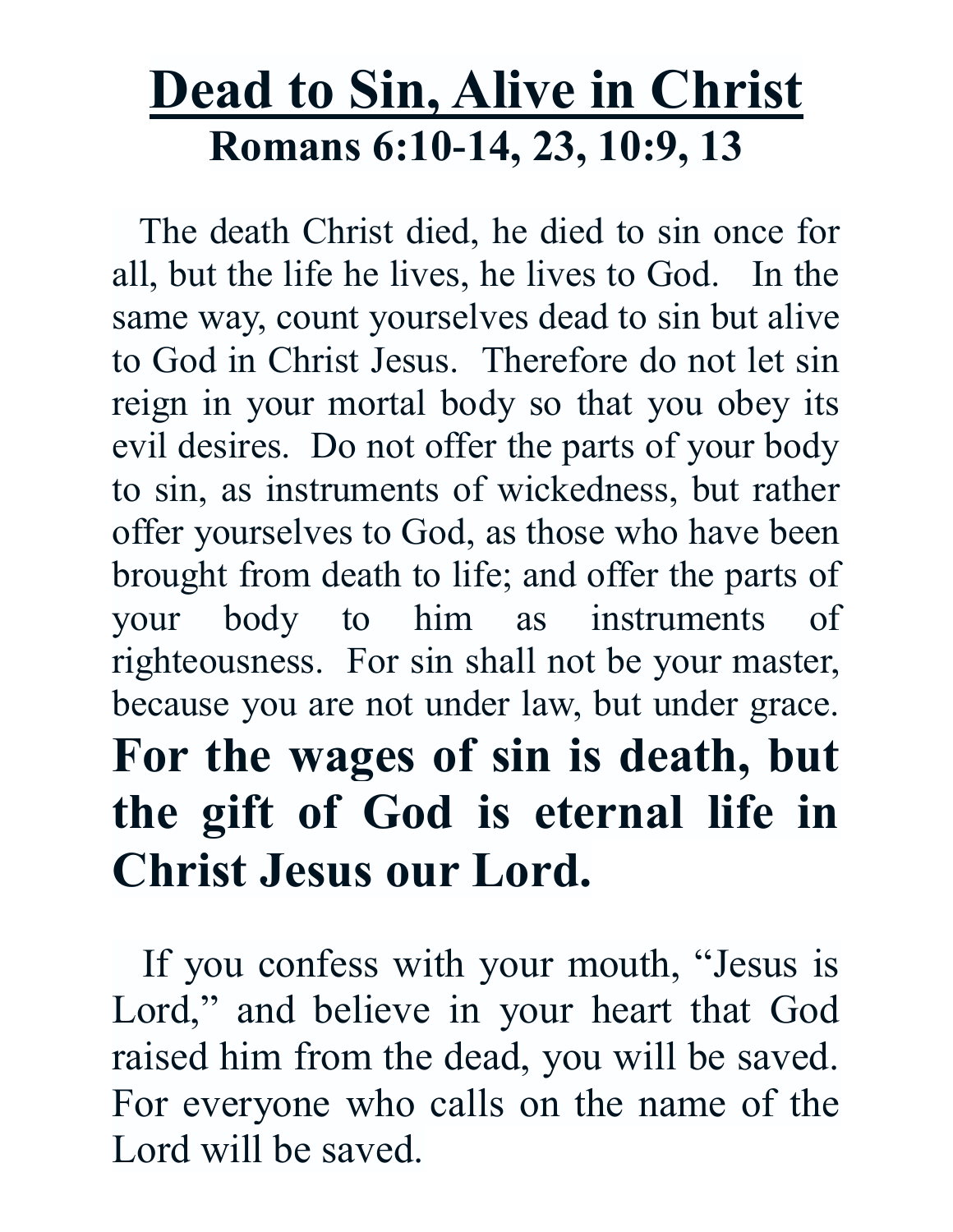#### **More Than Conquerors Romans 8:18-39 (passim)**

I consider that our present sufferings are not worth comparing with the glory that will be revealed in us. We do not know what we ought to pray for, but the Spirit himself intercedes for us with groans that words cannot express.

And we know that in all things, God works for the good of those who love him, who are called according to his purpose. For those God foreknew he also predestined to be conformed to the likeness of his Son, that he might be the firstborn among many brothers and sisters.

What, then, shall we say in response to this? If God is for us, who can be against us? Who shall separate us from the love of Christ? Shall trouble or hardship or persecution or nakedness or danger or sword?

No, in all these things we are more than conquerors through him who loved us. For I am convinced that neither death nor life, neither angels nor demons, neither the present nor the future, nor any powers, neither height nor depth, nor anything else in all creation, will be able to separate us from the love of God that is in Christ Jesus our Lord.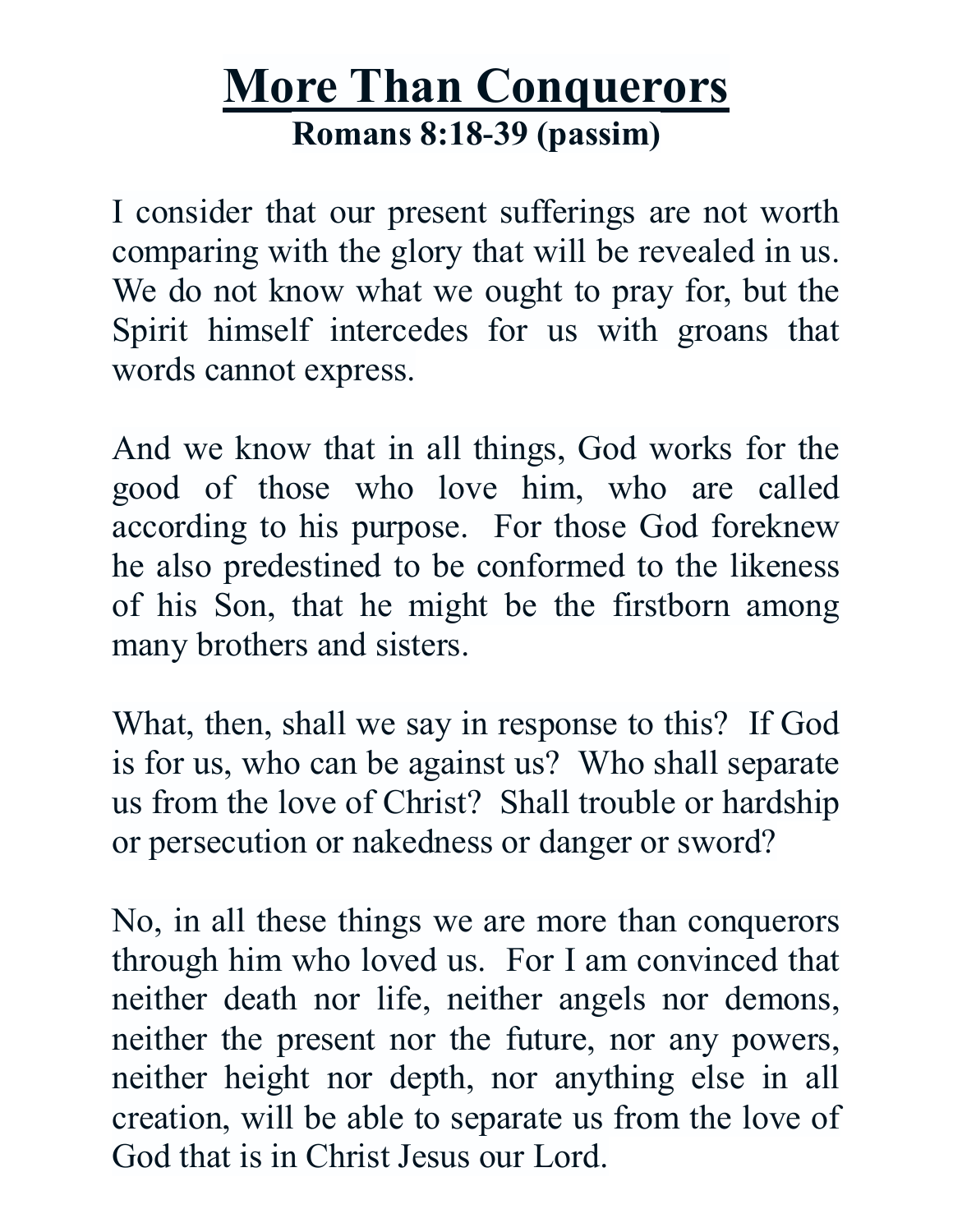# **One God, One Lord 1 Corinthians 8:5-6**

For even if there are so-called gods, whether in heaven or on earth (as indeed there are many "gods" and many "lords"), yet for us there is but one God, the Father, from whom all things came and for whom we live; and there is but one Lord, Jesus Christ, through whom all things came and through whom we live.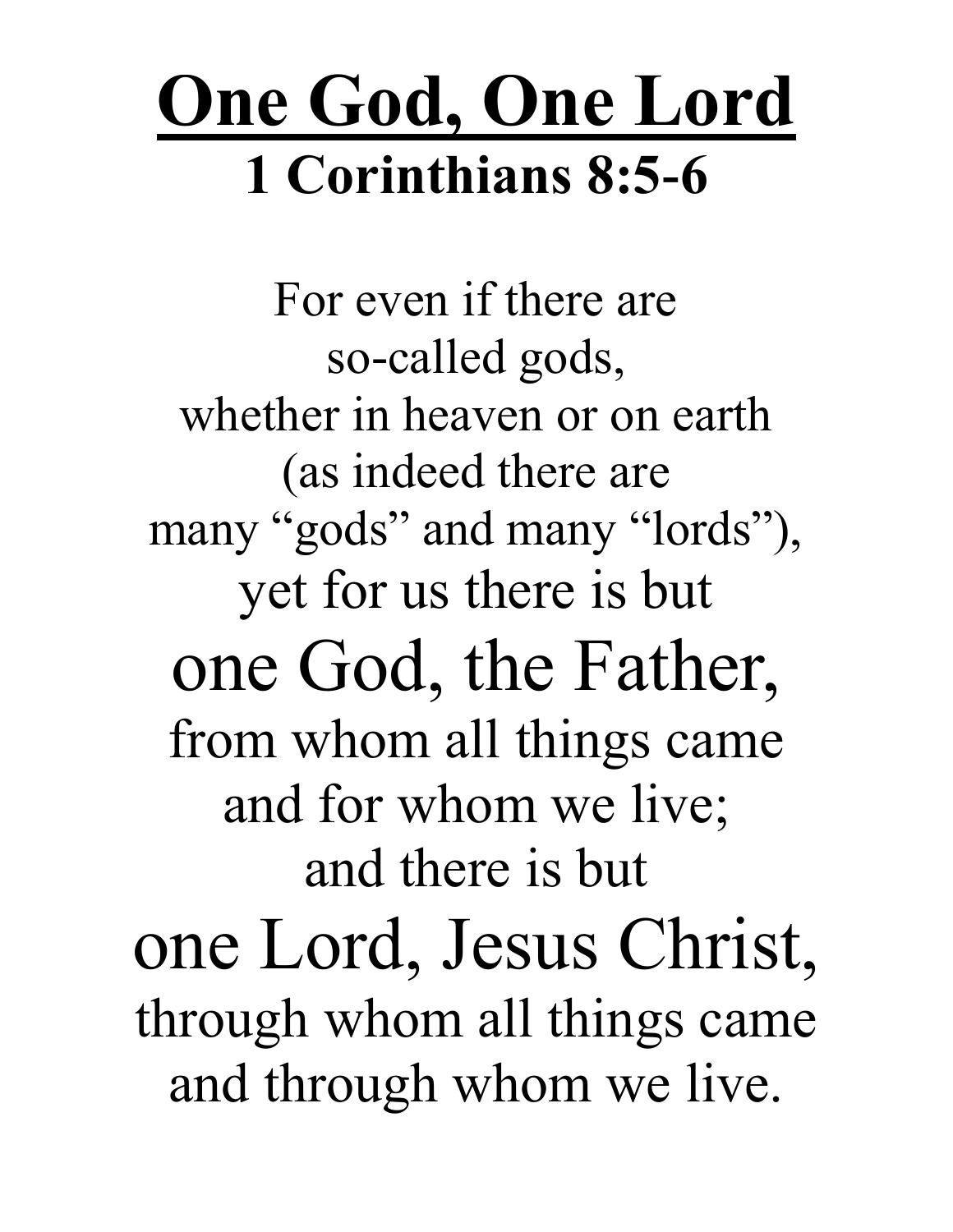# **Love Never Fails 1 Corinthians 13:4-8a, 13**

Love is patient, love is kind. It does not envy, it does not boast, it is not proud. It is not rude, it is not self-seeking, it is not easily angered, it keeps no record of wrongs. Love does not delight in evil, but rejoices with the truth. Love bears all things, believes all things, hopes all things, endures all things. Love never fails.

And now these three remain: faith, hope and love. But the greatest of these is love.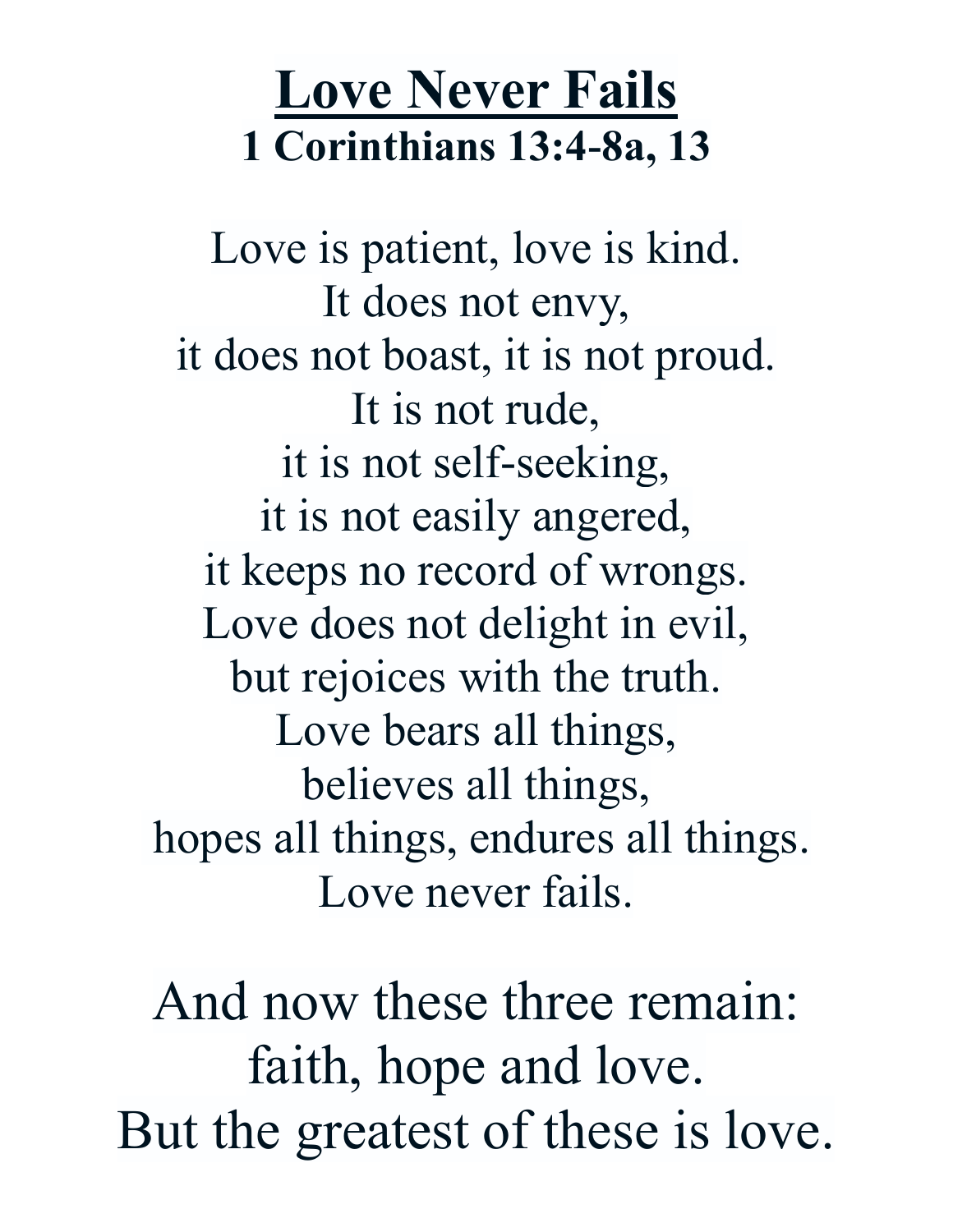#### **The Resurrection of Christ 1 Corinthians 15 (passim)**

 For what I received I passed on to you as of first importance: that Christ died for our sins according to the Scriptures, that he was buried, that he was raised on the third day according to the Scriptures.

 If only for this life we have hope in Christ, we are of all people most to be pitied. But Christ has indeed been raised from the dead, the firstfruits of those who have fallen asleep. For as in Adam all die, so in Christ all will be made alive. But each in turn: Christ, the firstfruits; then, when he comes, those who belong to him. The last enemy to be destroyed is death.

Listen, I tell you a mystery: We will not all sleep. but we will all be changed – in a flash, in the twinkling of an eye, at the last trumpet. For the trumpet will sound, the dead will be raised imperishable, and we will be changed. "Where, O death, is your victory?" Thanks be to God! He gives us the victory through our Lord Jesus Christ. Therefore, my dear friends, be steadfast, immoveable, always abounding in the work of the Lord, for your labor in the Lord is not in vain.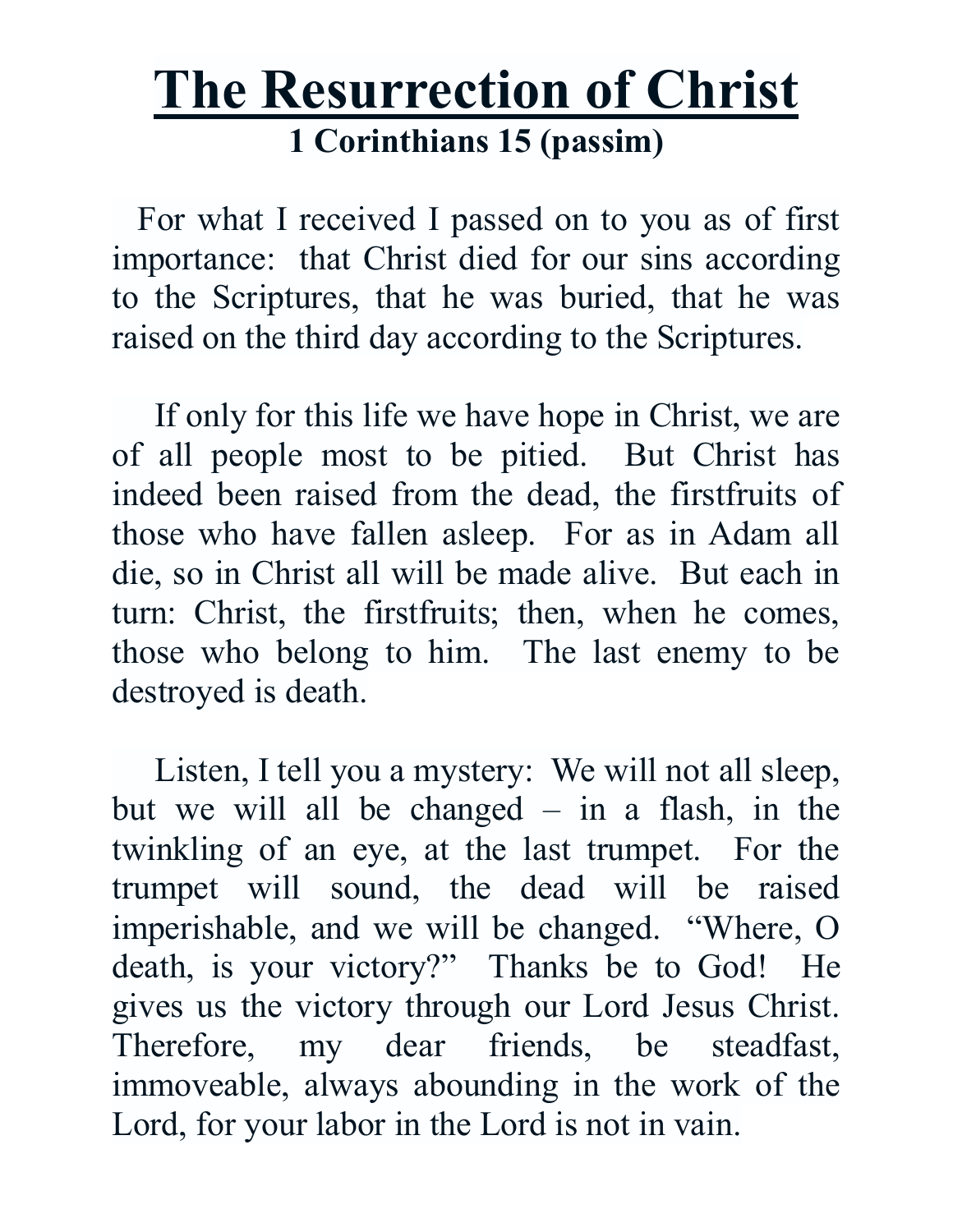#### **The God of All Comfort 2 Corinthians 1:3-4, 4:7-9, 16-18, 5:6-8**

Praise be to the God and Father of our Lord Jesus Christ, the Father of compassion and the God of all comfort, who comforts us in all our troubles, so that we can comfort those in any trouble with the comfort we ourselves have received from God.

But we have this treasure in jars of clay to show that this all-surpassing power is from God and not from us. We are hard pressed on every side, but not crushed; perplexed, but not in despair; persecuted, but not abandoned; struck down, but not destroyed. Therefore we do not lose heart. Though outwardly we are wasting away, yet inwardly we are being renewed day by day. For our light and momentary troubles are achieving for us an eternal glory that far outweighs them all. So we fix our eyes not on what is seen, but on what is unseen. For what is seen is temporary, but what is unseen is eternal.

 Therefore we are always confident and know that as long as we are at home in the body we are away from the Lord. We live by faith, not by sight. We are confident, I say, and would prefer to be away from the body and at home with the Lord.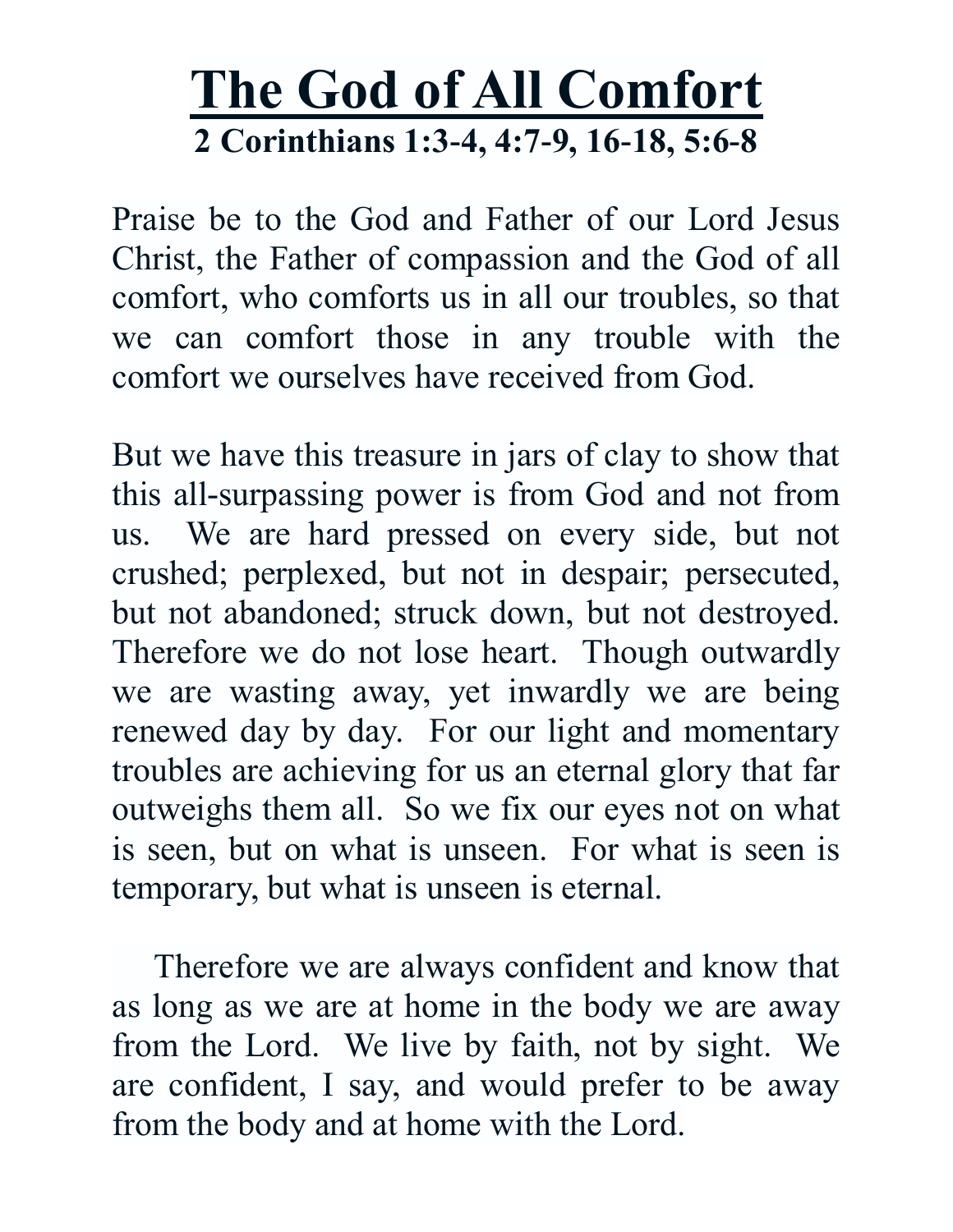**A New Creation 2 Corinthians 5:17** Therefore, if anyone is in Christ, there is a new creation; the old has gone, the new has come!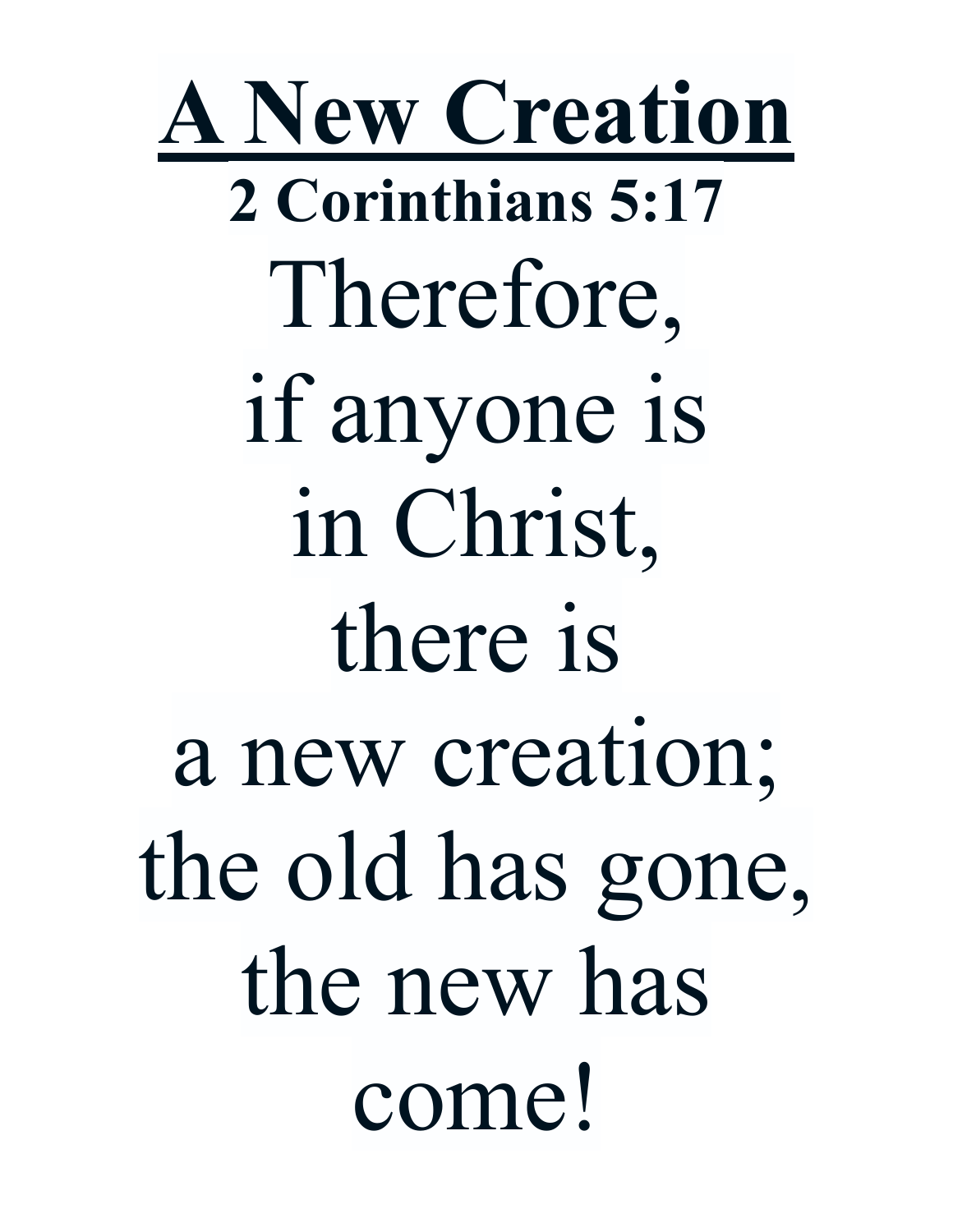# **The Fruit of the Spirit Galatians 5:22-25**

The fruit of the Spirit is love, joy, peace, patience, kindness, goodness, faithfulness, gentleness and self-control. Against such things there is no law. Those who belong to Christ Jesus have crucified the sinful nature with its passions and desires. Since we live by the Spirit, let's keep in step with the Spirit.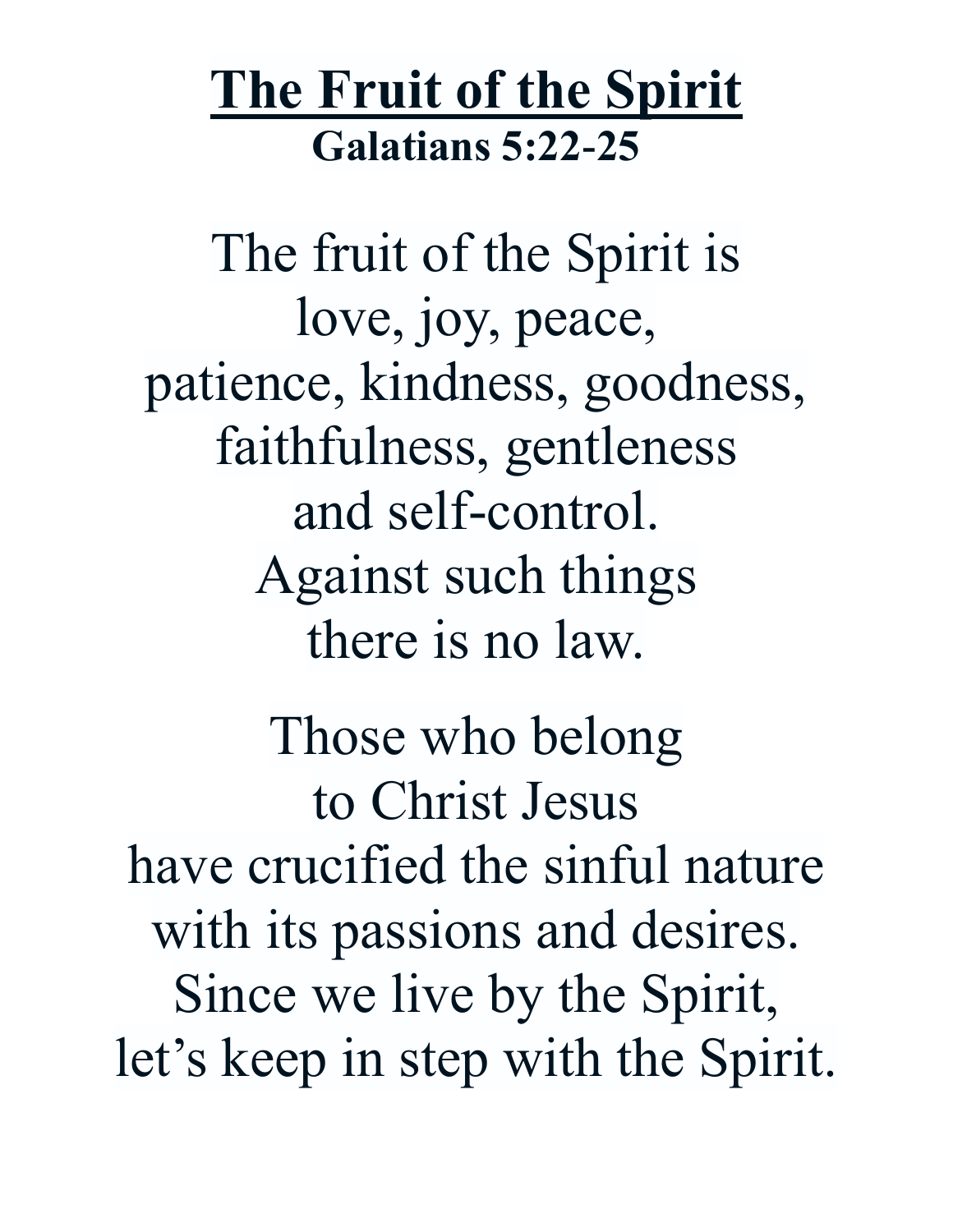# **The Love of Christ Ephesians 2:8-10, 3:16-21**

For it is by grace you have been saved, through faith – and this not from yourselves, it is the gift of God – not by works, so that no one can boast. For we are God's workmanship, created in Christ Jesus to do good works, which God prepared in advance for us to do.

 I pray that out of his glorious riches he may strengthen you with power through his Spirit in your inner being, so that Christ may dwell in your hearts through faith. And I pray that you, being rooted and established in love, may have power, together with all the saints, to grasp how wide and long and high and deep is the love of Christ, and to know this love that surpasses knowledge – that you may be filled to the measure of all the fullness of God.

 Now to him who is able to do immeasurably more than all we ask or imagine, according to his power that is at work within us, to him be glory in the church and in Christ Jesus throughout all generations, forever and ever! Amen.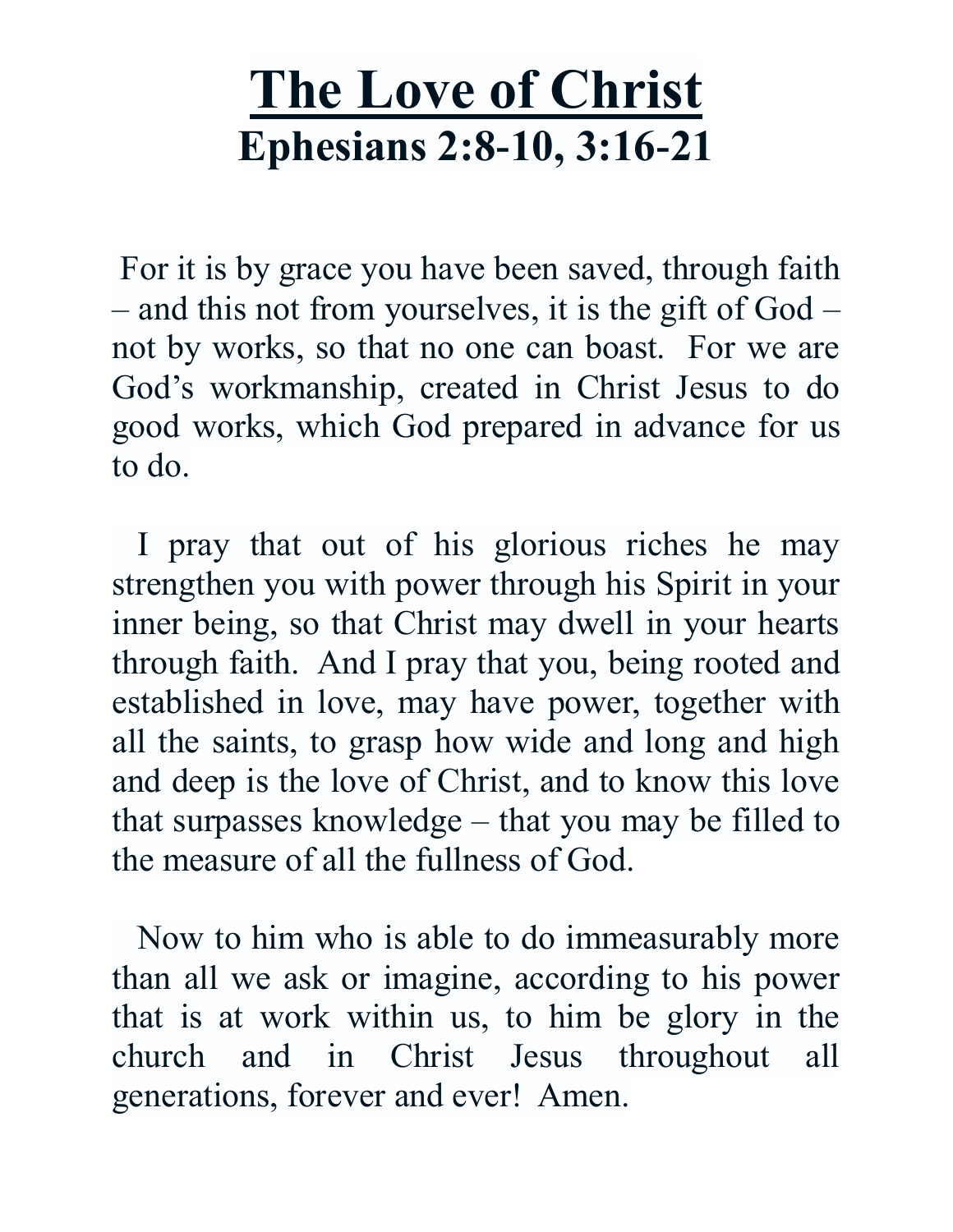#### **The Full Armor of God Ephesians 6:10-18**

 Finally, be strong in the Lord and in his mighty power. Put on the full armor of God so that you can take your stand against the devil's schemes. For our struggle is not against flesh and blood, but against the rulers, against the authorities, against the powers of the this dark world and against the spiritual forces of evil in the heavenly realms.

 Therefore put on the full armor of God, so that when the day of evil comes, you may be able to stand your ground, and after you have done everything, to stand. Stand firm then, with the belt of truth buckled around your waist, with the breastplate of righteousness in place, and with your feet fitted with the readiness that comes from the gospel of peace. In addition to all this, take up the shield of faith, with which you can extinguish all the flaming arrows of the evil one. Take the helmet of salvation and the sword of the Spirit, which is the word of God. And pray in the Spirit on all occasions with all kinds of prayers and requests. With this in mind, be alert and always keep on praying for all the saints.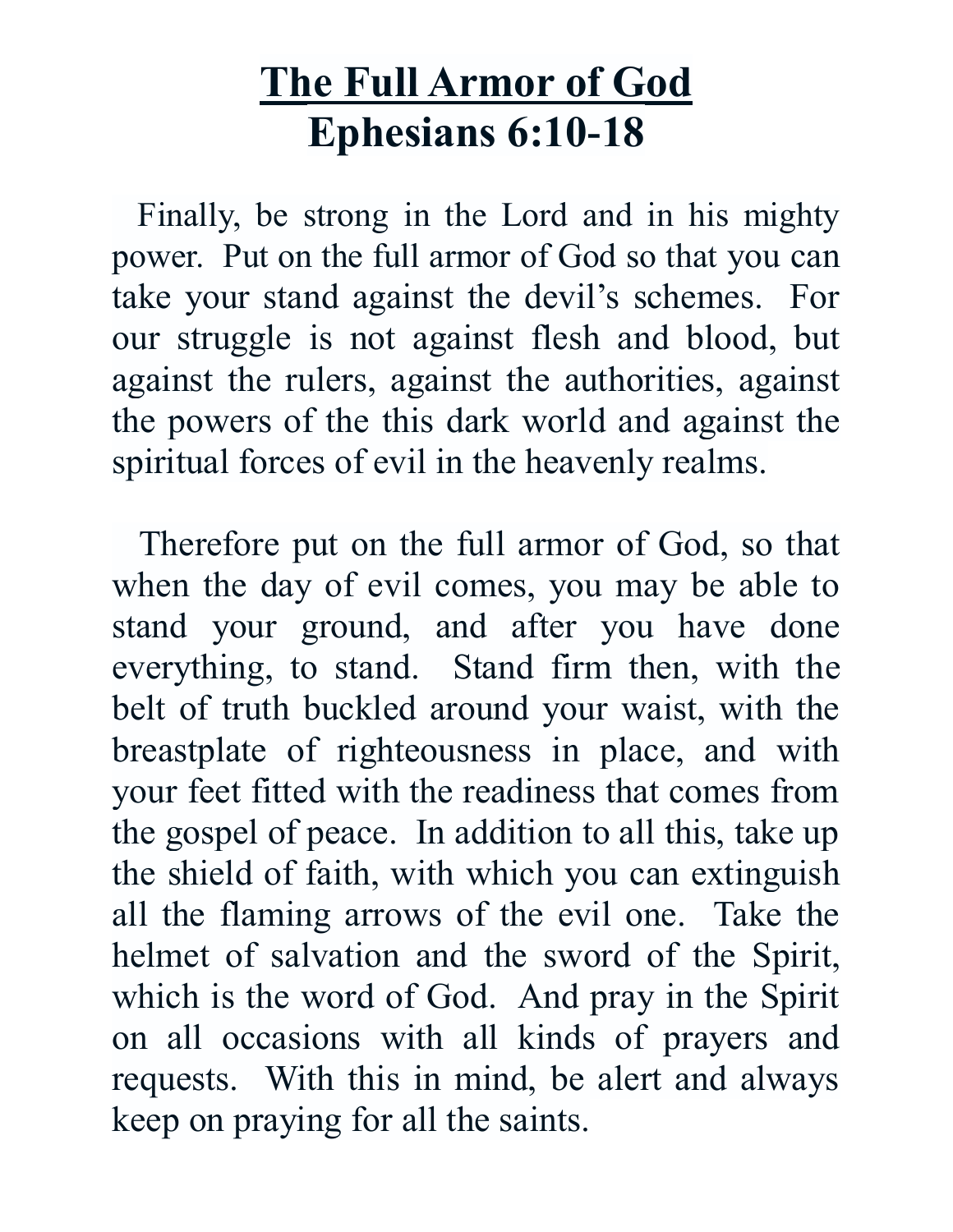#### **The Peace of God Philippians 1:20-21, 3:8, 10-11, 4:4-7, 13, 19**

I eagerly expect and hope that I will in no way be ashamed, but will have sufficient courage so that now as always Christ will be exalted in my body, whether by life or by death. For to me, to live is Christ and to die is gain.

I consider everything a loss compared to the surpassing greatness of knowing Christ Jesus my Lord. I want to know Christ and the power of his resurrection and the fellowship of sharing in his sufferings, becoming like him in his death, and so, somehow, to attain to the resurrection from the dead.

Rejoice in the Lord always. I will say it again: Rejoice! Let your gentleness be evident to all. The Lord is near. Do not be anxious about anything, but in everything, by prayer and petition, with thanksgiving, present your requests to God. And the peace of God, which passes all understanding, will guard your hearts and your minds in Christ Jesus.

I can do all things through Christ who strengthens me. And my God will meet all your needs according to his glorious riches in Christ Jesus.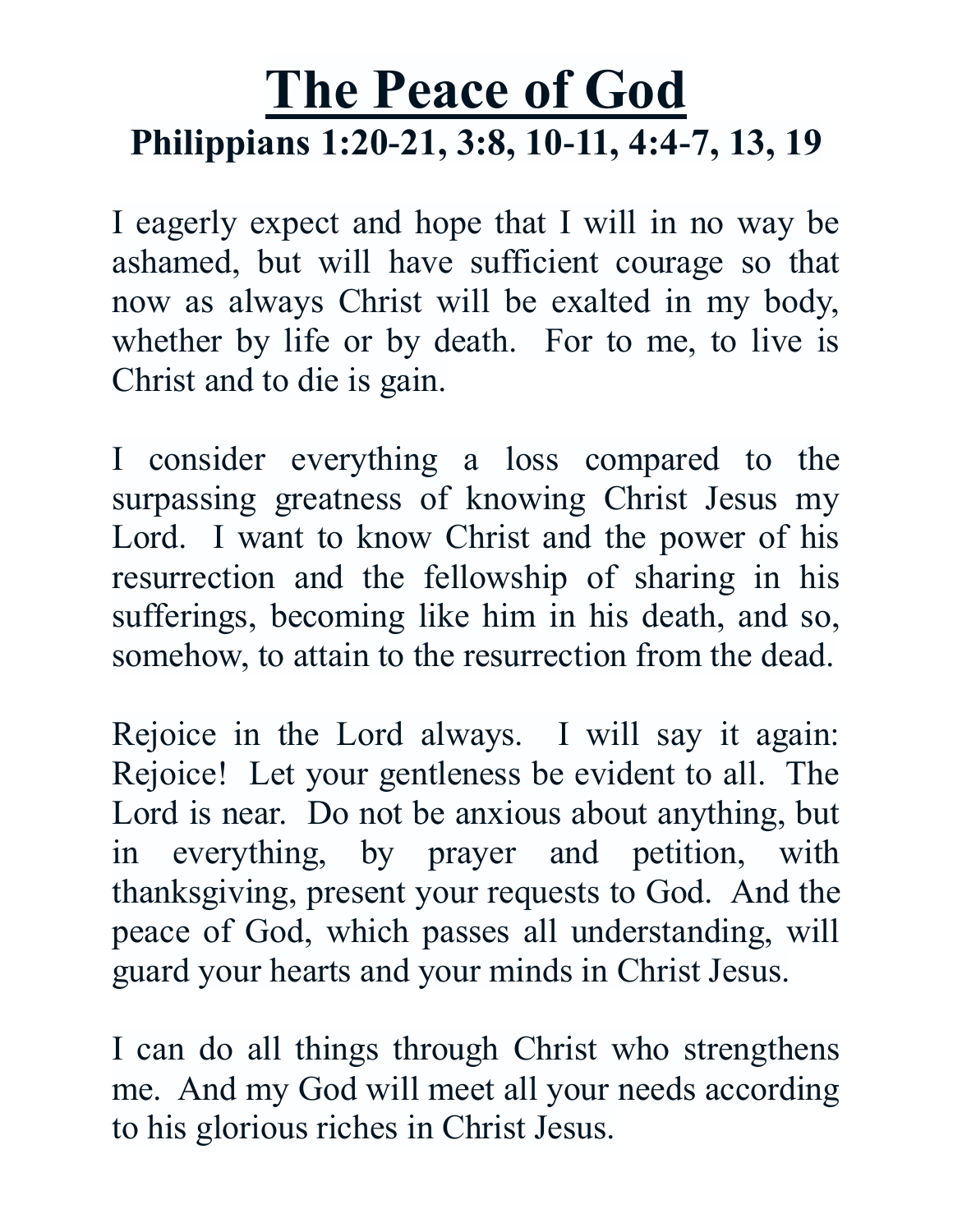# **Jesus Christ is Lord Philippians 2:5-11**

Christ Jesus, being in very nature God, did not consider equality with God something to be grasped, but made himself nothing, taking the very nature of a servant, being made in human likeness. **And being found in appearance as a man, he humbled himself and became obedient to death – even death on a cross!** Therefore God exalted him to the highest place, and gave him the name that is above every name, that at the name of Jesus every knee should bow, in heaven and on earth and under the earth, and every tongue confess that **Jesus Christ is Lord,** to the glory of God the Father.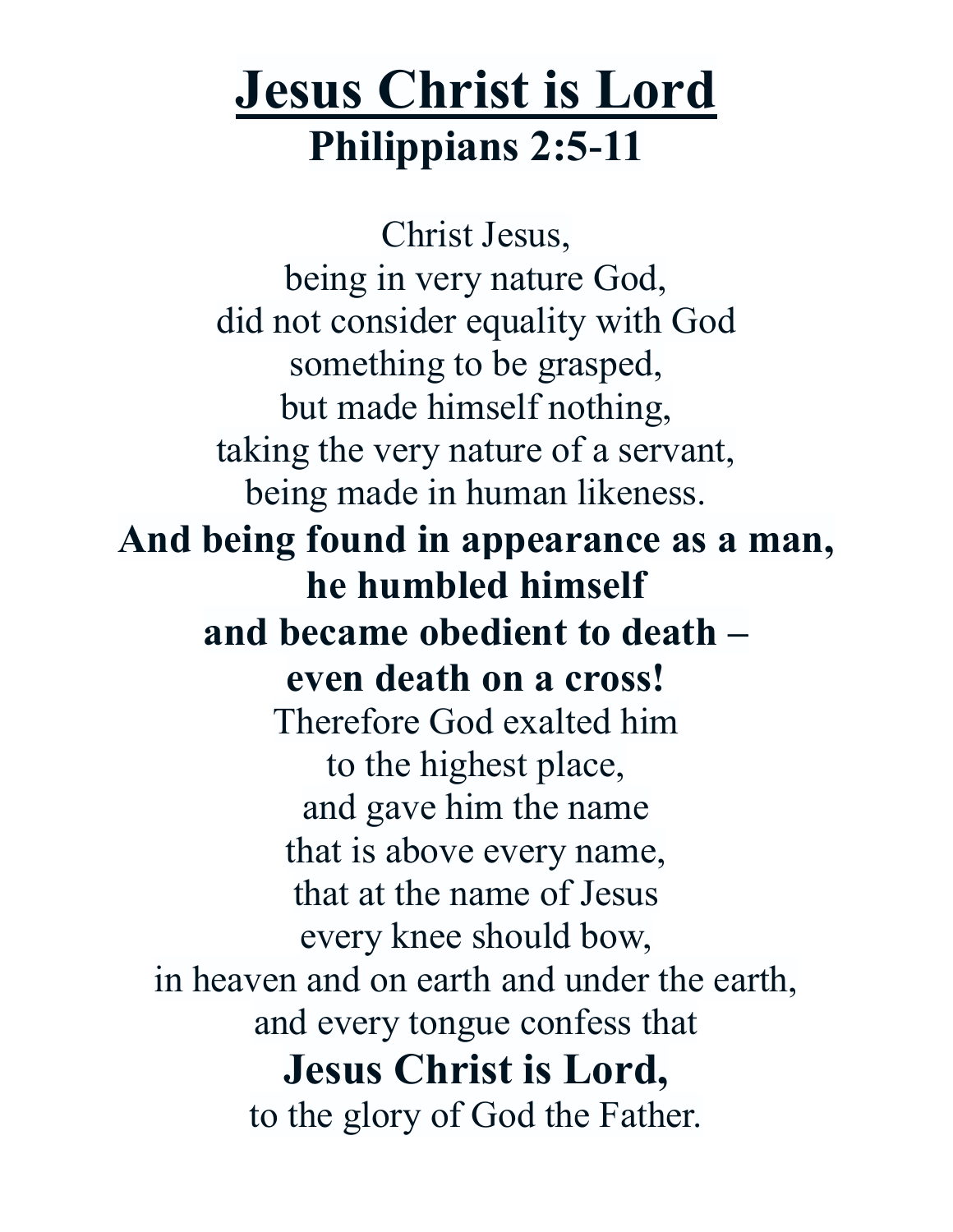# **The Supremacy of Christ Colossians 1:15-20**

Christ is the image of the invisible God, the firstborn over all creation. For by him all things were created: things in heaven and on earth, visible and invisible, whether thrones or powers or rulers or authorities; all things were created by him and for him. He is before all things, and in him all things hold together. And he is the head of the body, the church; he is the beginning and the firstborn from among the dead, so that in everything he might have the supremacy. For God was pleased to have all his fullness dwell in him, and through him to reconcile to himself all things, whether things on earth or things in heaven, **by making peace through his blood, shed on the cross.**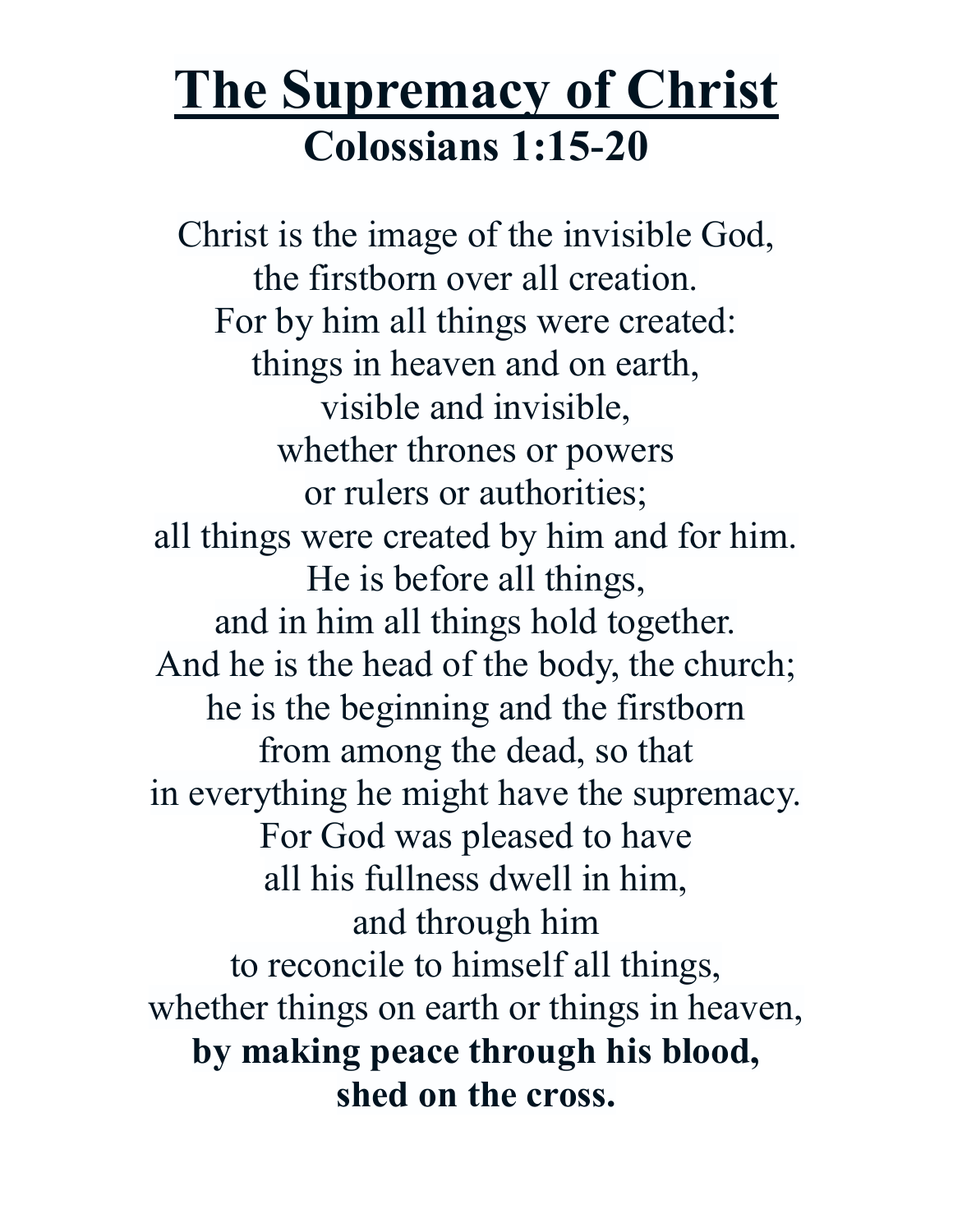# **Sanctified & Raised 1 Thessalonians 4:3-4, 7, 13-18**

 It is God's will that you should be sanctified: that you should avoid sexual immorality; that each of you should learn to control his own body in a way that is holy and honorable. For God did not call us to be impure, but to live a holy life.

 Brothers and sisters, we do not want you to be uninformed about those who sleep in death, or to grieve like the rest of mankind, who have no hope. We believe that Jesus died and rose again, and so we believe that God will bring with Jesus those who have fallen asleep in him. According to the Lord's own word, we tell you that we who are still alive, who are left till the coming of the Lord, will certainly not precede those who have fallen asleep. For the Lord himself will come down from heaven, with a loud command, with the voice of the archangel and with the trumpet call of God, and the dead in Christ will rise first. After that, we who are still alive and are left will be caught up together with them in the clouds to meet the Lord in the air. And so we will be with the Lord forever. Therefore encourage each other with these words.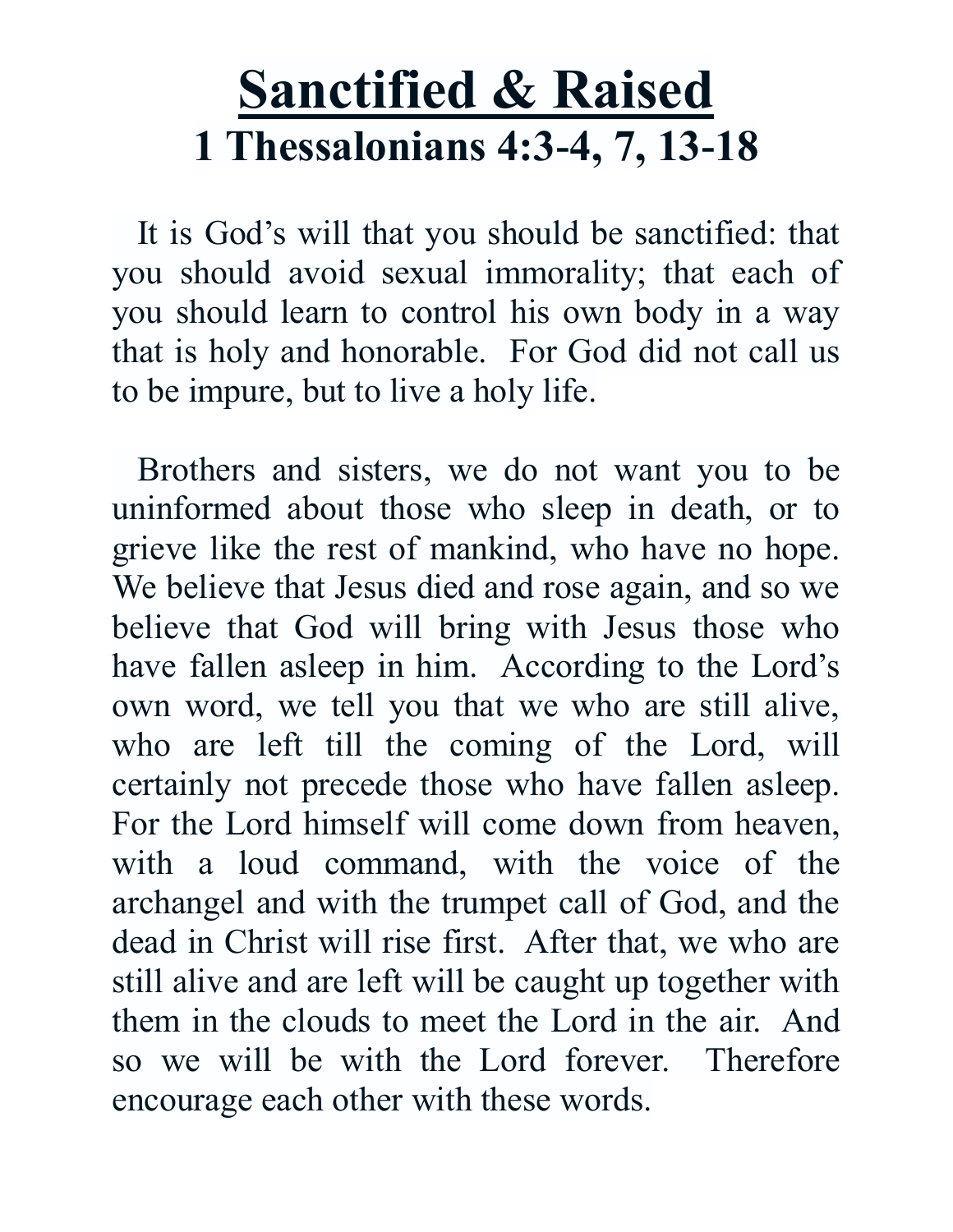#### **The Crown of Righteousness 2 Timothy 4:6-8**

For I am already being poured out like a drink offering, and the time has come for my departure.

I have fought the good fight, I have finished the race, I have kept the faith.

Now there is in store for me the crown of righteousness, which the Lord, the righteous judge, will award to me on that day – and not only to me, but also to all who have longed for his appearing.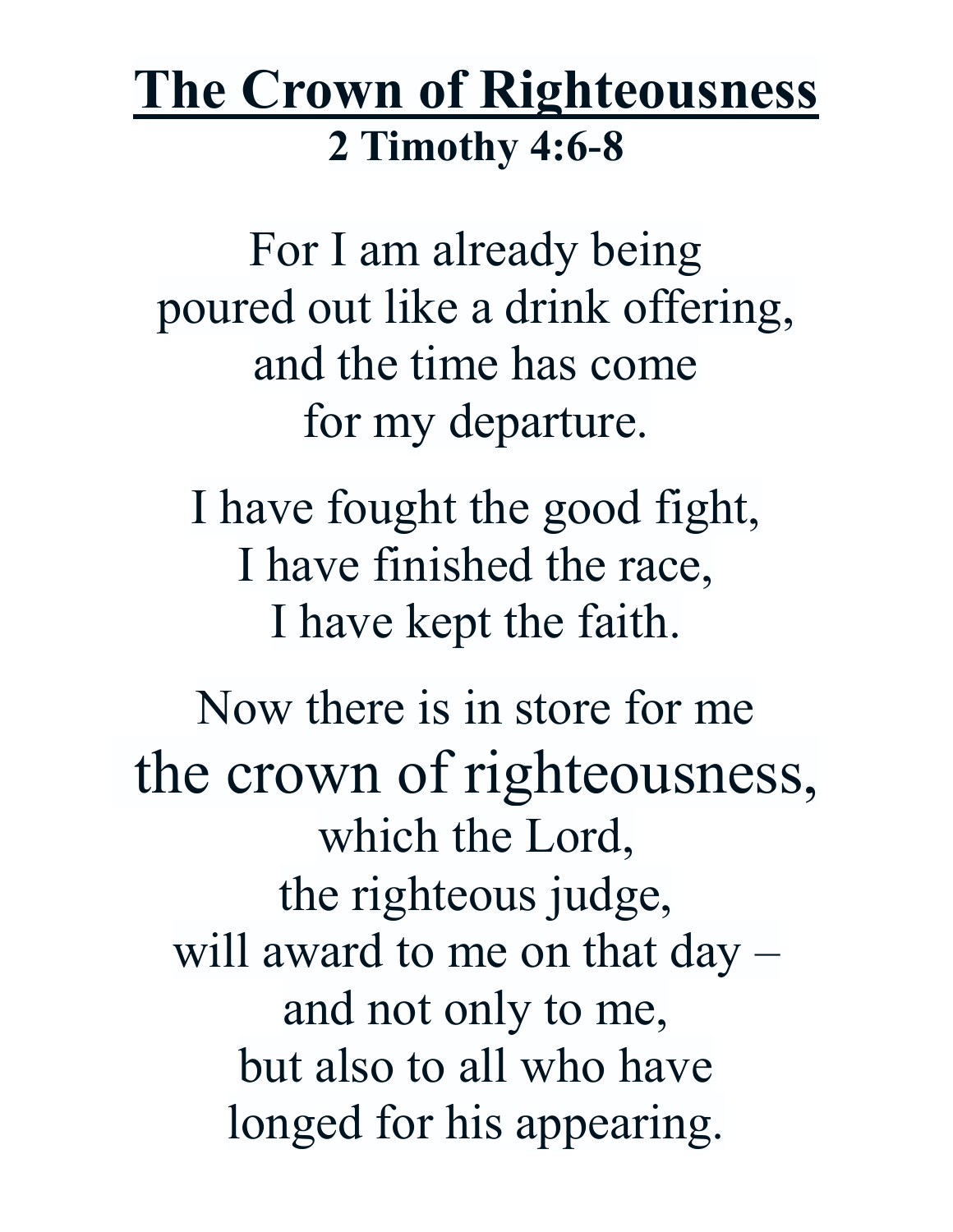#### **Let Us Fix Our Eyes on Jesus Hebrews 4:14-16, 11:1, 6, 12:1-2**

 Therefore, since we have a great high priest who has gone through the heavens, Jesus the Son of God, let us hold firmly to the faith we profess. For we do not have a high priest who is unable to sympathize with our weaknesses, but we have one who has been tempted in every way, just as we are, yet was without sin. Let us then approach the throne of grace with confidence, so that we may receive mercy and find grace to help us in our time of need.

Now faith is the assurance of things hoped for, the conviction of things not seen. And without faith it is impossible to please God.

 Therefore, since we are surrounded by such a great cloud of witnesses, let us throw off everything that hinders and the sin that so easily entangles, and let us run with perseverance the race marked out for us. Let us fix our eyes on Jesus, the author and perfecter of our faith, who for the joy set before him endured the cross, scorning its shame, and sat down at the right hand of the throne of God.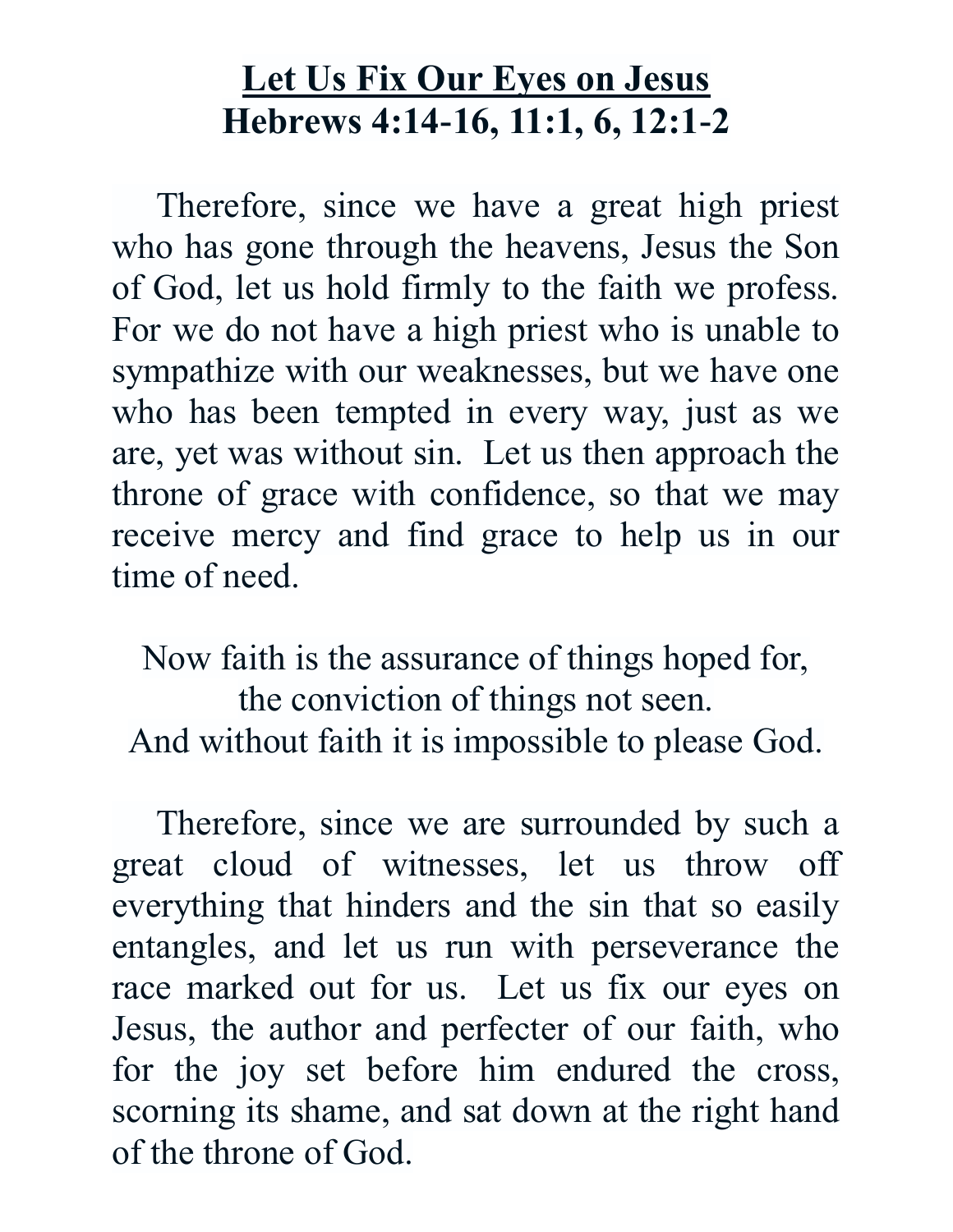#### **Cast All Your Anxiety Upon Him 1 Peter 5:5b-11**

 All of you, clothe yourselves with humility toward one another, because,

God opposes the proud but gives grace to the humble.

 Humble yourselves, therefore, under God's mighty hand, that he may lift you up in due time. Cast all your anxiety upon him, because he cares for you.

 Be self-controlled and alert. Your enemy the devil prowls around like a roaring lion looking for someone to devour. Resist him, standing firm in the faith, because you know that your brothers and sisters throughout the world are undergoing the same kind of sufferings.

 And the God of all grace, who called you to his eternal glory in Christ, after you have suffered a little while, will himself restore you and make you strong, firm and steadfast. To him be the power for ever and ever. Amen.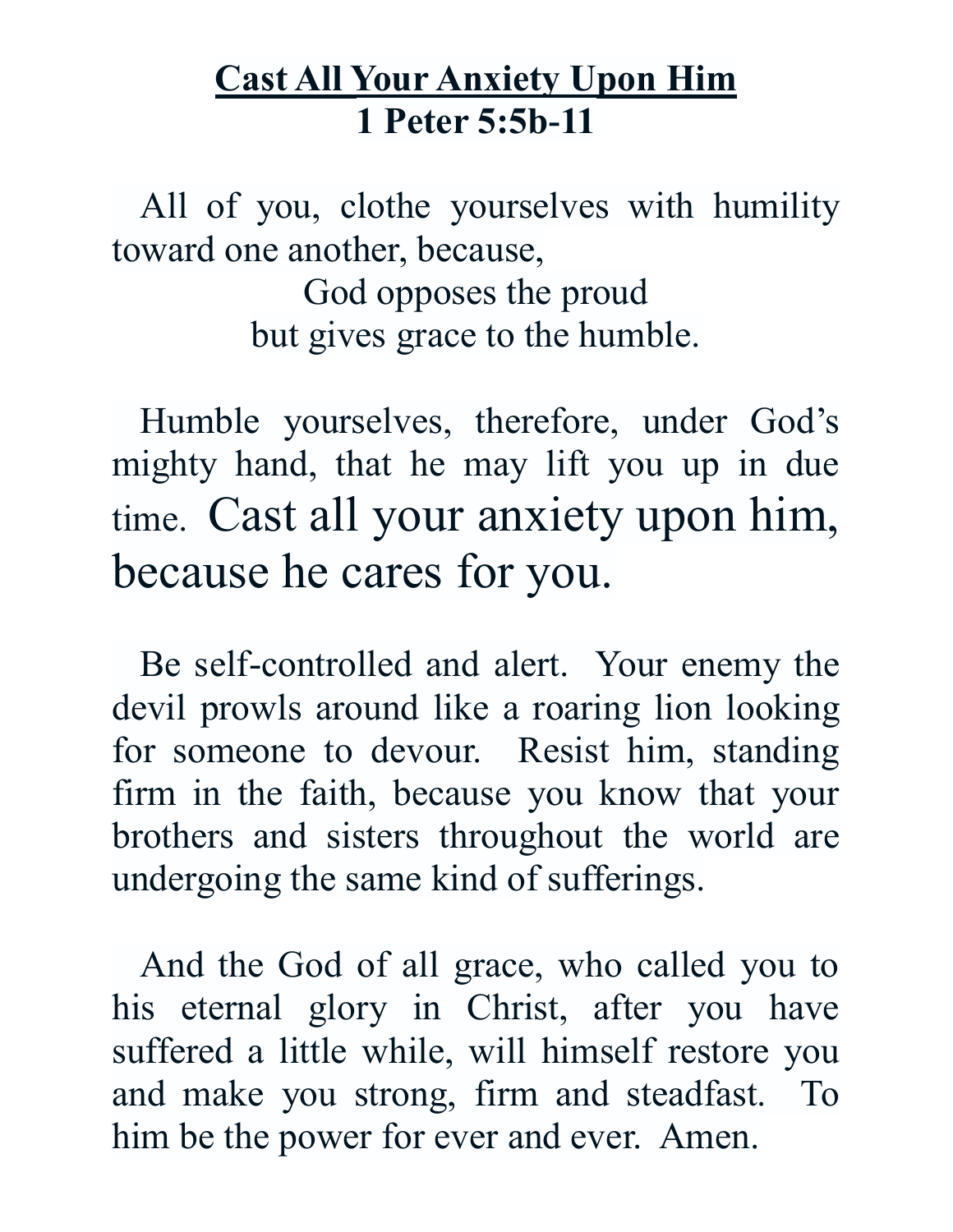#### **Walking in the Light 1 John 1:5-9, 2:9-11**

 This is the message we have heard from him and declare to you: God is light; in him there is no darkness at all. If we claim to have fellowship with him yet walk in the darkness, we lie and do not live by the truth. But if we walk in the light, as he is in the light, we have fellowship with one another, and **the blood of Jesus, his Son, purifies us from all sin.**

 If we claim to be without sin, we deceive ourselves and the truth is not in us. If we confess our sins, he is faithful and just and will forgive us our sins and purify us from all unrighteousness.

 Anyone who claims to be in the light but hates a brother or sisteris still in the darkness. Anyone who loves their brother and sister lives in the light, and there is nothing in them to make them stumble. But anyone who hates a brother or sister is in the darkness and walks around in the darkness. They do not know where they are going, because the darkness has blinded them.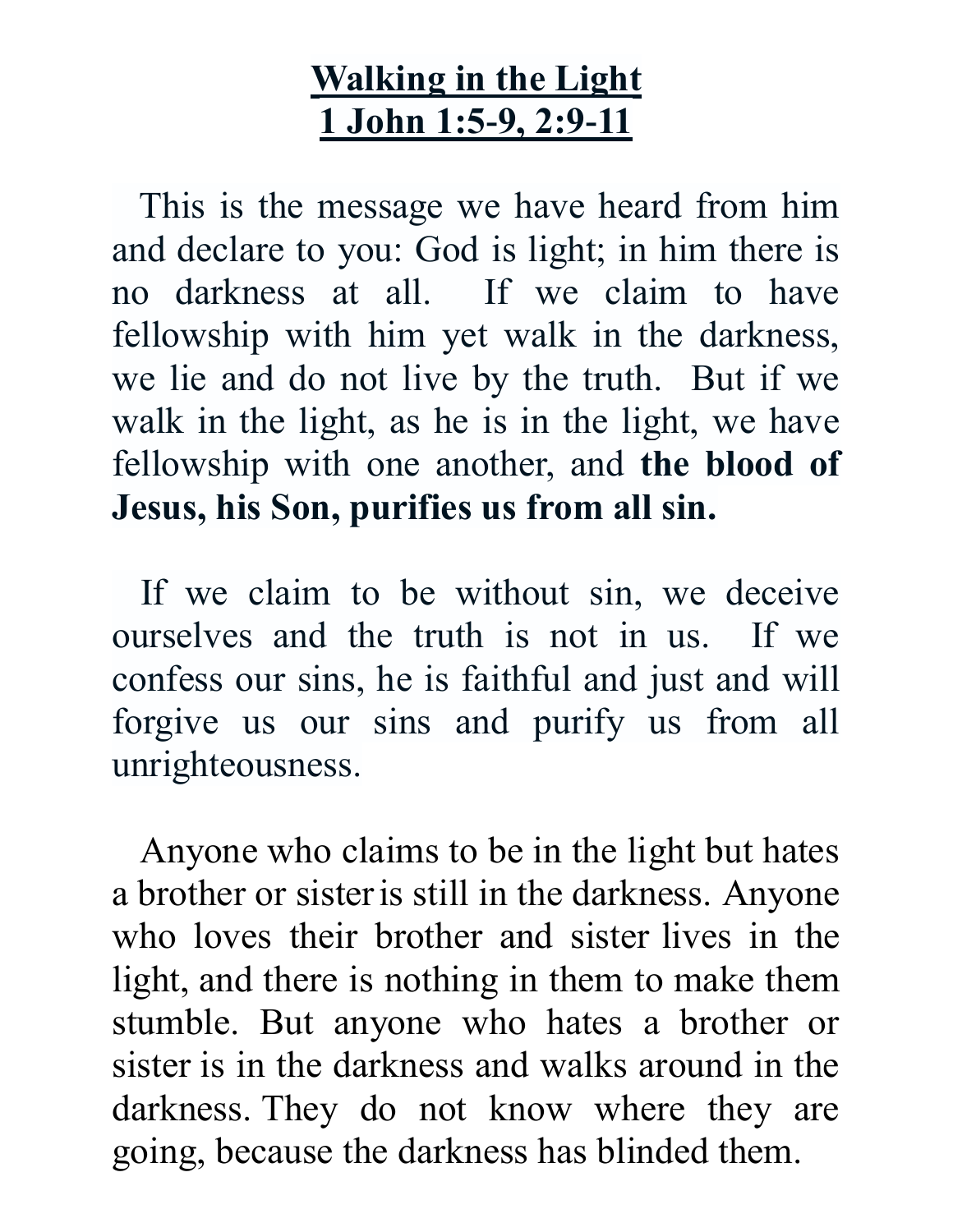#### **Children of God 1 John 3:1-3, 16-18**

 See what great love the Father has lavished on us, that we should be called children of God! And that is what we are! The reason the world does not know us is that it did not know him. Dear friends, now we are children of God, and what we will be has not yet been made known. But we know that when Christ appears, we shall be like him, for we shall see him as he is. All who have this hope in him purify themselves, just as he is pure.

 This is how we know what love is: Jesus Christ laid down his life for us. And we ought to lay down our lives for our brothers and sisters. If anyone has material possessions and sees a brother or sister in need but has no pity on them, how can the love of God be in that person? Dear children, let us not love with words or speech but with actions and in truth.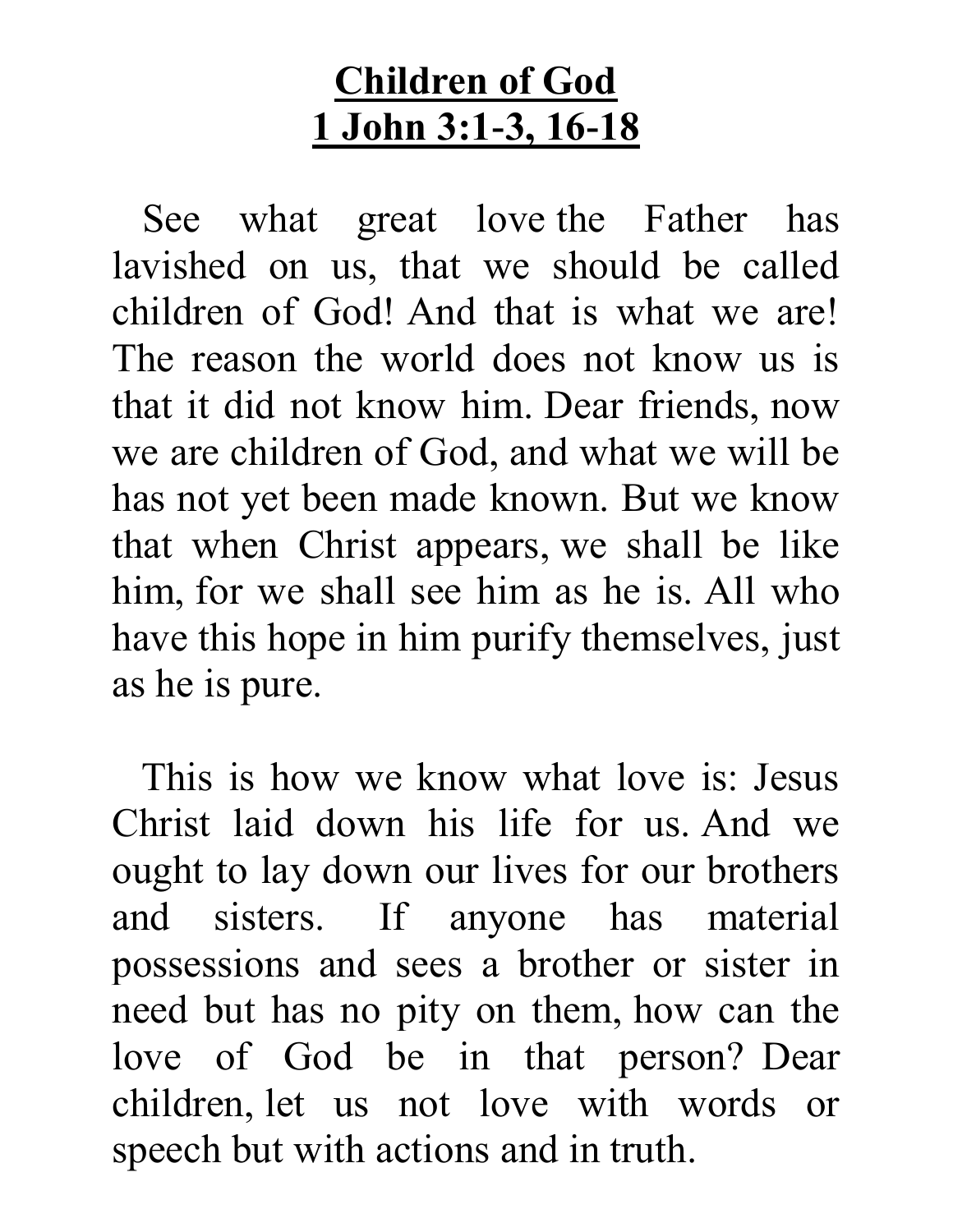#### **Look, He is Coming! Revelation 1:7, 6:15-17, 20:11-15**

 Look, he is coming with the clouds, and every eye will see him, even those who pierced him; and all peoples of the earth will mourn because of him.

 Then the kings of the earth, the princes, the generals, the rich, the mighty, and everyone else, both slave and free, hid in caves and among the rocks of the mountains. They called to the mountains and the rocks, "Fall on us and hide us from the face of him who sits on the throne and from the wrath of the Lamb! For the great day of their wrath has come, and who can stand?"

 Then I saw a great white throne and him who was seated on it. Earth and sky fled from his presence, and there was no place for them. And I saw the dead, great and small, standing before the throne, and books were opened. Another book was opened, which is the **Book of Life**. The dead were judged according to what they had done as recorded in the books. The sea and death and Hades gave up the dead that were in them, and each person was judged according to what they had done. If anyone's name was not found written in the **Book of Life**, they were thrown into the lake of fire.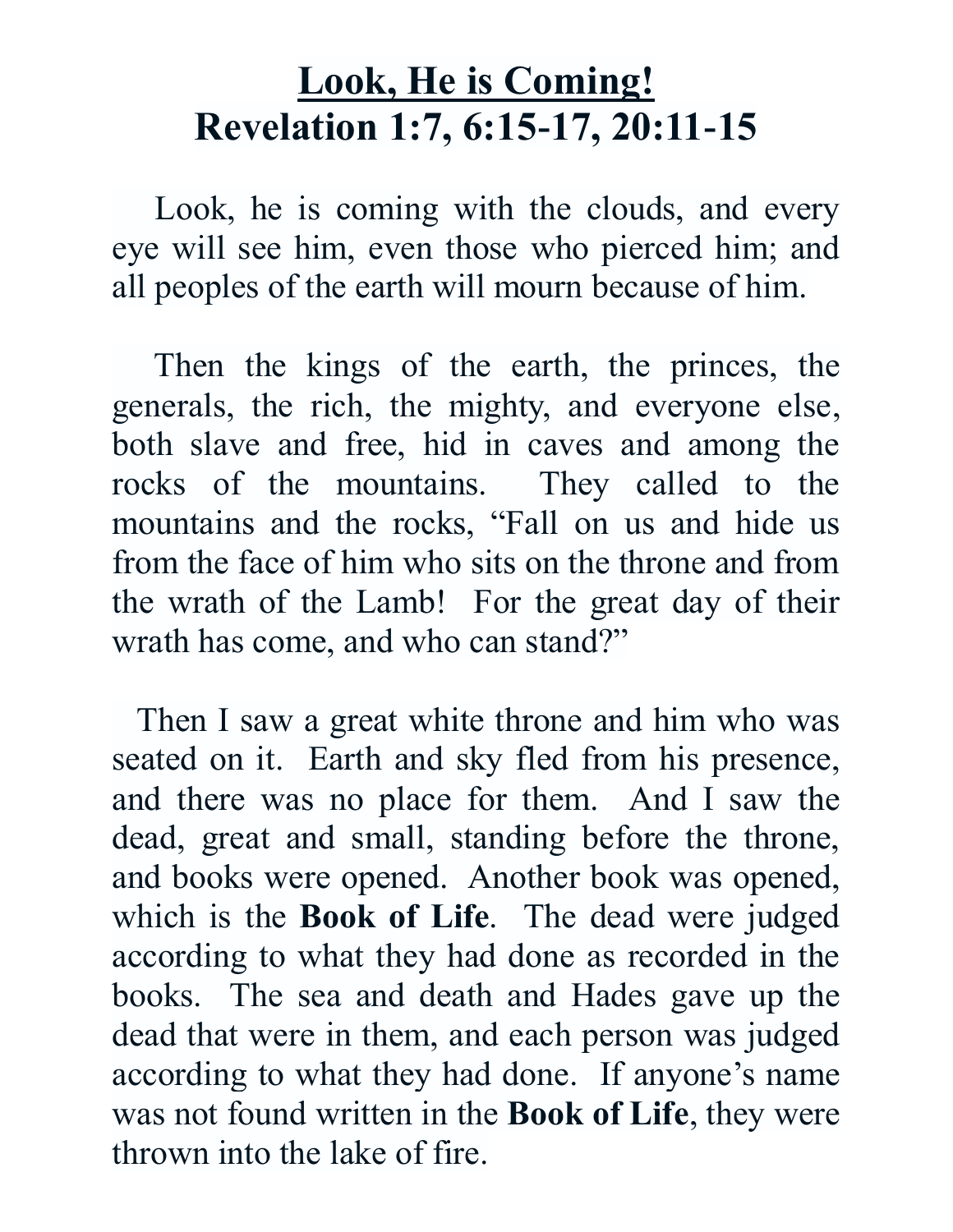# **A Great Multitude Revelation 7:9-10, 13-15, 17**

 After this I looked, and there before me was a great multitude that no one could count, from every nation, tribe, people and language, standing before the throne and in front of the Lamb. They were wearing white robes and were holding palm branches in their hands. And they cried out in a loud voice: "Salvation belongs to our God, who sits on the throne, and to the Lamb."

 Then one of the elders asked me, "These in white robes – who are they, and where did they come from?" I answered, "Sir, you know." And he said, "These are they who have come out of the great tribulation; they have washed their robes and made them white **in the blood of the Lamb**. Therefore,

They are before the throne of God, and serve him day and night in his temple; and he who sits on the throne will spread his tent over them. For the Lamb at the center of the throne will be their shepherd; he will lead them to springs of living water. And God will wipe away every tear from their eyes."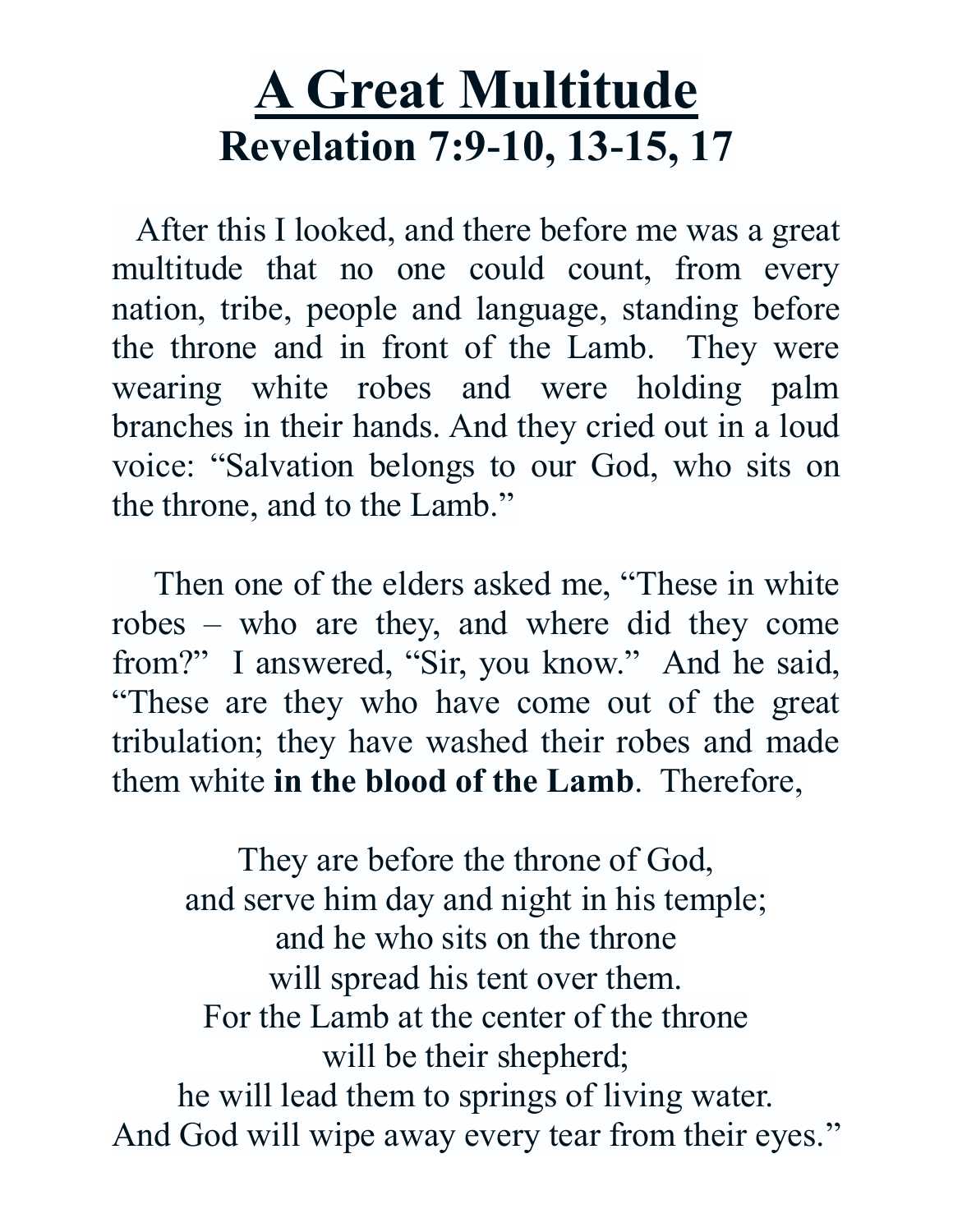# **The New Jerusalem Revelation 21:1-5, 22-27**

 Then I saw a new heaven and a new earth, for the first heaven and the first earth had passed away, and there was no longer any sea. I saw the Holy City, the New Jerusalem, coming down out of heaven from God, prepared as a bride beautifully dressed for her husband. And I heard a loud voice from the throne saying, "Now the dwelling of God is with men and women, and he will live with them. They will be his people, and God himself will be with them and be their God. He will wipe every tear from their eyes. There will be no more death or mourning or crying or pain, for the old order of things has passed away." He who was seated on the throne said, **"I am making everything new!"**

 I did not see a temple in the city, because the Lord God Almighty and the Lamb are its temple. The city does not need the sun or the moon to shine on it, for the glory of God gives it light, and the Lamb is its lamp. Nothing impure will ever enter it, nor will anyone who does what is shameful or deceitful, but only those whose names are written in the **Lamb's Book of Life.**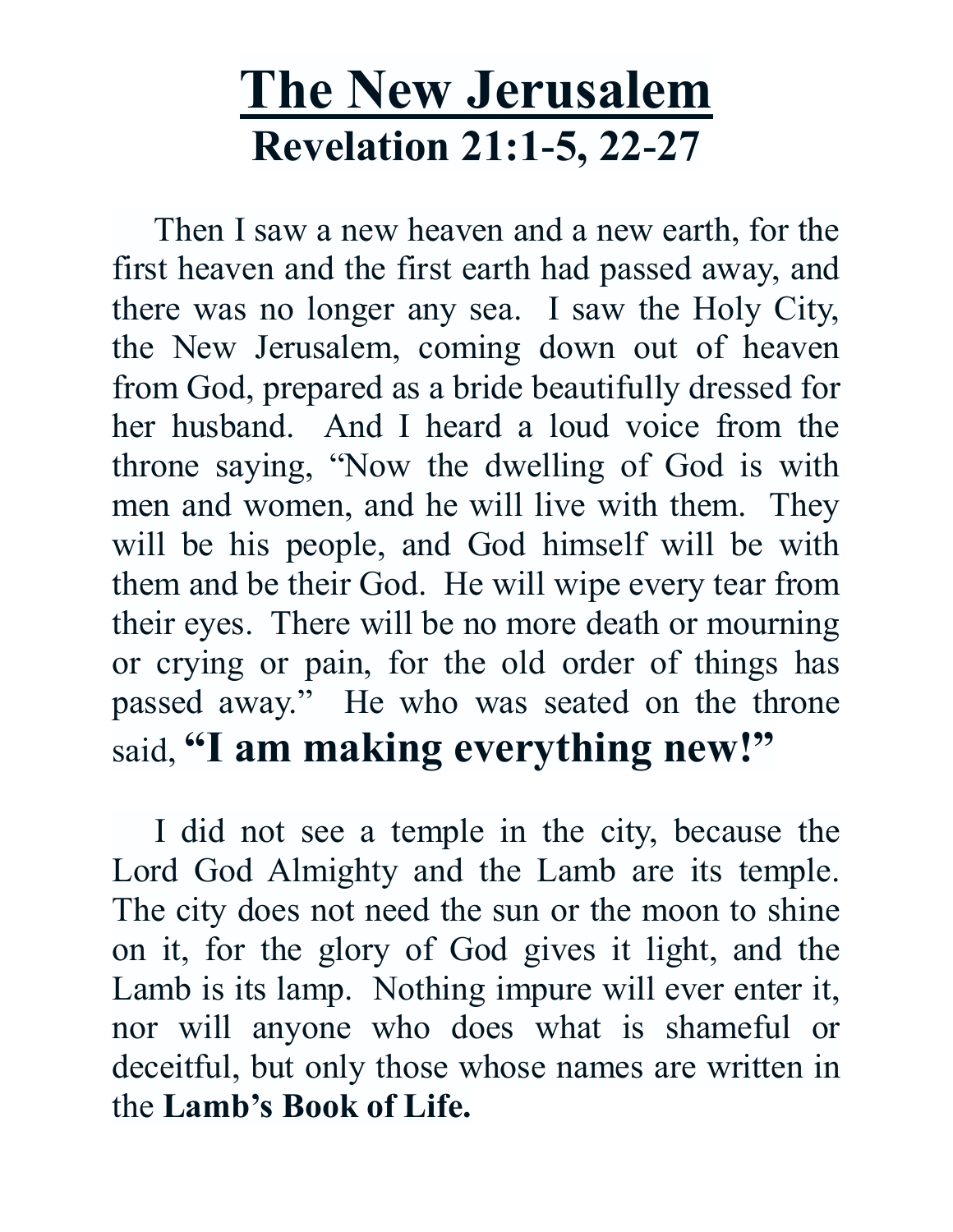# **The River of Life Revelation 22:1-5, 12-13, 20-21**

 Then the angel showed me the river of the water of life, as clear as crystal, flowing from the throne of God and of the Lamb down the middle of the great street of the city. On each side of the river stood the tree of life, bearing twelve crops of fruit, yielding its fruit every month. And the leaves of the tree are for the healing of the nations. No longer will there be any curse. The throne of God and of the Lamb will be in the city, and his servants will serve him. They will see his face, and his name will be on their foreheads. There will be no more night. They will not need the light of a lamp or the light of the sun, for the Lord God will give them light. And they will reign forever and ever.

 "Behold, I am coming soon! My reward is with me, and I will give to each person according to what they have done. I am the Alpha and the Omega, the First and the Last, the Beginning and the End."

 He who testifies to these things says, "Yes, I am coming soon." **Amen. Come, Lord Jesus.** The grace of the Lord Jesus be with God's people. Amen.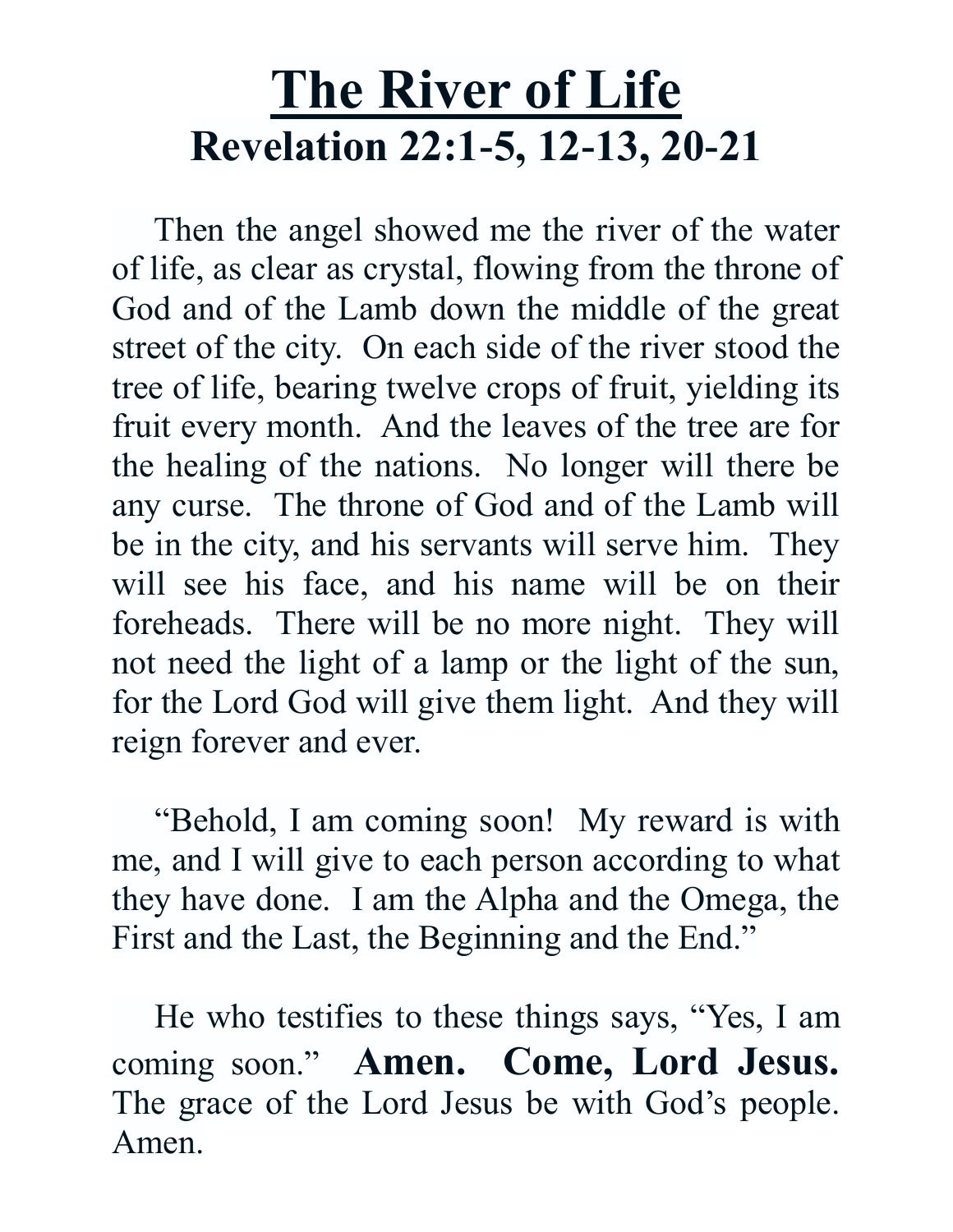# **The Apostles' Creed**

I believe in God the Father Almighty, maker of heaven and earth;

And in Jesus Christ, his only Son, our Lord, who was conceived by the Holy Spirit, born of the Virgin Mary, suffered under Pontius Pilate, was crucified, dead, and buried; the third day he rose from the dead, he ascended into heaven, and sitteth at the right hand of God the Father Almighty; from thence he shall come to judge the quick and the dead.

> I believe in the Holy Spirit, the holy catholic Church, the communion of saints, the forgiveness of sins, the resurrection of the body, and the life everlasting. Amen.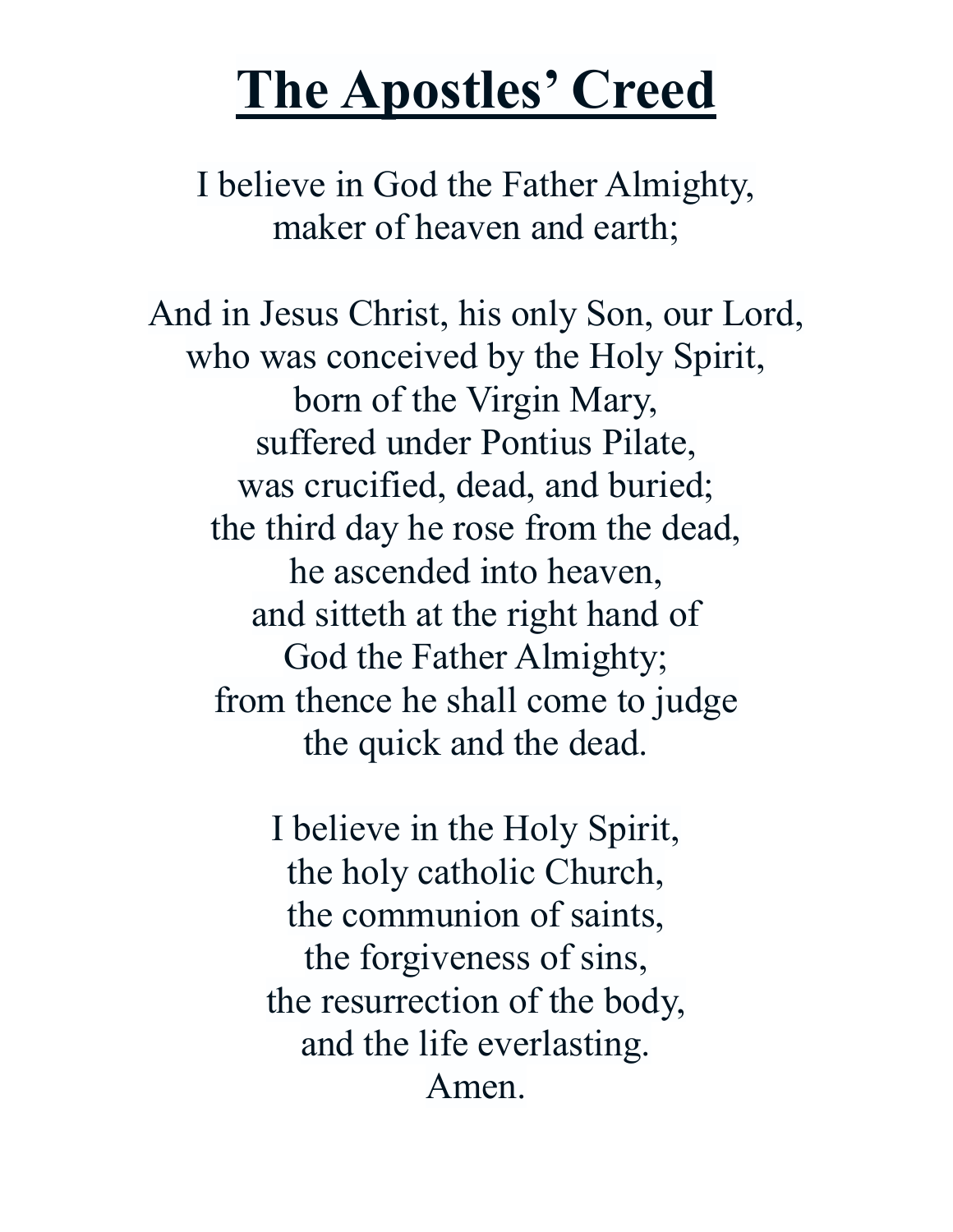#### **The Lord's Prayer Matthew 6:9-13**

Our Father, who art in heaven, hallowed be thy name. Thy kingdom come, thy will be done on earth as it is in heaven. Give us this day our daily bread, and forgive us our trespasses, as we forgive those who trespass against us. And lead us not into temptation, but deliver us from evil. For thine is the kingdom, and the power, and the glory, forever. Amen.

# **The Gloria Patri**

Glory be to the Father, and to the Son, and to the Holy Ghost. As it was in the beginning, is now, and ever shall be, world without end, Amen.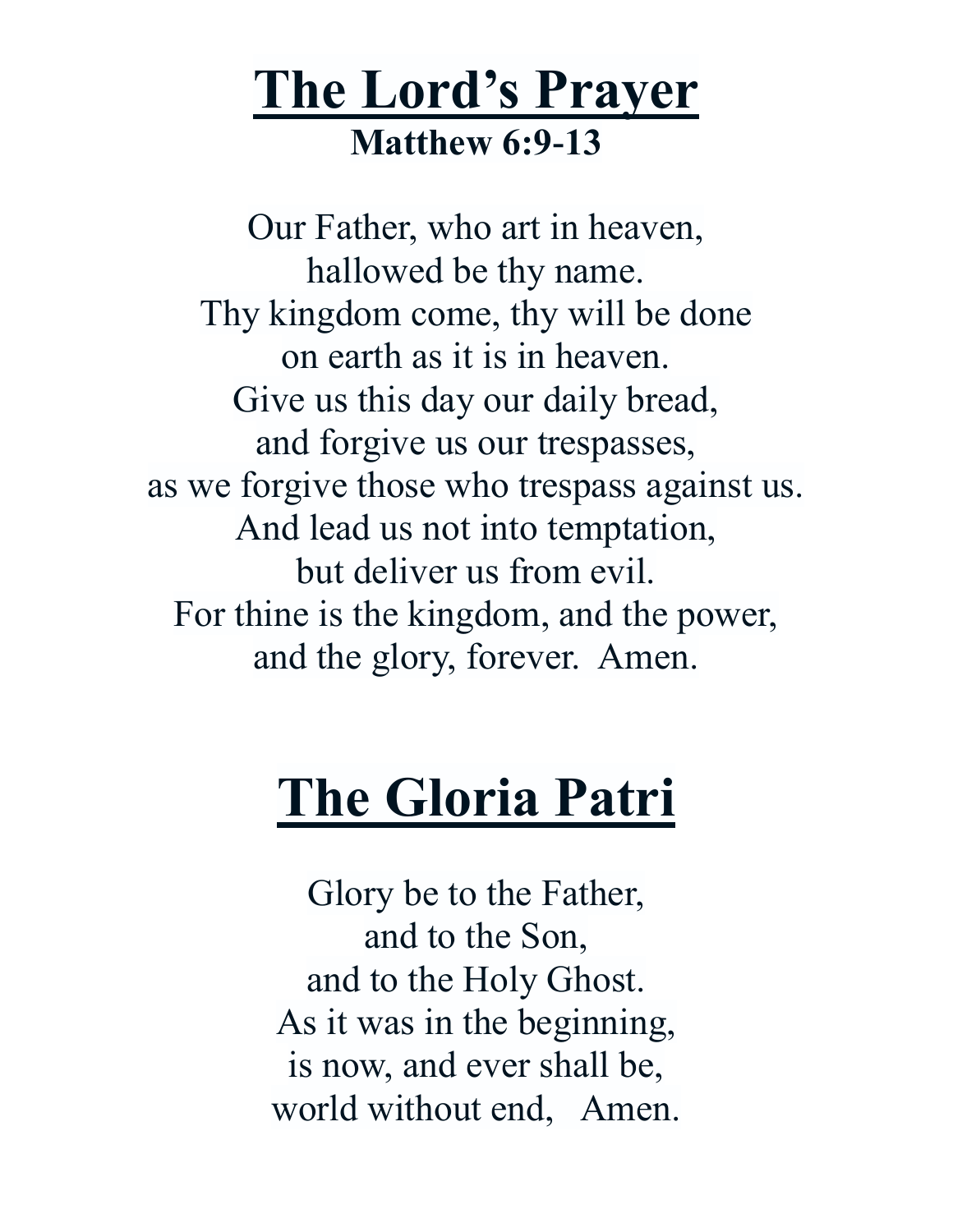#### **Glory, Power, Majesty & Authority Jude 3, 20-25**

 Dear friends, although I was very eager to write to you about the salvation we share, I felt I had to write and urge you to contend for the faith that was once for all entrusted to the saints.

 But you, dear friends, build yourselves up in your most holy faith and pray in the Holy Spirit. Keep yourselves in God's love as you wait for the mercy of our Lord Jesus Christ to bring you to eternal life.

 Be merciful to those who doubt; snatch others from the fire and save them; to others show mercy, mixed with fear – hating even the clothing stained by corrupted flesh.

 To him who is able to keep you from falling and to present you before his glorious presence without fault and with great joy  $-$  to the only God our Savior be glory, majesty, power and authority, through Jesus Christ our Lord, before all ages, now and forevermore! Amen.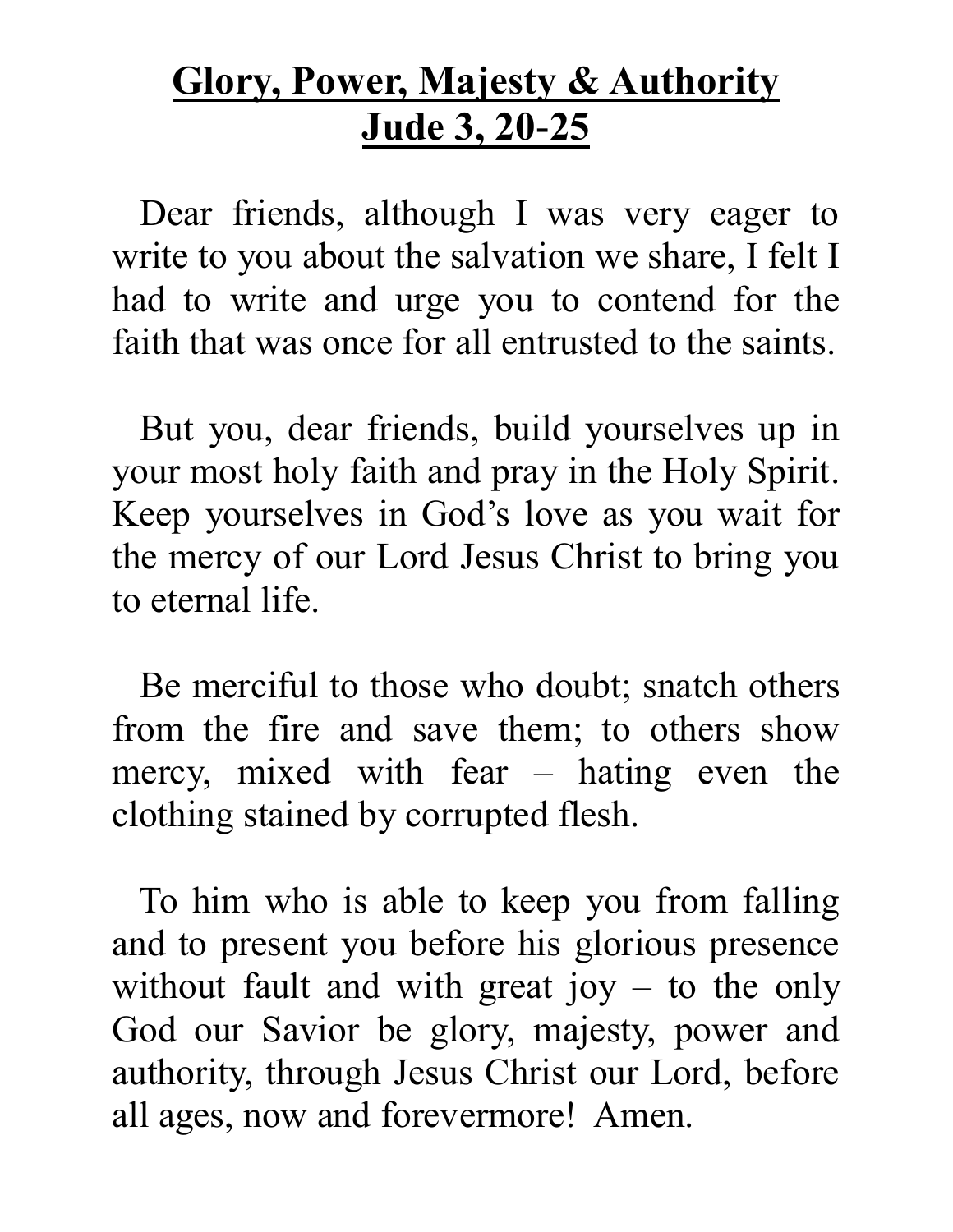#### **The Holy Scriptures Psalm 19:7-8, 2 Timothy 3:15-17, Hebrews 4:12**

The law of the LORD is perfect, reviving the soul. The statues of the LORD are trustworthy, making wise the simple. The precepts of the LORD are right, giving joy to the heart. The commands of the LORD are radiant, giving light to the eyes.

… you have known the Holy Scriptures, which are able to make you wise for salvation through faith in Christ Jesus. All Scripture is God-breathed and is useful for teaching, rebuking, correcting and training in righteousness, so that the servant of God may be thoroughly equipped for every good work.

For the Word of God is living and active. Sharper than any double-edged sword, it penetrates even to dividing soul and spirit, joints and marrow; it judges the thoughts and attitudes of the heart.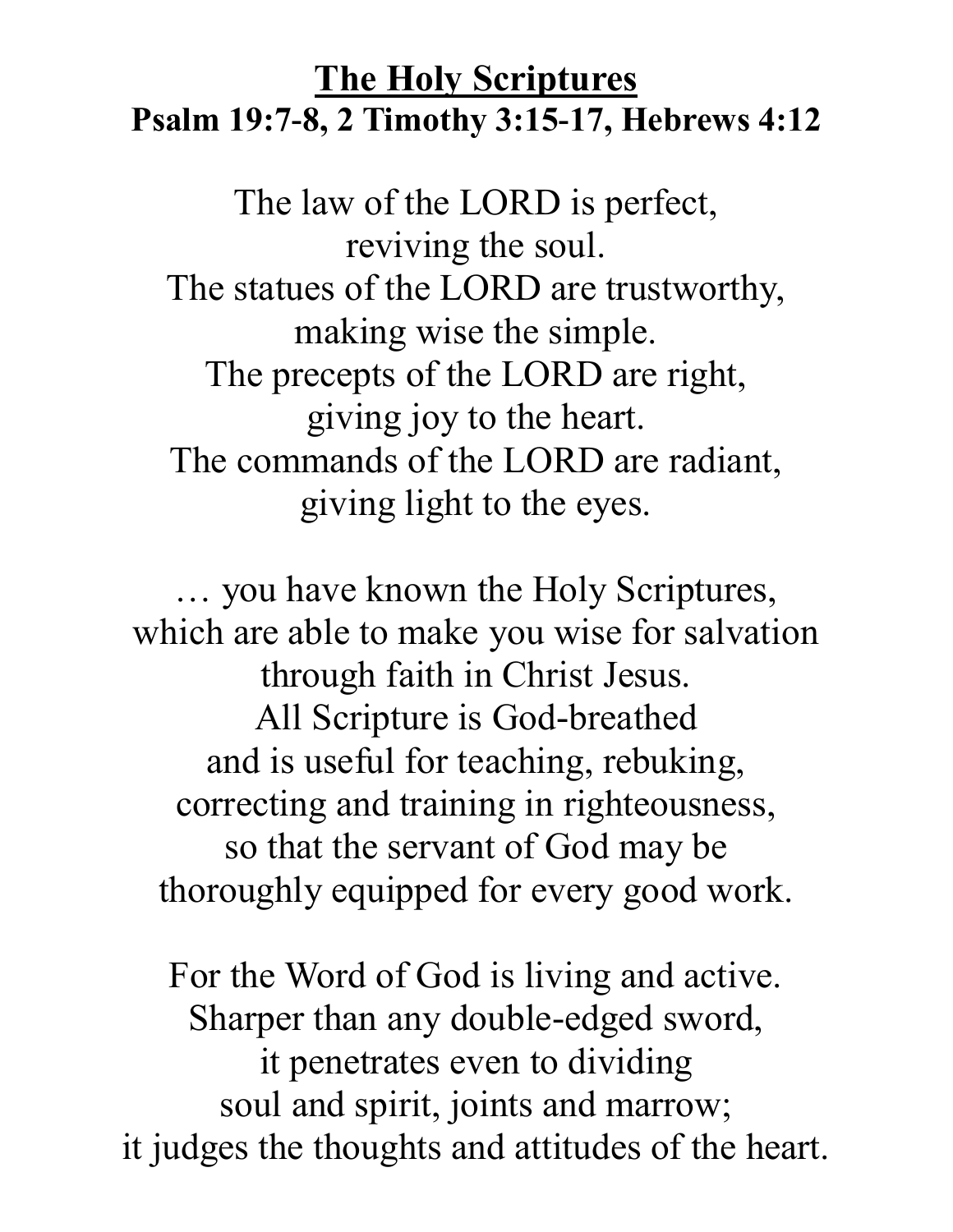#### **Prayer of Surrender**

O Lord God Most High, Our Heavenly Father: Thank you for the witness of your Holy Scriptures, proclaiming the grand truth that I am a sinner helpless to save myself, and that you in your love and grace and mercy have sent Jesus, your one and only Son, your Holy and Anointed One, to live a life of perfect love here on earth, to die on the Cross to pay the price for the forgiveness of my sins, and to be raised from the dead as my living Lord and Savior: breaking the bondage of Satan and evil, washing and cleansing me from my sins, **making me a New Creation by faith in his blood,** saving me and giving me all the power I need to love you with all my heart and to love my neighbor as myself, to do justice & love mercy & walk humbly with you, to trust & follow & obey Jesus above all things, especially through seasons of suffering & affliction, filled with the hope  $\&$  joy  $\&$  peace of his Holy Spirit, and to glorify you here on earth and enjoy you forever in heaven. In Jesus' name I pray. Amen.